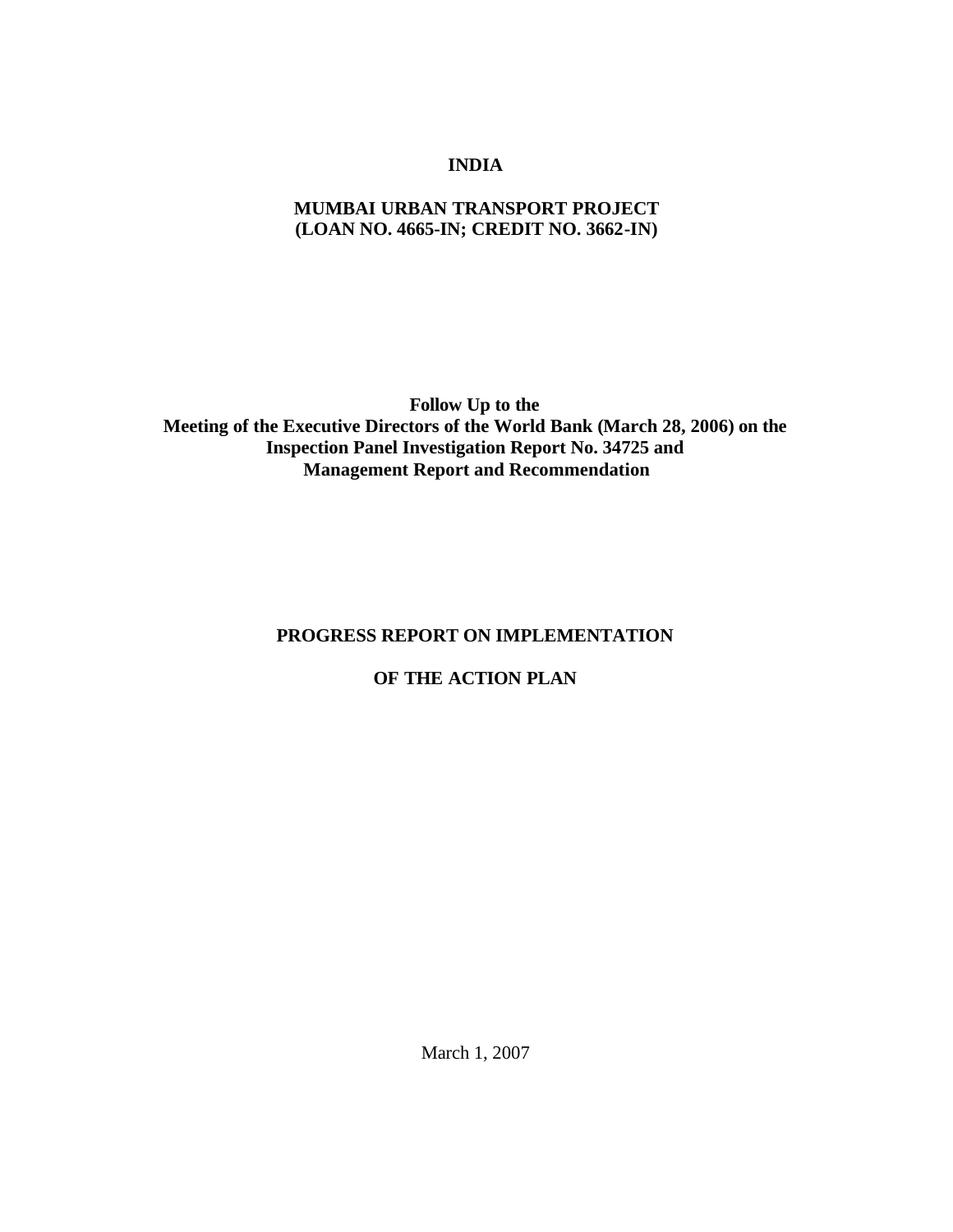## **CONTENTS**

| III. |               |  |  |  |
|------|---------------|--|--|--|
|      |               |  |  |  |
|      | <b>B.</b>     |  |  |  |
|      | $\mathcal{C}$ |  |  |  |
|      |               |  |  |  |
|      |               |  |  |  |

# **Annexes**

| Annex 1: |                                                                     |  |
|----------|---------------------------------------------------------------------|--|
| Annex 2: | Bank Letter to Government of Maharashtra, February 23, 2007 22      |  |
| Annex 3: |                                                                     |  |
| Annex 4: | World Bank Supervision Missions from March 2006 - February 2007  24 |  |
| Annex 5: |                                                                     |  |
|          |                                                                     |  |

# **Tables**

| Table 1. | Project at a Glance                                       |
|----------|-----------------------------------------------------------|
| Table 2. | Status of Resettlement (End December 2006)                |
| Table 3. | Detailed Status of Shops Resettlement (End December 2006) |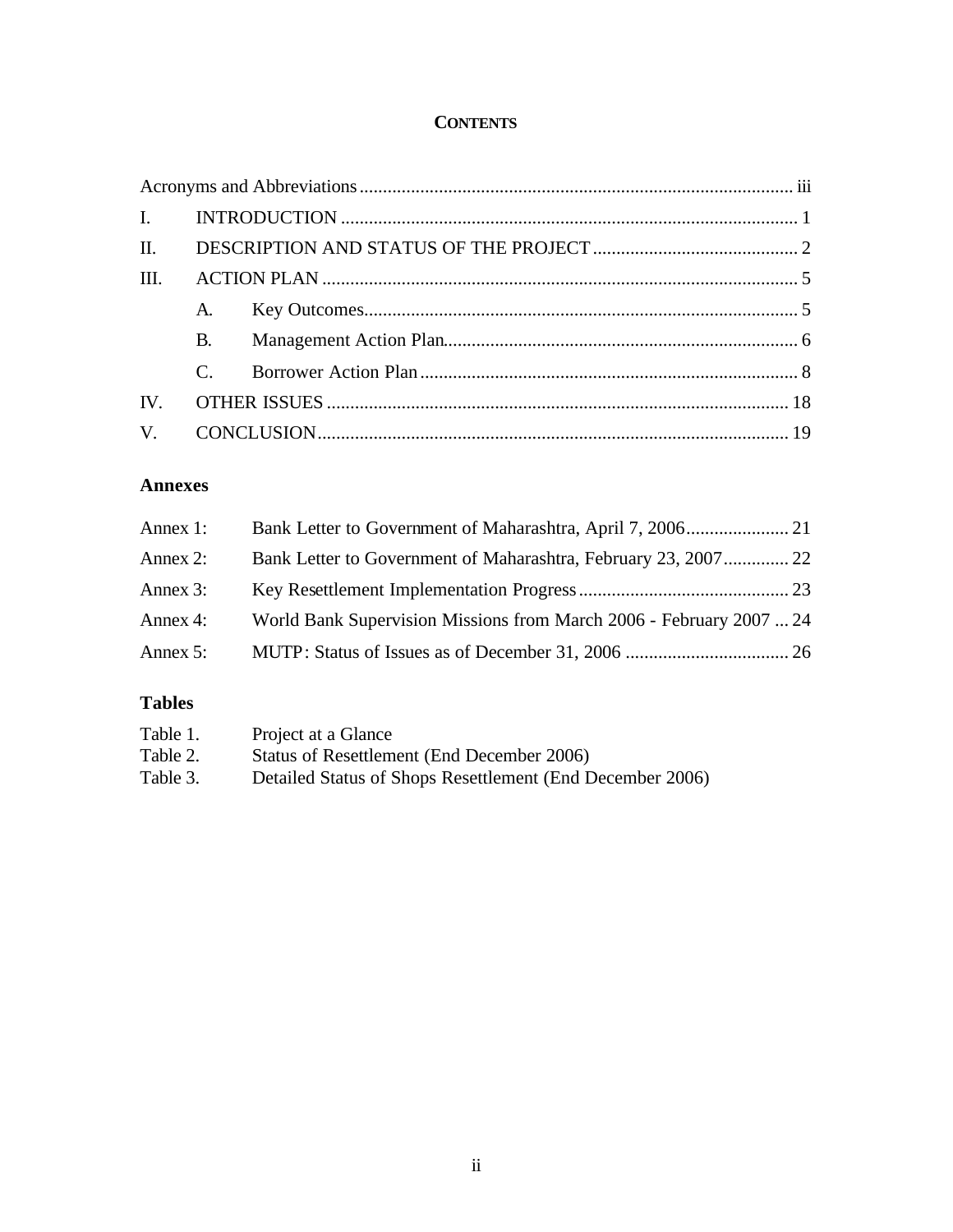#### **ACRONYMS AND ABBREVIATIONS**

| <b>BEST</b>  | Bombay Electricity and Suburban Transport       |
|--------------|-------------------------------------------------|
|              | Corporation                                     |
| <b>CRZ</b>   | <b>Coastal Regulation Zone</b>                  |
| <b>DEA</b>   | Department of Economic Affairs                  |
| GoI          | Government of India                             |
| GoM          | Government of Maharashtra                       |
| <b>GRC</b>   | <b>Grievance Redress Committee</b>              |
| <b>IBRD</b>  | International Bank for Reconstruction and       |
|              | Development                                     |
| <b>IDA</b>   | <b>International Development Association</b>    |
| <b>IMP</b>   | <b>Independent Monitoring Panel</b>             |
| <b>JVLR</b>  | Jogeshwari-Vikhroli Link Road                   |
| <b>MCGM</b>  | Municipal Corporation of Greater Mumbai         |
| <b>MHADA</b> | Maharashtra Housing Area and Development        |
|              | Authority                                       |
| <b>MMRDA</b> | Mumbai Metropolitan Region Development          |
|              | Authority                                       |
| <b>MRVC</b>  | Mumbai Railways Corporation                     |
| <b>MSRDC</b> | Maharashtra State Roads Development Corporation |
| <b>MUTP</b>  | Mumbai Urban Transport Project                  |
| <b>NGO</b>   | Nongovernmental Organization                    |
| PAH          | Project-affected Household                      |
| PAP          | Project-affected Person                         |
| <b>PIC</b>   | Project Information Center                      |
| <b>RIP</b>   | Resettlement Implementation Plan                |
| <b>SAR</b>   | South Asia Region                               |
| <b>SATIS</b> | <b>Station Area Traffic Improvement Schemes</b> |
| <b>SCLR</b>  | <b>Santacruz Chembur Link Road</b>              |
| <b>SPARC</b> | Society for Promotion of Area Resources Centers |
| <b>SRA</b>   | <b>Slum Rehabilitation Authority</b>            |
| <b>SRS</b>   | <b>Slum Rehabilitation Scheme</b>               |
| <b>USOA</b>  | <b>United Shop Owners Association</b>           |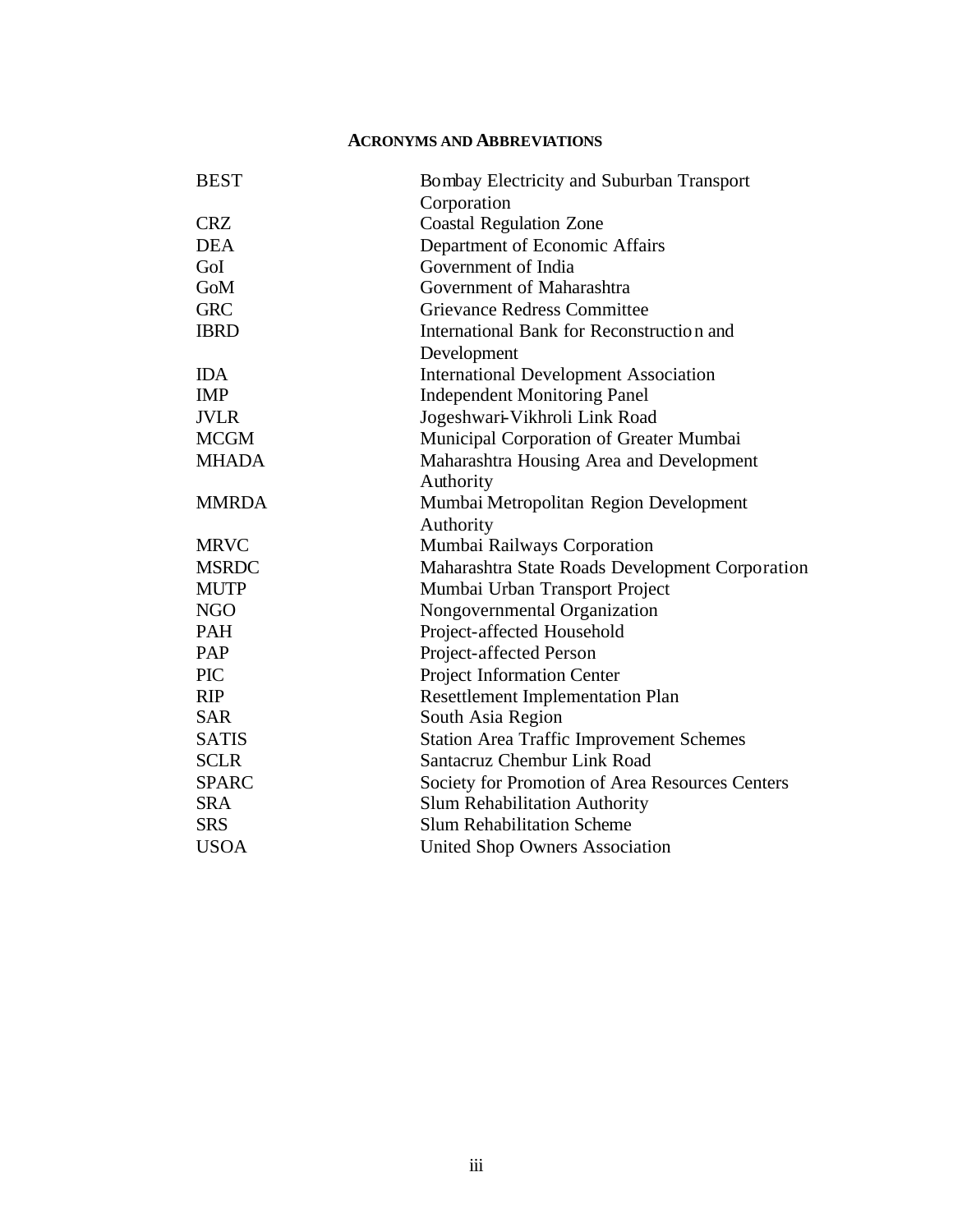#### **INDIA MUMBAI URBAN TRANSPORT PROJECT (Loan No.4665-IN; Credit No.3662-IN)**

#### **MANAGEMENT REPORT ON STATUS OF IMPLEMENTATION OF THE ACTION PLAN FOLLOWING THE INSPECTION PANEL INVESTIGATION REPORT (No.34725) AND MANAGEMENT REPORT AND RECOMMENDATION (INSP/R2005-0005/4)**

#### **I. INTRODUCTION**

 $\overline{a}$ 

1. On March 28, 2006, the Executive Directors discussed the findings of the Inspection Panel's Investigation Report and the Management Report and Recommendations on the India Mumbai Urban Transport Project (MUTP). At the beginning of March, Management had suspended funding of two components of the project, in light of concerns about the equitable resettlement and rehabilitation of people affected by the road component. The Management Report focused on implementation issues, including the resettlement procedures for shopkeepers with medium- and largesize shops, restoration of incomes, post-resettlement services, baseline data, grievance redress mechanisms, and the quality of supervision. The Board endorsed the Management Report's Action Plan that had been prepared in close consultation with the Government of Maharashtra (GoM) and agreed that an update report would be provided periodically on progress made in its implementation.

2. The GoM substantially met the Bank's conditions to address the outstanding issues, and the suspension was lifted on June 29, 2006. One condition, completion of negotiations with the Santacruz Chembur Link Road (SCLR) shopkeepers, was waived because: (a) the Resettlement Implementation Plan (RIP) for SCLR, including a satisfactory set of procedures for negotiation, had been finalized and disclosed; (b) negotiations had started; and (c) further extension of the suspension might have given shopkeepers unrealistic expectations of extensive rehabilitation beyond the set of alternatives agreed upon between the Bank and the GoM. However, Management informed the Borrower that it would maintain active supervision of the project and that it might have to seek remedies, including suspension of the balance of the loan, if resettlement activities were not carried out in conformity with the agreed procedures<sup>1</sup> (see Annex 1, April 7, 2006 Letter from the Country Director).

 $<sup>1</sup>$  The prior review process for shifting affected families has been in place since the middle of February,</sup> 2006. Since then 1,821 households have either shifted or received keys for shifting. The Mumbai Metropolitan Region Development Authority (MMRDA) submitted requests for prior review for 1,205 households, consisting of 1,056 from the Kurla railway line, 30 shopkeepers from SCLR and 119 from JVLR-II, including 109 shopkeepers. The Bank reviewed these cases and provided its no objection by advising MMRDA to follow certain actions prior to shifting of people, such as the issuance of identity cards, payment of shifting allowances, and ensuring that the buildings are ready for occupation. In some other cases, MMRDA could not submit the request for prior review, since the allotment letters were issued before the prior review process came into existence. The Bank's local consultant and the Bank team verified the process followed in these cases and is satisfied that the process has broadly been followed, except that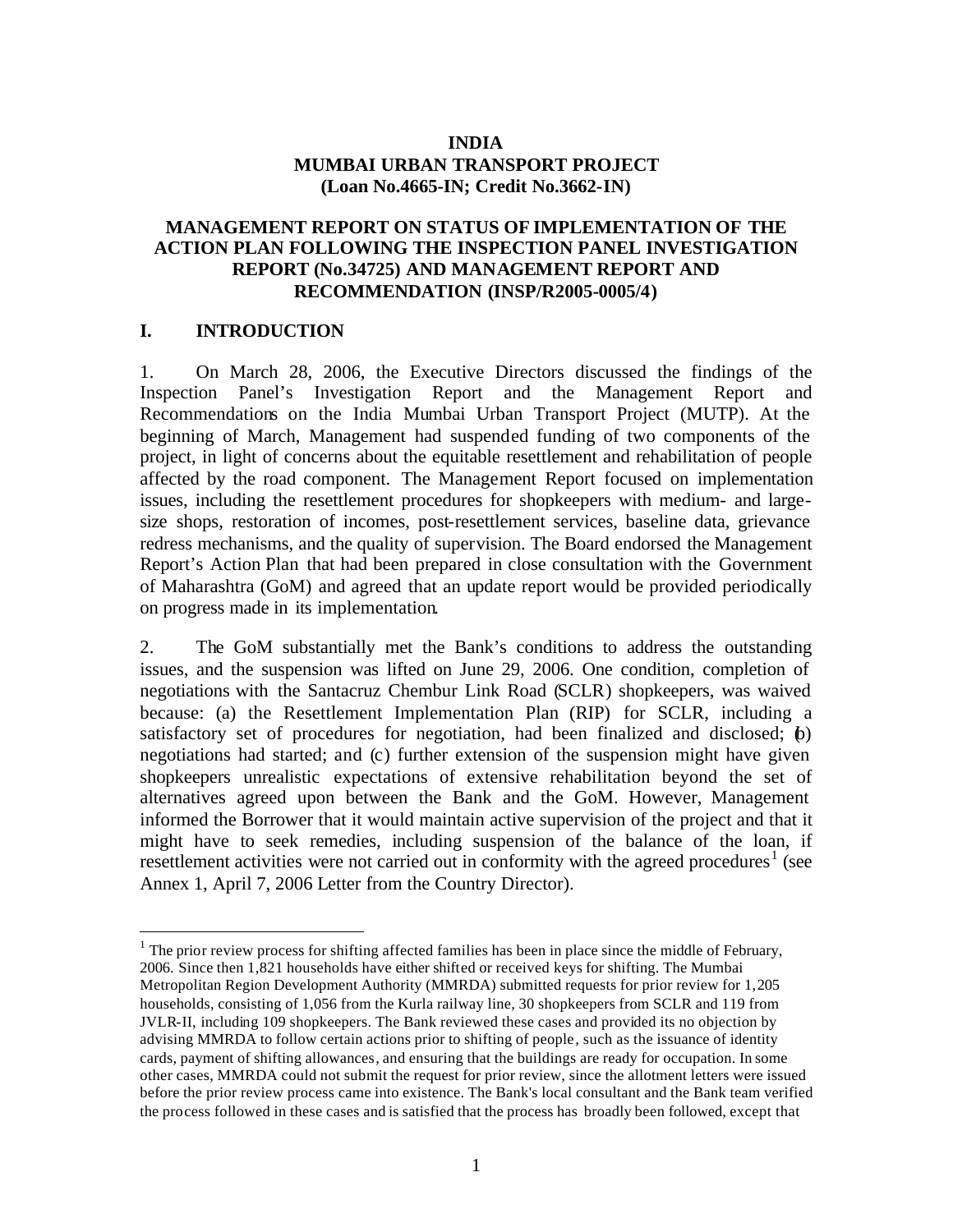3. Over the last months, progress has been made in resolving several outstanding issues at the resettlement sites (e.g., water supply and payment of interest on maintenance funds). A more consultative, consensual, and participatory process is in place for addressing the concerns of project-affected persons (PAPs), including the shopkeepers. The grievance process and Independent Monitoring Panel are operating more effectively. Management, however, remains very concerned about the slow pace of progress in finalizing the project's resettlement component. In particular, the full operationalization of the resettlement data base is slower than expected. Although negotiations have commenced with the shopkeepers on alternative options for compensation, progress has been slow in reaching final agreement with more than a small number of shopkeepers. These issues, combined with systemic difficulties in the identification, sequencing and prioritization of tasks and problems in inter-agency coordination, have resulted in delays in advancing the road component construction works and hence overall project implementation. MMRDA has assured the Bank that no resettlement of shopkeepers will take place, nor will construction of the related sections of roads commence, until agreements satisfactory to the Bank have been reached.

4. While the project offers a significant opportunity to be a showcase for managing complex urban development and resettlement in Mumbai, MMRDA and other government agencies have not yet demonstrated that they have the capacity to deliver on this promise. The Bank has been intensely engaged in monitoring project implementation to ensure the project remains on track, in full compliance with Bank policies. Management notes, however, that unless the various GoM authorities, especially MMRDA, improve their implementation record in a reasonable timeframe, the chances of the project successfully meetings its objectives will be compromised, and the Bank will need to consider restructuring the project to ensure a satisfactory outcome, including a possible reduction in scope of the project (see Annex 2, February 23, 2007 Letter from the Senior Manager, India Program).

5. This report responds to the Board's request to provide periodic updates on the implementation status of the Action Plan, including information on new developments. Management postponed the submission of this report until after the January 2007 supervision mission in order to be able to report to the Board on the basis of a more comprehensive assessment.

## **II. DESCRIPTION AND STATUS OF THE PROJECT**

 $\overline{a}$ 

6. **The project is a highly challenging undertaking in urban development.** MUTP was approved by the Bank's Board of Executive Directors on June 18, 2002 (Loan No. 4665-IN; Credit No. 3662-IN).<sup>2</sup> The total Project cost is USD 945.0 million, of which USD 463.0 million is financed by an IBRD Loan, SDR 62.5 million (USD 79.0) million equivalent) by an IDA Credit, and additional financing of USD 403.0 million

the issuance of identity cards and payment of shifting allowances are delayed. The Bank team is following up on both these issues.

 $2<sup>2</sup>$  It should be noted that during the preparation phase, the resettlement and rehabilitation aspects were for some time considered to be implemented as a separate, but complementary project, the Mumbai Urban Rehabilitation Project (MURP).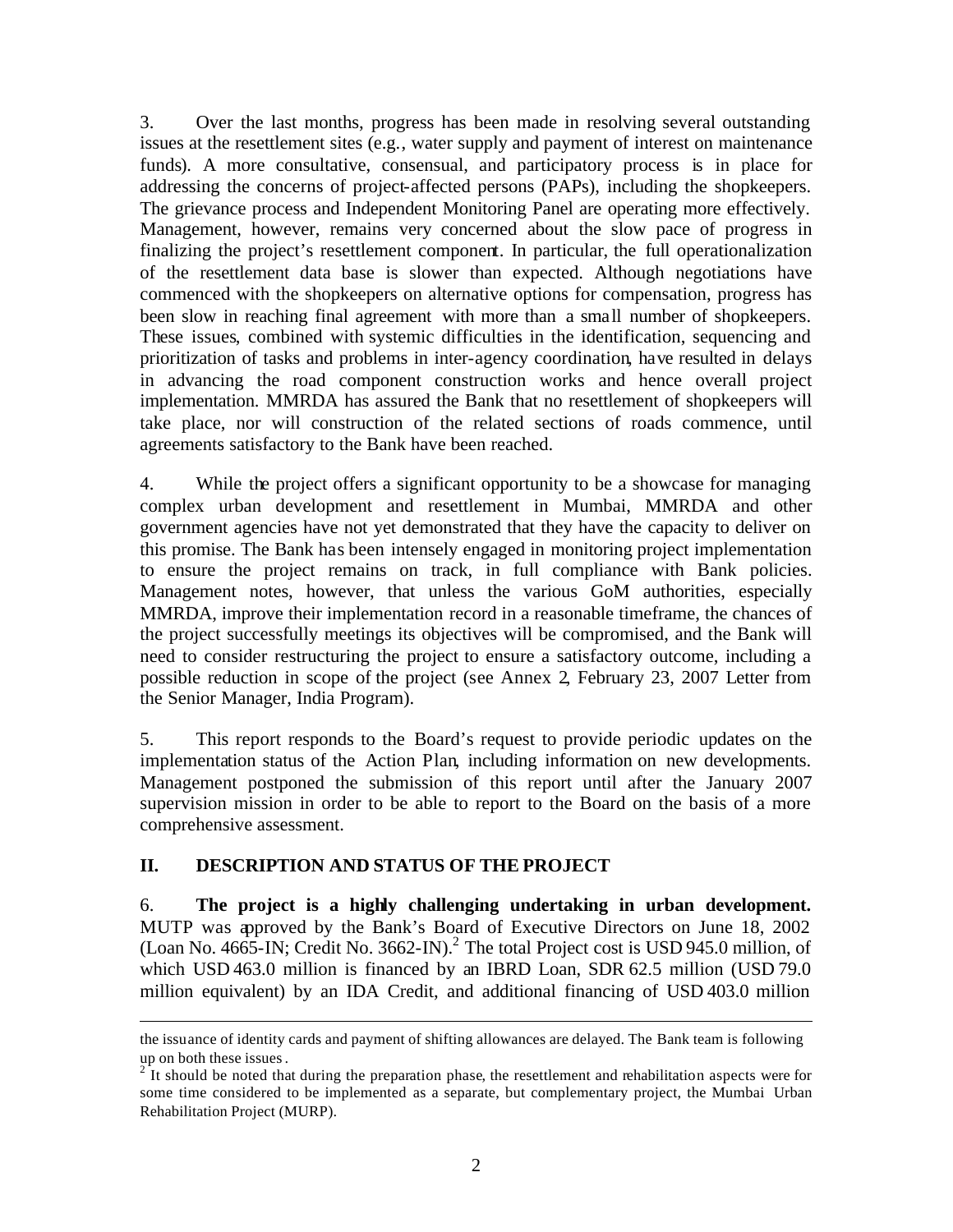from the Government of India (GoI). The Project became effective on November 6, 2002 and is being implemented by the Mumbai Railways Corporation (MRVC); the Municipal Corporation of Greater Mumbai (MCGM); Bombay Electricity and Suburban Transport Corporation (BEST); Maharashtra State Roads Development Corporation (MSRDC); Traffic Police of Mumbai; and the Mumbai Metropolitan Region Development Authority (MMRDA) on behalf of the GoM and the Borrower, the GoI. MMRDA is the coordinating agency and is responsible for implementing the resettlement and rehabilitation component on behalf of all the implementing agencies.

## 7. **The Project consists of three components:**

- *Component 1 -- Rail Transport,* the main activities of which are: (a) improvement of capacity and performance of the suburban rail network of the Central and Western Railways through provision of infrastructure, (track additions, signaling systems power, etc.), new rolling stock (101 9-car electric motor units); and (b) technical assistance.
- *Component 2 -- Road-based Transport*, the main activities of which are: (a) area traffic control (250 junctions), selected traffic management infrastructure schemes (pedestrian crossings, station areas, over bridges, etc.) implemented by MCGM; (b) buses (644) procured by BEST; (c) road widening to facilitate two East-West linkages, the Jogeshwari-Vikhroli Link Road (JVLR) and SCLR, implemented by MMRDA/MSRDC; and (d) technical assistance.
- *Component 3 -- Resettlement and Rehabilitation (R&R),* comprising mainly: construction of housing, and provision of services for resettlement and rehabilitation of project-affected families, implemented by MMRDA and financed with an IDA credit.

8. **MUTP has the potential to be a landmark undertaking for the development of Mumbai.** The project has an estimated economic rate of return of 37 percent, which will be achieved through increased volume and efficiency in the provision of goods and services within the city and improved transportation for commuters and residents. The project is already unlocking critical transport bottlenecks and will help accelerate overall urban development. MUTP has improved the quality of life and work for many residents and small businesses, with 16,000 households (out of a total of 20,000) already resettled from squalid and dangerous environments to new apartment blocks. This resettlement has facilitated substantial improvements in transportation connectivity, with significant improvements in the operational efficiency of the commuter rail system – as seen in a 4 to 9 minute reduction in travel time by trains per trip and an increase in peak time passenger capacity by 7 to 10 percent. The resettlement has also enabled planned track addition construction works to move forward. In addition, the urban bus system has been significantly improved with the replacement of 644 buses with newer models.

9. **Project Implementation.** MUTP is being implemented under difficult conditions in densely populated areas of Mumbai. Implementation has progressed slowly, with 34 percent disbursement after four and a half years. Land acquisition and resettlement issues,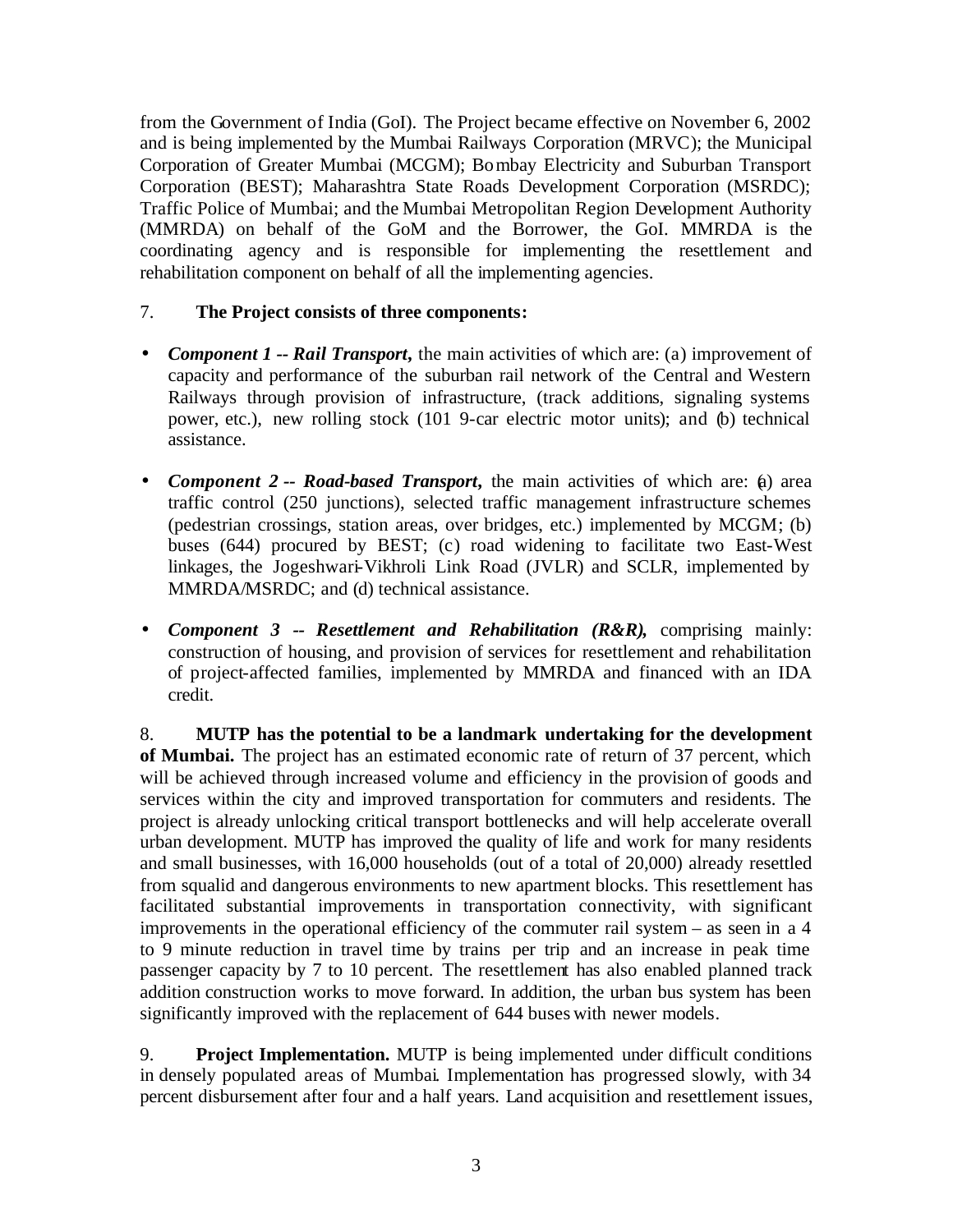poor inter-agency coordination, and procurement difficulties in several contracts have resulted in delays. Recent changes in key project management positions appear to have partially improved inter-agency cooperation, encouraged more proactivity among partners, and improved quality of the R&R process. This is evident in enhanced dialogue with the MCGM on follow-up regarding post-resettlement issues and with the Railways on approvals of designs for Station Area Traffic Improvement Schemes (SATIS). It was expected that this would lead to quicker and more effective implementation overall. However, this has not proven to be the case as yet, and MMRDA's and MCGM's continuing weaknesses in capacity to manage the project as a whole are a source of concern for Bank Management. Following the January 2007 supervision mission, the project was downgraded to unsatisfactory for implementation progress.

| <b>Project Financing at Appraisal</b> | <b>USD</b> million   |  |
|---------------------------------------|----------------------|--|
| $(2002)$ :*                           |                      |  |
| IBRD:                                 | 463.00               |  |
| Component 1 (Rail)                    | 304.90               |  |
| Component 2 (Road)                    | 150.50               |  |
| IDA:                                  | (SDR 62.5)<br>79.00  |  |
| Component $3(R\&R)$                   | 79.00                |  |
| GoI:                                  | 403.00               |  |
| <b>TOTAL</b>                          | 945.00               |  |
| Disbursed (February 13, 2006):        |                      |  |
| IBRD:                                 | 69.70 (15%)          |  |
| IDA:                                  | 64.20 (81%)          |  |
| TOTAL                                 | 133.90 (24.7%)       |  |
| Disbursed (January 31, 2007)          |                      |  |
| IBRD:                                 | 115.70<br>(25%)      |  |
| IDA:                                  | 68.70 (87%)          |  |
| TOTAL                                 | $(34.0\%)$<br>184.40 |  |

**Table 1: Project at a Glance**

\* excluding the Project Preparation Facility and Front End Fee of USD 7.63 million.

10. **The Inspection Panel Investigation.** The Inspection Panel received four requests representing several hundred residents and shopkeepers in 2004 and subsequently conducted an investigation, the findings of which were presented in December 2005. Most of the requesters, including those with the most complex cases, are located along SCLR. Section III below sets out in detail implementation of the Action Plan, which addresses key concerns raised by the Inspection Panel, including:

- Resettlement of medium- and large-size shopkeepers (Actions 1 and 2);
- Quality of baseline survey data (Actions 3 and 7);
- Management of post-resettlement activities (such as registration of housing cooperative societies, transfer of maintenance funds, adequate water supply and transport facilities, environmental management of resettlement sites, and institutional capacity) (Actions 3, 4, 6, 8, and 10);
- Grievance redress process (Action 9); and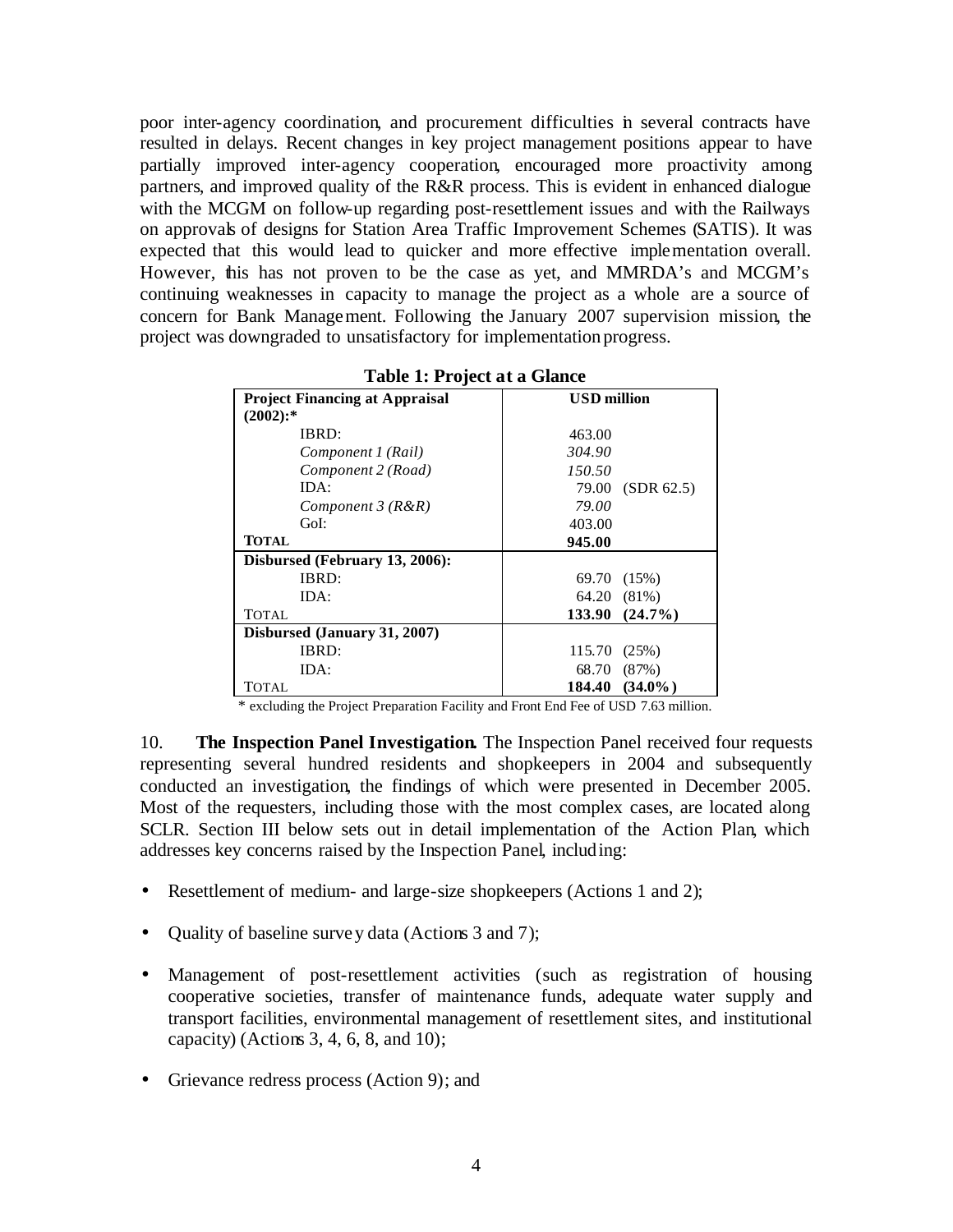### • Supervision (Action 5).

## **III. ACTION PLAN**

## **A. KEY OUTCOMES**

11. **The progress to date in implementing the Action Plan shows improvement in the quality of processes followed in implementing R&R, which has led to better results for project-affected persons**. MMRDA has resettled 1,821 households (residences and shops) in the last eleven months, since the submission of the Management Response to the Inspection Panel Report in February 2006. To date, more than 16,000 households (or 80 percent of the total) have received alternative houses or shops. About 88 percent of residential project-affected persons and 29 percent of shopkeepers have been relocated to permanent houses/shops.

12. Progress has been made in services for resettled people including: (a) substantial and satisfactory improvement in water supply in Mankhurd and Anik resettlement sites (Annex 3 presents a quantitative summary of progress for three key dates – the May 2005 visit of the Inspection Panel, the February 2006 submission of Management's Report and Recommendation to the Board, and the current status as of December 2006, when the last report by MMRDA on resettlement was prepared); (b) completion of transfer of common facilities to the initial 48 societies; (c) transfers of interest on maintenance funds; and (d) issuance of building maintenance manuals.

13. Good progress has also been made on the consultation and grievance process including: (a) full disclosure of lists of project-affected persons; (b) streamlining and public disclosure of the grievance redress process; (c) improved consultations with project-affected persons; (d) resumption of the work of the Independent Monitoring Panel (IMP) under a new Chairman with extensive experience in urban development and local governance; and (e) follow-up on the implementation of remedial measures at resettlement sites recommended by the IMP.

14. Improvements in MMRDA's management capacity and processes include: (a) strengthening the R&R unit with additional staff, including secondment of a dedicated Deputy Registrar-Cooperatives; (b) finalizing and utilizing the resettlement implementation manual; (c) completion of baseline survey updates where people are yet to be shifted; and (d) installing Oracle software for more efficient data base management. There has also been progress in resolving the land ownership issues related to shopkeepers of JVLR-II.

| Table 2. Status of Resettlement (End December 2000) |               |                         |                          |                        |
|-----------------------------------------------------|---------------|-------------------------|--------------------------|------------------------|
| Unit Type                                           | <b>Totals</b> | <b>Resettled</b> (as of | <b>December 31, 2006</b> | <b>To be Resettled</b> |
|                                                     |               | Jan. $31,06$            |                          |                        |
| Households                                          | 17.378        | 13,877 (80%)            | 15, 315 (88%)            | 2063 (12%)             |
| Shops:                                              | 2.569         | $369(14\%)$             | 752 (29%)                | 1817(71%)              |
| $10f$ which $> 225$                                 | [800]         |                         | 84 (10.5%)               |                        |
| $sq.ft$ .                                           |               |                         |                          |                        |
| Total:                                              | 19.947        | 14,246 (71%)            | 16,067(80%)              | 3.880                  |

**Table 2. Status of Resettlement (End December 2006)**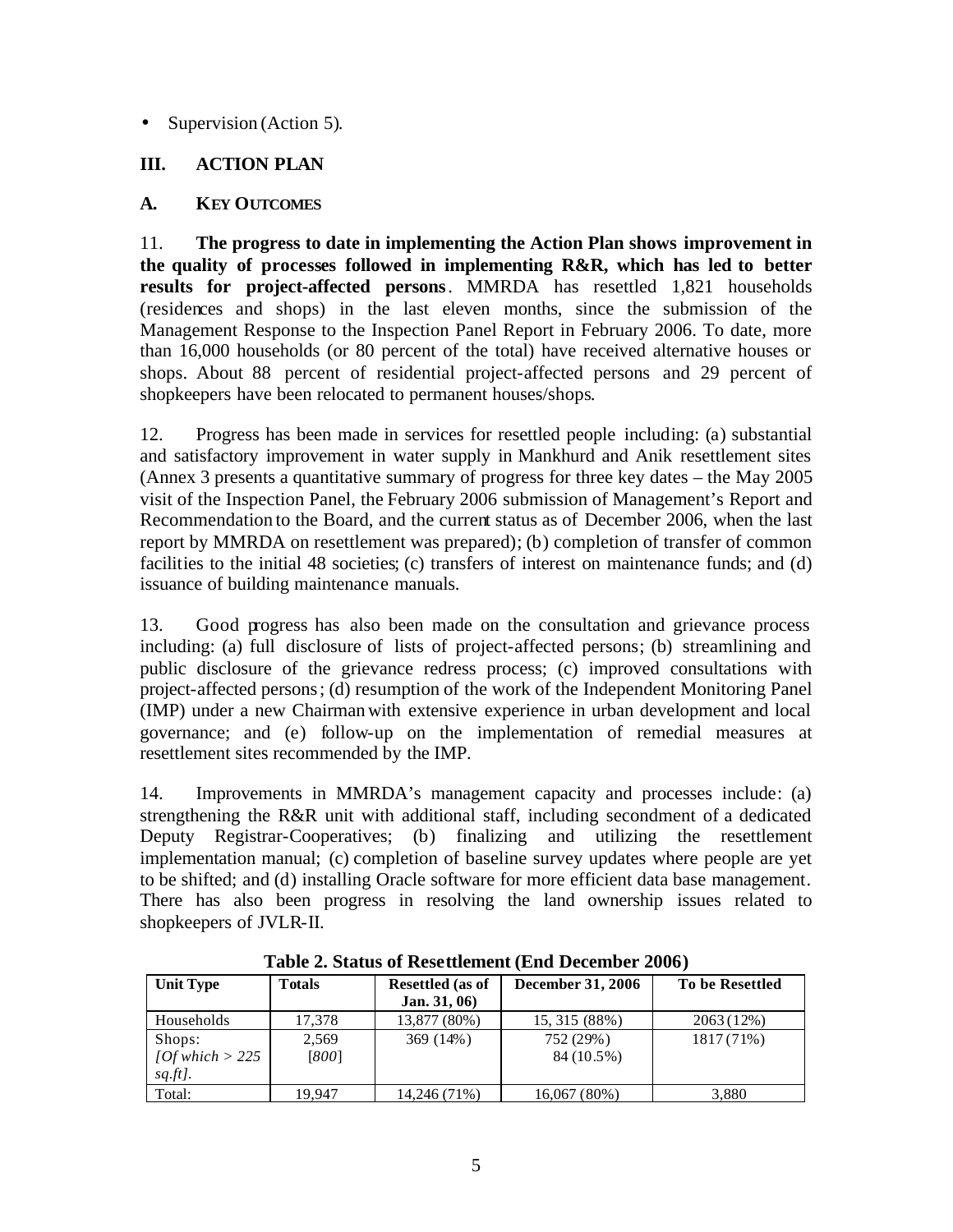| 200 <sub>6</sub><br> |
|----------------------|

15. **However, progress has been slower than anticipated in some other areas.**  During the first months after the Board discussion, the focus of MMRDA's attention was on meeting Management's conditions for lifting the suspension; as a result, several of the later items in the Action Plan were not adequately attended to (e.g., registration of cooperative societies). The overall capacity of MMRDA for implementing the Action Plan also remained below expectations as increased staffing proceeded only incrementally.

16. **Negotiations with large shopkeepers have begun but are proceeding slowly.** Of the 800 large shopkeepers (i.e., with premises greater than 225 square feet), some 84 (or 10.51 percent) have been resettled to date, including 48 large shopkeepers along the SCLR. This delay remains a major concern of Management and has been the subject of extensive discussions with MMRDA. According to MMRDA, the delay is related to the complex and intensive nature of the negotiation process, which has been hampered by the need for MMRDA to address monsoon flooding risks for encroachers on the Mithi River banks (for which the High Court issued an order for immediate action to be completed by May 2006). These events coincided with a period of major personnel and administrative changes within MMRDA. MMRDA then focused on resettling people along the Thane-Kurla rail corridor to support a long delayed works contract, and along JVLR, where a conclusion of the process seemed in close reach.

17. Some other challenges remain in achieving full implementation of the Action Plan. These include coordination between civil works and timely completion of land acquisition and relocation of affected religious and other community structures. Also, the registration process for cooperative societies involves several signatures by projectaffected households (PAHs) and has affected subsequent payment of interest on maintenance funds, the establishment of Community Revolving Funds (CRFs) and transfer of conveyance deeds.

## **B. MANAGEMENT ACTION PLAN**

18. Since the March 28, 2006 Board meeting, Management has worked closely with the Borrowers and affected communities to resolve the issues identified in the Action Plan, in particular, resettlement and rehabilitation. A number of key issues with respect to the overall management of R&R, the grievance process, communications, and some aspects of post-resettlement are completed or substantially completed. The supervision team has been strengthened with the addition of an urban specialist and a water supply specialist. A Mumbai based social scientist has also been working full time on the project since March 2006.

19. Members of the Bank's supervision team have made ten visits to Mumbai and maintained intense supervision of the project, as well as an open dialogue with MMRDA and the GoM (see Annex 4, List of Supervision Missions). Most of these visits concerned the issues raised by the Inspection Panel Investigation Report and included meetings with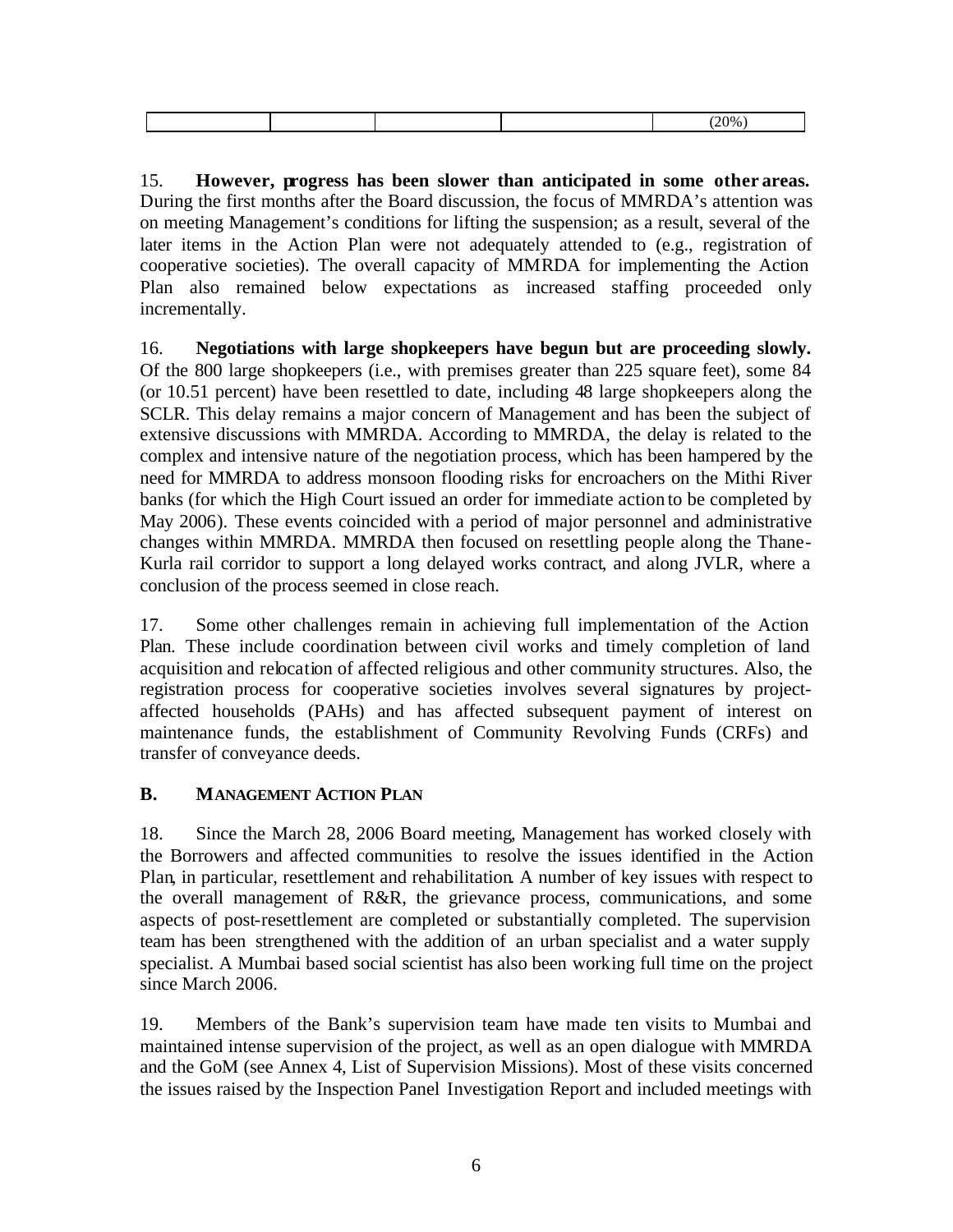groups of project-affected persons to get their views on the resettlement process. One mission was a high level fiduciary mission conducted in March 2006. South Asia Region (SAR) senior management proactively monitored implementation progress and maintained dialogue with GoI and GoM officials. The SAR Vice-President and the then Country Director met with the Secretary, Department of Economic Affairs (DEA), Ministry of Finance, (July 24, 2006) to review progress to date; they also met the DEA Deputy Secretary in charge of urban and transport and GoM/MMRDA Principal Secretary, Urban Development. The Senior Country Program Manager met the Project Director and the Chief Secretary, GoM (August 14, 2006), to seek their active cooperation in resolving outstanding issues, such as registration of housing cooperative societies (by providing a Registrar to MMRDA, which has now been done). He also met the Joint Secretary, DEA, Ministry of Finance, in September 2006 and briefed him on the status of the project and progress in the implementation of the Action Plan. The Managing Director met the Chief Minister of Maharashtra in October 2006, and discussed more broadly the future engagement of the Bank in Mumbai's urban development (Vision Mumbai). The Senior Country Manager and acting Country Director again met the Chief Secretary, GoM on December 13, 2006 to express the Bank's concerns over the slow pace in the implementation of several key actions related to resettlement and to deliver a letter on the subject. Finally, a full supervision mission was carried out in January 2007, followed by a discussion with DEA on February 15, 2007 as part of a portfolio review (see Annex 2).

20. **Urban Resettlement Workshop.** As agreed with the GoM in April 2006, the Bank organized a workshop in September 2006 on land acquisition and resettlement issues in an urban context within India. The objective of the workshop was to make progress towards reaching a consensus between the World Bank and Government officials on how to address urban R&R issues. This would in turn lead to a pragmatic policy framework – which could be supported by the Bank – to address complex urban development and land acquisition issues, and facilitate implementation of resettlement. The workshop was attended by senior officials from the Bank, GoI, GoM and other States. It resulted in a positive change of attitude on the part of key officials from the GoM and other States and better appreciation of the potential benefits of the Bank's R&R policies. Since the workshop, the GoM has demonstrated its understanding of the need to adopt a consultative and livelihood-based approach for the resettlement of MUTP affected people, including shopkeepers. For its part, the Bank recognized the need to consider further effective ways to implement the R&R policy in an urban context. The Bank and the GoM now share a conviction that it will be possible to reach consensus on how to implement Bank policies for the resettlement of future project-affected persons within the larger plans for transformation of the Mumbai Region, and they have resolved to work towards that goal.

21. Despite MMRDA's engagement to implement the Action Plan and the Bank's active supervision of the process, Management acknowledges the lack of progress to date in several critical areas, including the full operationalization of the data base, the allocation of multiple identification numbers, the registration of cooperative societies, and pending grievances in transit camps, as well as an action plan for the disposal of the transit units.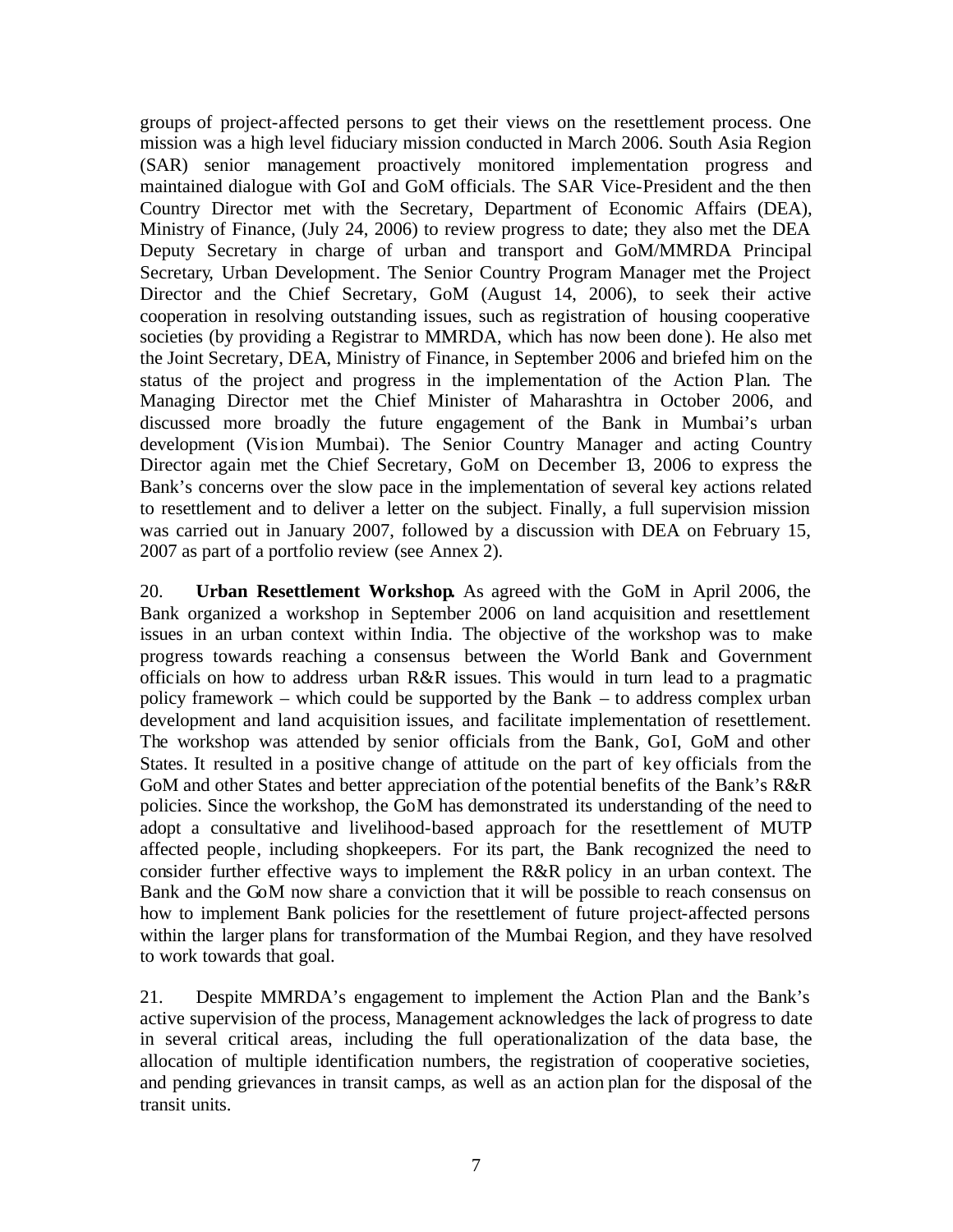#### **C. BORROWER ACTION PLAN**

22. The status of issues under the current Board endorsed Action Plan is discussed below and summarized in Annex 5:

*Action 1: Negotiations with each eligible shopkeeper will be held on the basis of options listed in the Action Plan when applicable. Agreements reached will be recorded and implemented.* 

23. **About one -third of the project-affected shopkeepers are located along the SCLR, where the majority of disputes about resettlement and compensation have taken place**. As of December 31, 2006, data from SCLR indicate that 229 shopkeepers out of 745 (31 percent), including commercial-cum residential ones who have opted for commercial resettlement, have been resettled. Negotiations with another 40 shopkeepers are complete. Of the 229 shopkeepers, 48 or about one fifth are medium- or large-size shopkeepers using more than 225 square feet (sq.ft). The revised RIP for SCLR-Phase I, which takes into account both the widening of the cross-section to 45.7 me ters and the need for appropriate compensation for shopkeepers, was cleared by the Bank on May 10, 2006. This document has been publicly disclosed on the MMRDA website<sup>3</sup> and locally in the project area via information kiosks. The RIP clearly provides for Bank-endorsed options to be used in settling issues with shopkeepers for whom previously proposed resettlement arrangements were found inadequate. MMRDA has confirmed that it will provide compensation, compatible with the principle of restoration of livelihoods that may go beyond MMRDA's general policies; this would include options for large shopkeepers.

| Location    | <b>Totals</b> | <b>Resettled</b> (as of<br><b>January 31, 06</b> ) |           | Resettled (as of December 31,06) |
|-------------|---------------|----------------------------------------------------|-----------|----------------------------------|
|             |               |                                                    |           | Of which $>$ 225                 |
|             |               |                                                    |           | sq.ft.                           |
| <b>SCLR</b> | 745           | 112(15%)                                           | 229 (31%) | 48                               |
| Other       | 1824          | 257 (14%)                                          | 523(29%)  | 36                               |
| Total       | 2569          | 369 (14%)                                          | 752 (29%) | 84                               |

**Table 3. Detailed Status of Shops Resettlement (End December 2006)**

24. MMRDA held a formal meeting with the United Shop Owners Association (USOA) on June 6, 2006, with World Bank and Inspection Panel representatives present as observers. This meeting confirmed disclosure by MMRDA of the process of negotiations to be followed and of the resettlement alternatives offered. The meeting also confirmed the willingness of MMRDA to negotiate with the shopkeepers and to consider their proposals, even if they went beyond the six alternatives in the Action Plan that were approved by the Bank. In response to the USOA's interest in *in situ* redevelopment under the Slum Rehabilitation Scheme (SRS), MMRDA offered to consider the proposal,

 $\overline{a}$ 

<sup>&</sup>lt;sup>3</sup> http://www.mmrdamumbai.org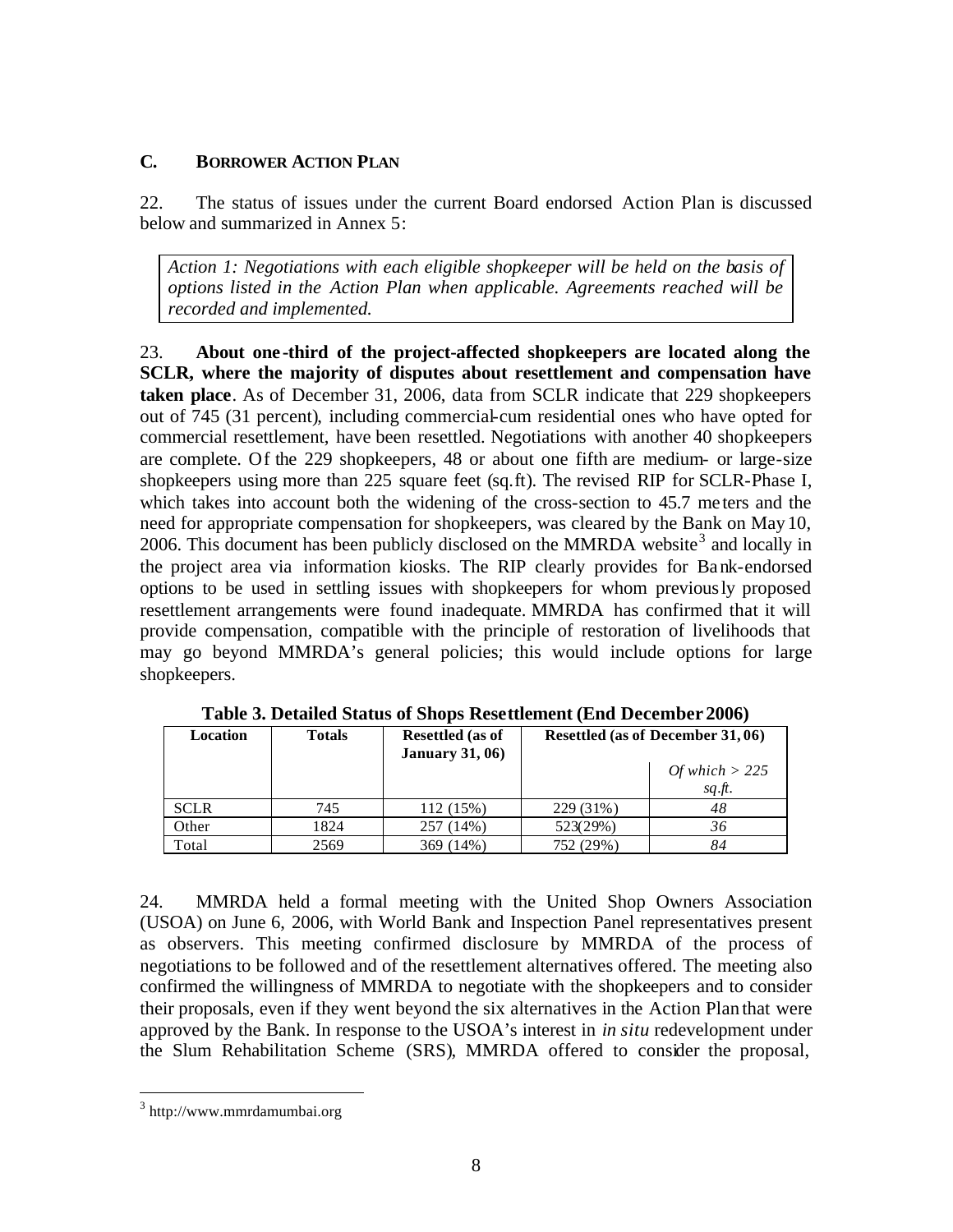provided the shopkeepers had a concrete plan and met all legal conditions set down for such schemes by the MCGM and the High Court, including necessary approvals from the Slum Rehabilitation Authority (SRA). A detailed procedure on how MMRDA would deal with shopkeepers who refuse to negotiate was approved by Bank Management on September 20, 2006.<sup>4</sup> Representatives of the Bank, along with MMRDA and an observer from the Inspection Panel, met the USOA on January 23, 2007, during the supervision mission.

25. After several rounds of informal negotiations, MMRDA issued letters on December 18, 2006 to 314 eligible shopkeepers of SCLR (in addition to the 229 that have been or are in the process of being resettled), initiating the process of resettlement in case of failure of negotiation. This letter included a copy of the relevant procedure. On January 18, 2007, the USOA submitted a formal proposal for *in situ* redevelopment to which MMRDA has responded that it is not feasible because: (a) the land identified in the proposal belongs to MCGM and has been designated in the Development Plan reservations for Muslim and Jewish cemeteries and recreation space; (b) the area is zoned under CRZ-2 regulations; and (c) it is very likely to be affected by the Mithi River widening work now underway. The IMP carried out a field visit to SCLR with MMRDA officers on February 22, 2007 during which they held discussions with USOA regarding their in-situ resettlement. The IMP decided that MMRDA will issue 'no objection certificate' for the *in situ* redevelopment scheme proposed by USOA (which will help resettle about 200 SCLR shopkeepers), provided the latter give s a 'written undertaking' in advance to clear the site by May 2007. The IMP informed the shopkeepers that within its jurisdiction MMRDA can only recommend the proposal to the competent authorities for approval. A decision on the issue is expected in the IMP meeting scheduled for March 12, 2007.

26. In total, there are 1,824 project-affected shopkeepers in various sub-projects other than the SCLR. Some 523 (29 percent) have been resettled to date. Of these 523 shopkeepers, 36 are medium- or large-size shopkeepers with premises above 225 sq.ft. MMRDA held discussions with the representatives of the Powai Merchants Association (on the JVLR-II) on May 4, 2006 to specifically discuss land ownership matters. MMRDA convened a follow-up meeting on July 26, 2006 with the shopkeepers of JVLR-II, which included observers from the World Bank and the Inspection Panel. The meeting discussed key issues related to determination of ownership and tenancy, allotment procedures for shops at the Powai shopping plaza, and availability of extra space for purchase. In the last few months, MMRDA held several rounds of consultations with the land owners of the shops in JVLR-II and reached a satisfactory agreement to provide an equivalent area in lieu of compensation to owners of land and residential structures. The

 $\overline{a}$ 

<sup>&</sup>lt;sup>4</sup> These procedures include mapping shopkeepers (and their current business categories) with the two most suitable options proposed in the Action Plan and notifying the shopkeepers to accept one or propose any other mutually acceptable option within 10 working days for negotiation. If the shopkeeper does not come forward or exercise any of the options proposed in the Action Plan, then MMRDA will assign the most suitable option and issue an allotment letter, along with a legal notice approved by the IMP, requesting that the shopkeeper: (a) accept the allotment; (b) request any changes within the resettlement options available in the Action Plan; or (c) appeal to the Grievance Redress Committee (GRC), if there is any grievance with the allotment. If the shopkeeper does not come forward to negotiate within five days of receiving the allotment letter, MMRDA will then clear the site 48 hours after delivering a legal notice to the shopkeeper.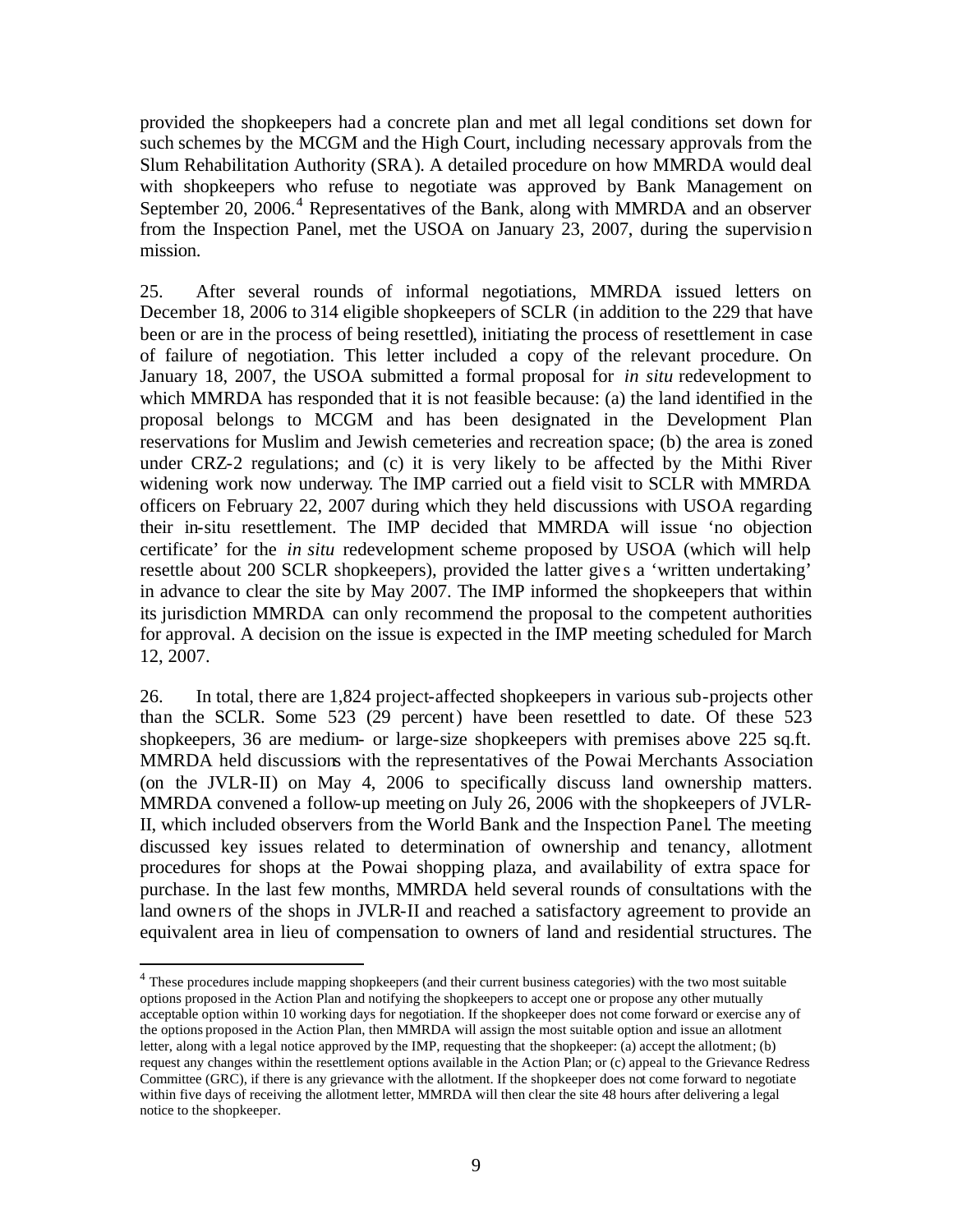process of allotment of shops to all other shopkeepers is at an advanced stage. MMRDA convened another meeting on July 27, 2006 with shopkeepers near the Jogeshwari Road over Bridge (RoB) to initiate dialogue on the issues related to resettlement of shopkeepers and small industries.

27. On this basis it is expected that the resettlement of the shopkeepers along Thane-Kurla and JVLR will be substantially completed by March 2007, except for any delays resulting from the grievance redressal process. Resettlement along SCLR should be mostly completed by September 2007. With regard to SATIS and RoBs, design issues in the former case, and readiness of relocation sites for project-affected persons in the latter have led to a revised estimated date of March 2008 for completion of resettlement of shopkeepers in these areas.

28. MMRDA has assured the Bank that no resettlement of shopkeepers will take place, nor will construction of the related sections of roads commence, until agreements satisfactory to the Bank have been reached.

*Action 2: MMRDA will publicize policy provisions related to making available up to one year of income on a one time basis to those affected employees who are not reemployed as a result of project resettlement and will process the requests as and when received.*

29. The provisions for one-time assistance, equivalent to one year's income, for affected employees who are not re-employed by the relocated shopkeepers, as well as the process to be followed for administering this assistance, is described in the Implementation Manual (paragraph 2.11 and page 12), which was disclosed in the Public Information Centers (PICs), and uploaded on MMRDA's website. MMRDA has yet to receive any requests from affected employees for assistance. In most cases, the employees are expected to be re-hired by the same shopkeepers or they will find alternative employment given the dynamic labor market in Mumbai. Only those employees who cannot be absorbed in any wage earning activity after three months of impact may approach MMRDA for this assistance.

*Action 3: MMRDA will improve its resettlement implementation mechanisms through various measures such as: (a) registration process for PAP cooperative societies and cooperative management plan; (b) undertaking construction of additional social services at R&R sites; (c) transferring maintenance funds from the SRA to PAP cooperative societies; (d) transferring conveyance deeds from MMRDA to the cooperative societies; (e) providing building maintenance manuals and brochures for supporting proper management of cooperative societies; (f) taking steps to improve water supply at resettlement sites; (g) improving transport connectivity at resettlement sites; and (h) undertaking impact assessments to determine the improvements in the living standards and proposing remedial measures for any improvement required as a result of assessment findings.*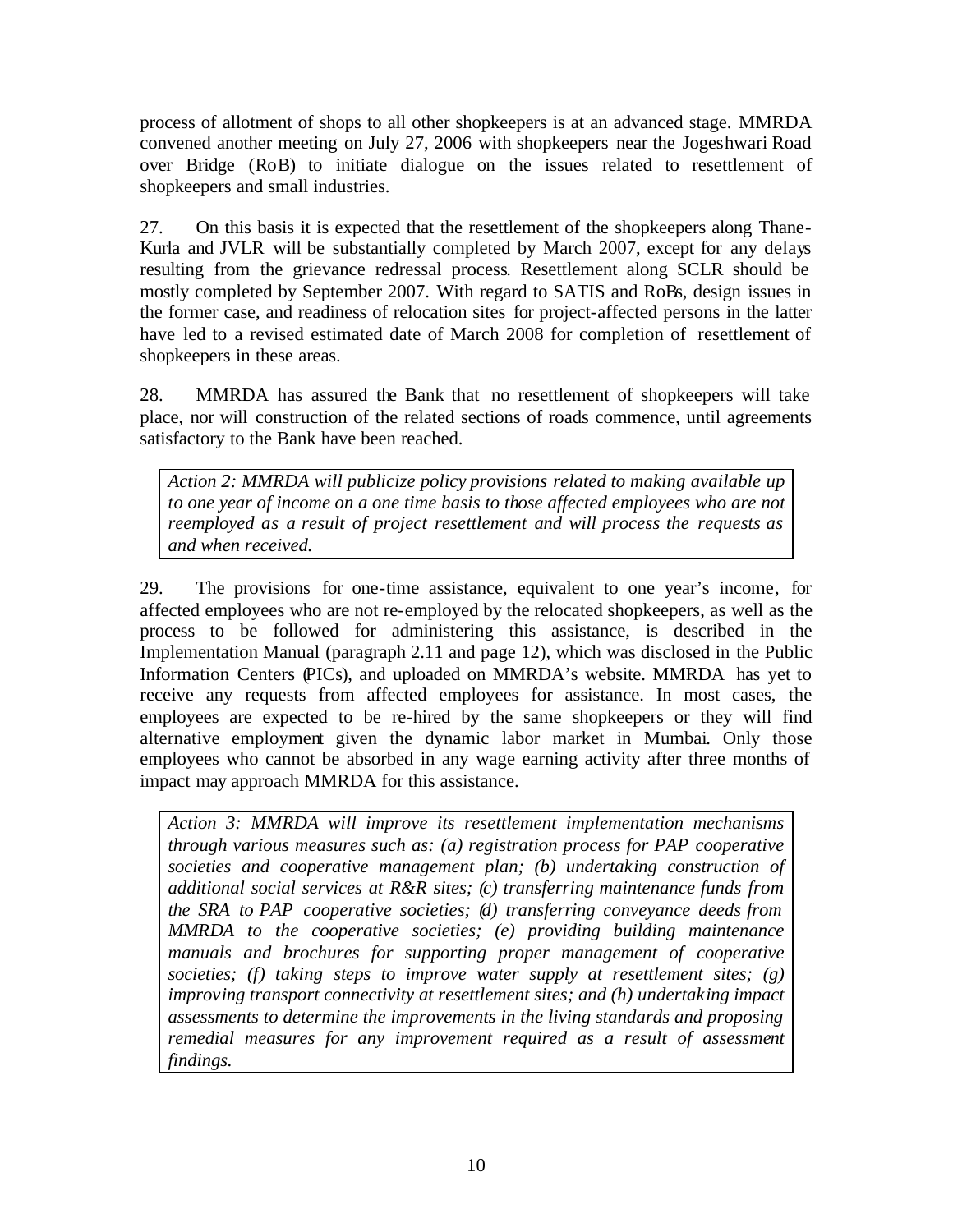30. **Registration Process for PAP Cooperative Societies and Cooperative Management Plan.** Registration of cooperative societies is important for the initiation of several post-resettlement activities, one of the key ones being the transfer of interest on maintenance funds to help the residents to pay for building maintenance and other dues (see paragraph 32 below). There should be about 200 PAP cooperative societies at the end of project implementation. To date, 58 cooperative societies have been registered (about 29 percent) and proposals for another 30 societies are in an advanced stage of registration, although they are yet to be finalized because of a delay in delegating administrative powers. Some project-affected persons have come to believe that they may get more support from the Government if they are not yet members of a registered society and this has made the process of registration more complex. The process is expected to advance since the GoM has seconded a Deputy Registrar to MMRDA; about 130 societies in total are anticipated to be registered by August 2007. This progress represents a moderately satisfactory outcome, given the difficulties to date. The project team and Bank senior management will continue to monitor closely this action with the aim of achieving full registration by March 2008.

31. **Undertaking Construction of Additional Social Services at R&R Sites.** MMRDA is working to improve the educational facilities in the resettlement sites. The construction of a secondary school in a 3,500 sq.ft. plot has commenced in Mankhurd and another site has been identified at Anik. In addition, MMRDA handed over 48 housing units (10,800 sq.ft) at Mankhurd and Anik to MCGM in December 2006 to house temporary schools until new school buildings are built. It is expected that these schools will commence at the start of the next academic session in June 2007. In addition, MMRDA compiled a list of schools within a 1.5 km radius of various resettlement sites for the benefit of the affected people living in those areas. A rapid survey of children going to nearby schools, continuing in old schools and drop outs in 8 resettlement sites has been carried out by MMRDA with the help of nongovernmental organizations (NGOs). The information indicates that there are about 230 drop out children, or about 4 percent of the total (see also paragraph 59 below). MMRDA noted that there are facilities for informal education through centers run by Sarva Shiksha Abhiyan for the children who have dropped out.

32. **Transferring Maintenance Fund Interest and Conveyance Deeds.** Transfer of interest on maintenance funds is now up to date for 46 cooperative societies. Two cooperative societies are having organizational problems and are not yet ready to receive funds. The funds for the remaining societies will be transferred once the registration process is completed. There has been a delay in initiating the process for the transfer of conveyance deeds for those societies where the registration process has been completed. Little attention has been paid to this issue by MMRDA. This issue affects many buildings in Mumbai, not just those affected by the project. MMRDA's focus has been on other higher priority issues for the time being, which the Bank considers appropriate.

33. **Providing Building Maintenance Manuals and Brochures** for supporting proper management of cooperative societies. Maintenance manuals are being prepared by the respective developers/contractors for each site and have been distributed to 100 cooperative society management committees (including those societies that have not yet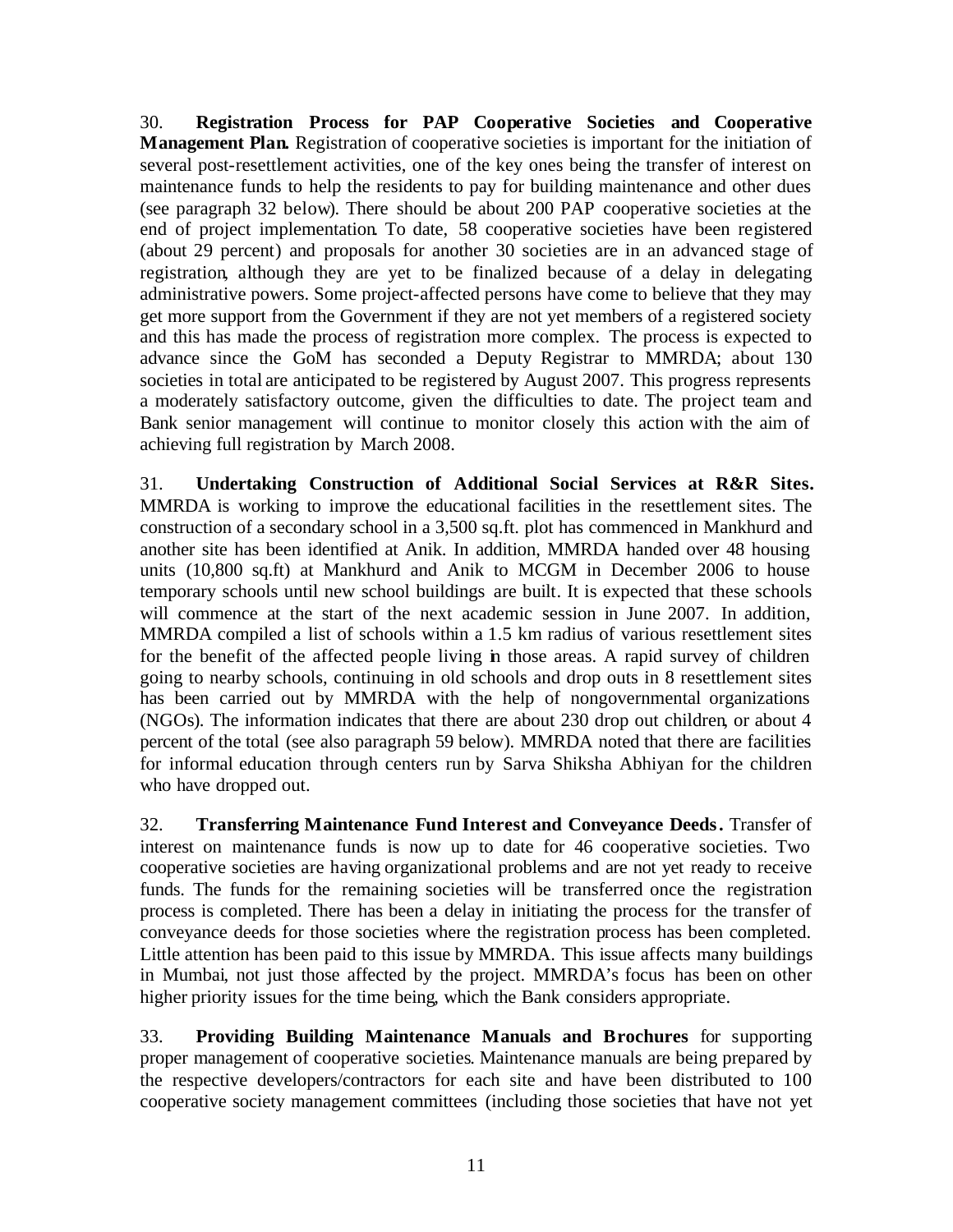been legally formalized) in the Mankhurd, Ajgaonkar, Anik and Majas sites. These manuals contain the details of various installations, maintenance aspects such as "Dos and Don'ts", restrictions on structural changes, etc. In addition, a brochure on society guidelines outlining the management of society premises and internal works in the apartments, and setting out key messages on dealing with emergencies, child safety, respect for all residents, and responsibility for maintenance of the property, etc. was printed in March 2006 and is being distributed widely among the project-affected persons.

34. **Taking Steps to Improve Water Supply at Resettlement Sites.** Significant progress has been made in regular provision of water supply to resettlement sites, which is now comparable to that of other areas of Mumbai. Since March 2006, progress has been made on measures such as looping of the main supply to increase water pressure and removing obstructions in pipelines. All buildings occupied by PAHs in the resettlement colonies have been connected with the piped distribution network of MCGM. Water is received in the assigned underground reservoir of each building, pumped to roof-level tanks and from there distributed through the internal plumbing system to each tenement. Difficulties (inadequate water supply at low pressure) experienced by the people in resettlement colonies at Anik and Mankhurd, over the last summer and earlier, have been addressed by MMRDA with advice from MCGM. Water allocation to M (East) Ward, where most of the resettlement colonies are located, has been increased by MCGM. Supply now ranges from 70-125 lpcd, compared to 25 lpcd in Anik and 69 lpcd in Mankhurd in May 2005 when the Inspection Panel visited the site, and tanker supply was discontinued after September 15, 2006. No complaints on water shortage have been registered of late. There have been reports, however, regarding the intentional breakage of water meters by some tenants, which MMRDA is working to resolve.

35. **Improving Transport Connectivity at Resettlement Sites.** Accessibility and availability of bus service from the resettlement colonies (from 0.5-1 km) is comparable to that of other areas of Mumbai. BEST has added 43 buses to MUTP and Mumbai Urban Infrastructure Project (MUIP) sites, including 11 at Anik and 3 at Mankhurd during the last year. BEST is now operating a total of 293 routes to 20 MUIP and MUTP sites, using about 3,400 buses and covering just fewer than 20,000 trips a day. These are being supplemented by the availability of shared autos (three wheelers) from the resettlement sites to railway stations and other important workplaces, junctions, etc.

36. Since late February 2006, the Society for the Promotion of Area Resources Centers (SPARC) has operated 8 special bus trips a day from Kanjur, Mankhurd and Gautam Nagar to Gazi Nagar and Buddha Colony to provide for just over 250 school children whose families were relocated in mid-year. Two new bus routes that operate inside the resettlement colonies at 15-20 minute intervals – one each in Mankhurd (with 3 buses) and Anik (4 buses) – were introduced by BEST in July 2006. These buses operate from Mankhurd/Anik to the Kurla railway station, an important suburban railway station in Mumbai. The feedback received during the field visit of the Bank's local consultant on August 3, 2006, indicates that the project-affected persons now consider it easier to reach the major bus routes and railways stations during the morning peak hours.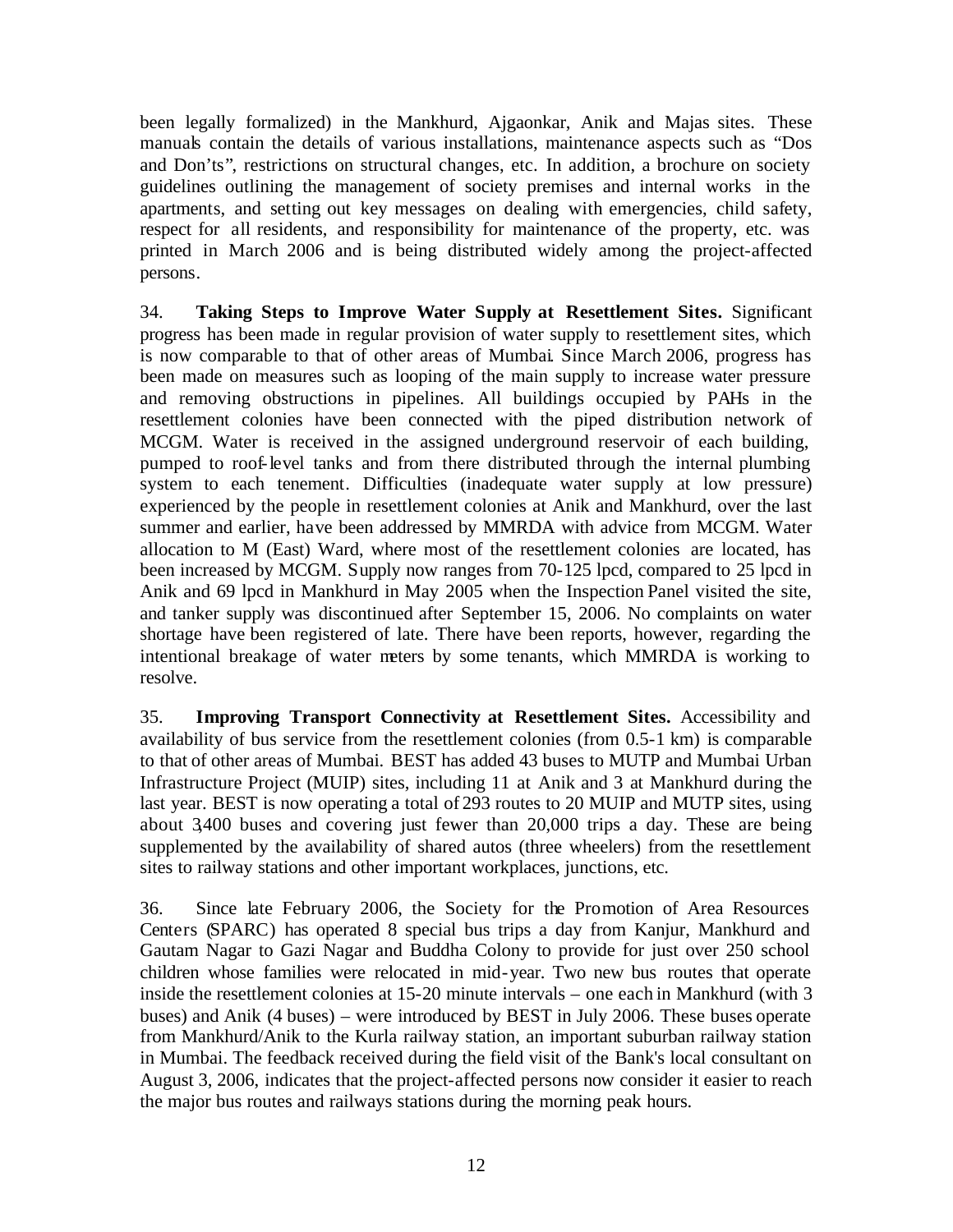37. **Undertaking Impact Assessments to Determine Improvements in Living Standards and Proposing Remedial Measures** for any improvement required as a result of assessment findings. MMRDA has commissioned the impact assessment for the Anik, Mankhurd and Majas resettlement sites through the Tata Institute of Social Sciences, Mumbai, which submitted an inception report outlining the proposed methodology and size for the household surveys. The study will independently assess the impact of resettlement implementation in terms of changes in the living standards of project-affected persons with regard to housing conditions, access to basic amenities, opportunities for employment and income, and other living conditions. Based on the assessment findings, MMRDA may take any remedial measures that are required to improve the living conditions of project-affected persons. The assessment is expected to be completed by the end of March 2007.

*Action 4: MMRDA will assist cooperative societies to maintain public assets and take measures for solid waste management in resettlement sites.* 

38. MMRDA wrote to all PAP cooperative societies in November 2005 asking them to report on the defects in their building for one time repairs. In response to this, some societies did report defects in their buildings that are being attended to by MMRDA. One issue that has been resolved is the permanent closure of an open drain at Majas. Complaint registers are being kept in each building for the use of project-affected persons. The IMP is following up closely with regular field visits and reviews during its periodic meetings. Compliance with IMP suggestions for improvement of asset management at R&R sites is being monitored with the help of an "Action Taken Matrix," which is regularly provided by MMRDA to the Bank project team for review and shared with the Inspection Panel consultant based in Mumbai.

39. MMRDA is in the process of appointing Environment Management Capacity Building (EMCB) consultants who will undertake an assessment and prepare an action plan for training of NGOs on environmental issues such as solid waste management and other activities that have implications for community health and tree plantation in resettlement sites. This procurement has been considerably delayed but MMRDA is in the process of finalizing consultant selection and expects to finalize the procurement by end of February 2007, after receiving approval from its Executive Committee.

40. MMRDA has initiated a dialogue with the MCGM to put in place a mechanism for proper solid waste collection. Following MMRDA's discussion with the MCGM, the latter has developed a transport plan for garbage pick-up from the R&R sites on the condition that MMRDA take responsibility for ensuring waste segregation at source and put in place the required number of garbage bins at various pick-up points in the R&R sites. For its part, MMRDA has prepared a waste disposal assessment report for R&R sites based on which it will put the bins in place and facilitate waste segregation at source in order to allow regular waste collection and disposal by the MCGM garbage vans. MMRDA has submitted a proposal to the Bank for procurement of bins per MCGM's specifications and guidelines. The Bank will provide its "no objection" by the end of March 2007.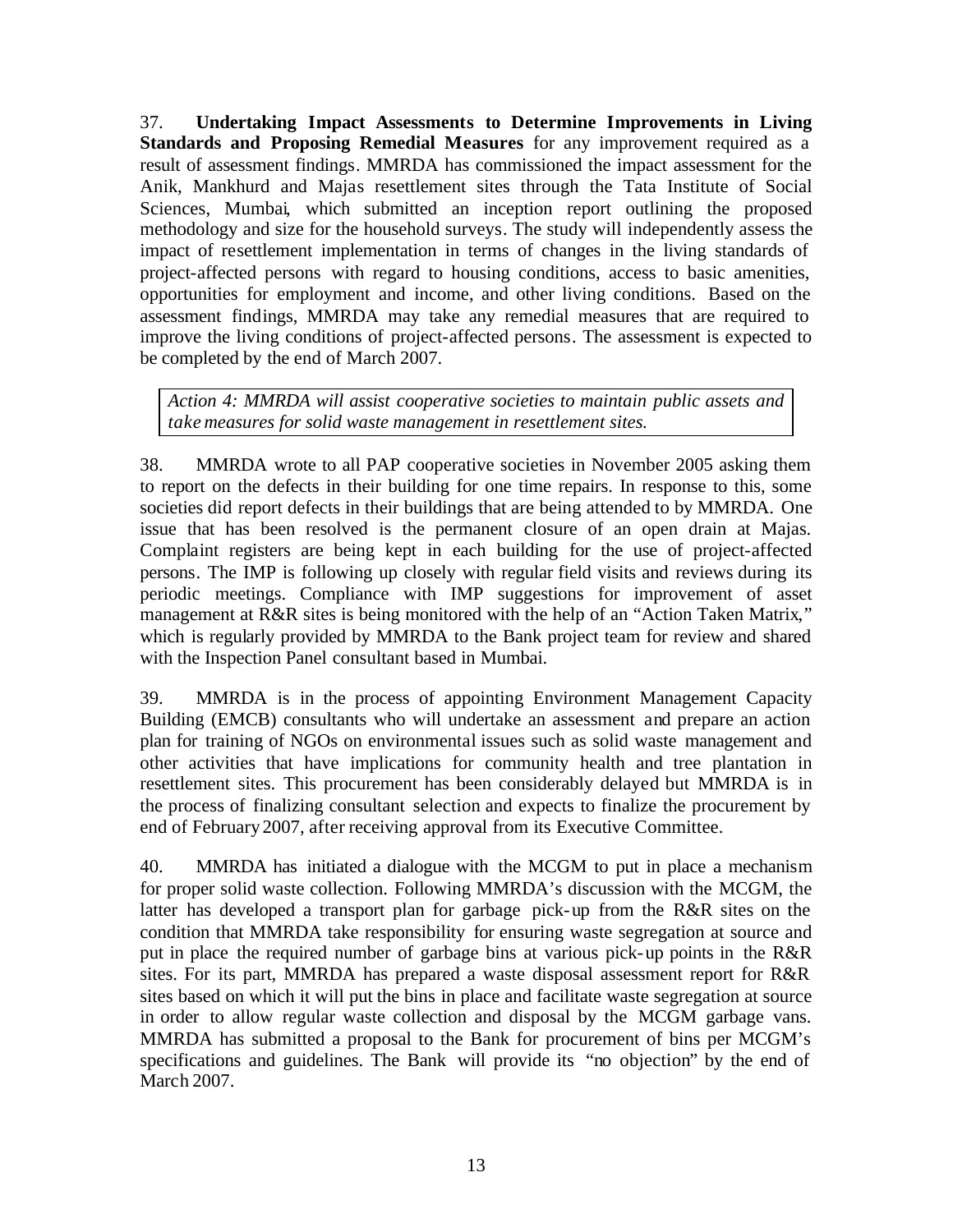*Action 5: MMRDA will strengthen its institutional arrangements for day to day management, assess NGOs' capacities and roles and prepare and implement a training program for sensitization and skills improvement of staff, NGOs and others involved in the implementation.*

41. MMRDA has strengthened its R&R capacity with a new Project Director and five additional staff, all of whom have experience in R&R implementation. A detailed organizational chart for the R&R cell has been prepared. The Chief of R&R, who has been named, is now supported by five community development assistants and staff with backgrounds in R&R management, data base management, land acquisition, environmental management, and public relations. The GoM has seconded a Deputy Register-Cooperatives to MMRDA to speed up the process of registration of cooperatives. In spite of advertising the position of Social Scientist on at least two occasions, MMRDA has not yet received suitable applications and recently re-advertised this position in the national newspapers. The Bank has a social development consultant based in Mumbai who is working closely with MMRDA to ensure efficient systems are in place for R&R implementation.

42. MMRDA has identified the activities that: (a) will continue to be carried out by NGOs (i.e., consultations with project-affected persons, management of PICs, facilitating the transfer of ration cards and electoral rolls, and baseline surveys); or (b) will be phased out and/or managed by MMRDA or another professional agency (i.e., management of post-resettlement activities, such as preparation of RIPs, membership in the Grievance Redress Committes [GRCs], payment of allowances, issuance of allotment letters or identity cards, preparation of eligibility lists, assisting project-affected persons in registering cooperative societies, training project-affected persons for management of the cooperative societies, assistance to vulnerable project-affected persons through revolving funds, and liaison with local authorities). MMRDA completed the process for selection of consultants and obtained its Executive Committee's approval for the appointment of the first-ranked agency and accordingly offered the contract. However, there has been considerable delay on the part of the consultants to give the ir consent to MMRDA's offer. The Bank team met with a representative of the first-ranked agency, who informed that his company was unable to put together a team and that it is highly unlikely that it will accept the offer. MMRDA will approach its management to obtain approval for appointment of the agency that came in second, whose proposal is about three times the cost of the first. As result of this unanticipated delay, vital capacity-building activities for management of cooperative societies by project-affected persons and other post resettlement activities basic to long term sustainability of the housing cooperatives will be compromised unless quick action is taken.

43. A training program schedule has been prepared by MMRDA. Three training programs related to data base management, the documentation process, and resettlement implementation have been conducted with MMRDA staff, other implementing agencies and NGOs to upgrade their skills in these areas. The remaining programs are expected to be conducted as part of the training schedule during 2007.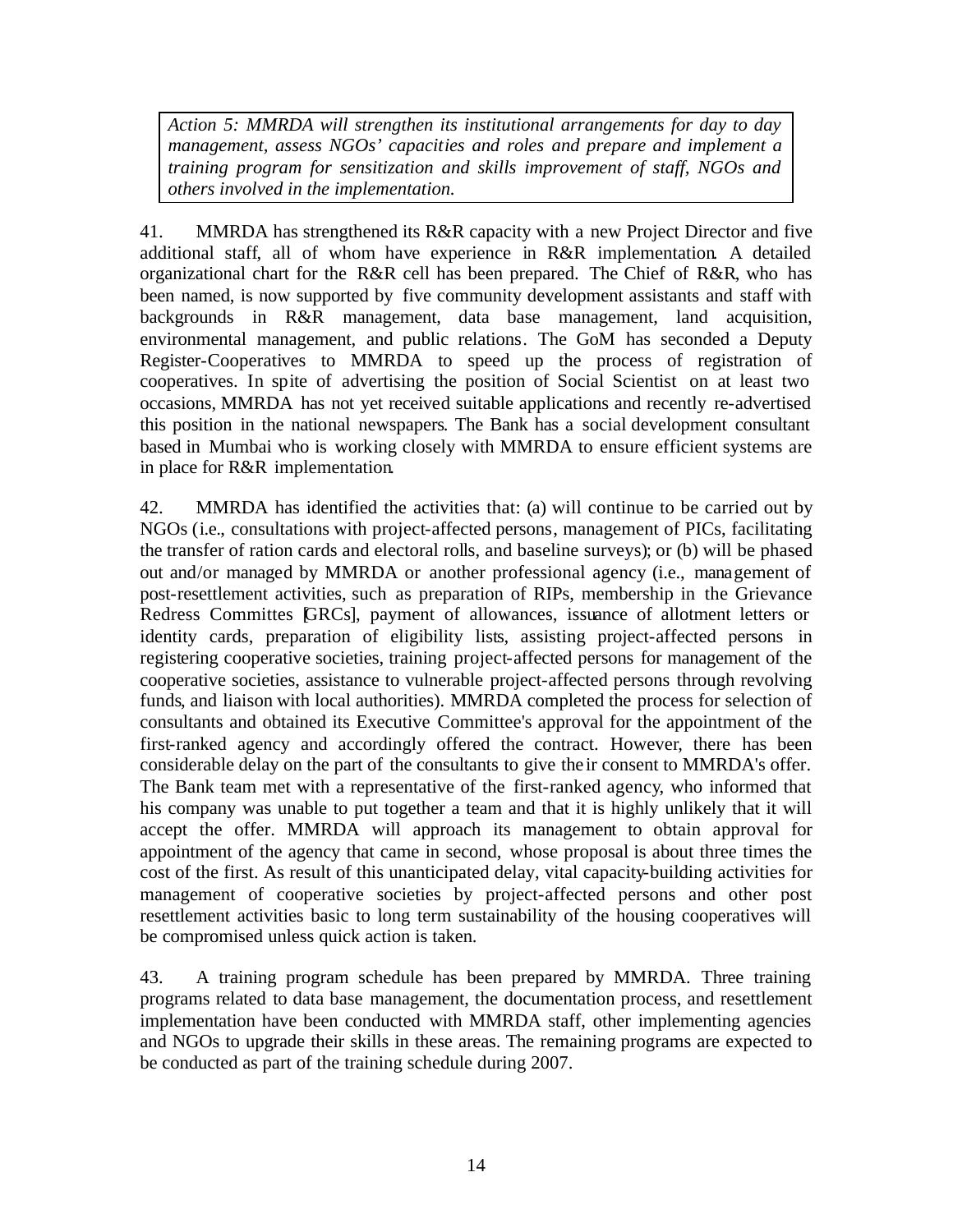*Action 6: MMRDA will improve its R&R process through measures such as: (a) finalizing the R&R implementation manual to define the procedures; (b) expediting the finalization of outstanding RIPs; (c) expediting the issuance of identity cards and payment of shifting allowances; (d) assessing the magnitude of relocation of community assets and synchronizing their relocation with the civil works time table; and (e) the GoM filling the position of IMP Chairman and clarifying the IMP's role.* 

44. **Finalizing the R&R Implementation Manual to Define Procedures.** The R&R Implementation Manual has been revised and updated to define the procedures for implementation of various activities, such as the definition of key concepts, administration of entitlements, allotment procedures, readiness filters for resettlement sites, grievance procedures, management of post-resettlement activities, etc. The Manual has been disclosed in the PICs, and uploaded on MMRDA's website.

45. **Expediting the Finalization of Outstanding RIPs.** Out of three pending RIPs, one RIP for SCLR was finalized and endorsed by the Bank in May 2006, and is now under implementation. MMRDA is working on two other RIPs (Vikhroli RoB and SATIS). The shopkeepers of Vikhroli RoB have proposed a site constructed under MUIP as suitable for their resettlement, which is being considered by MMRDA. The RIP will be completed once the alternative relocation site for the shopkeepers has been finalized. In the case of SATIS, both MMRDA and MCGM are researching the availability of shops closer to the SATIS. Once suitable sites are identified the RIP will be finalized.

46. **Expediting Issuance of Identity Cards and Payment of Shifting Allowances.**  The issuance of identity cards is in progress. To date, 6,319 identity cards have been issued, which is about 32 percent of the total requirement. Shifting allowances are being paid as project-affected persons are shifted.

47. The IMP is currently looking into media and other reports concerning the issue of multiple allotments of identity cards. MMRDA met with the IMP on this matter in November 2006 and asked the Panel to lead an independent verification exercise. A Task Force has been constituted to undertake a desk review, and based on the findings of this review, the IMP will undertake field verifications, including third party verifications, if required. The IMP will propose appropriate corrective measures in the event that irregularities are found. Completion of this review was anticipated by January 31, 2007; however, this has been delayed, and is now expected by the end of March 2007.

48. **Assessing Magnitude of Community Asset Relocation and Synchronizing with Civil Works Timetable.** MMRDA has identified major religious buildings and sites along the JVLR and SCLR that will be affected by the project (a total of 14) and held meetings with the concerned stakeholders on August 24, 2006 to discuss suitable alternative sites. Details about various community assets to be affected by the subprojects are being enumerated. The project team is satisfied at this point that effective methods have been applied to manage this issue and the Bank is closely monitoring specific cases as they arise. Because of the sensitivity of the issue, however, no time limit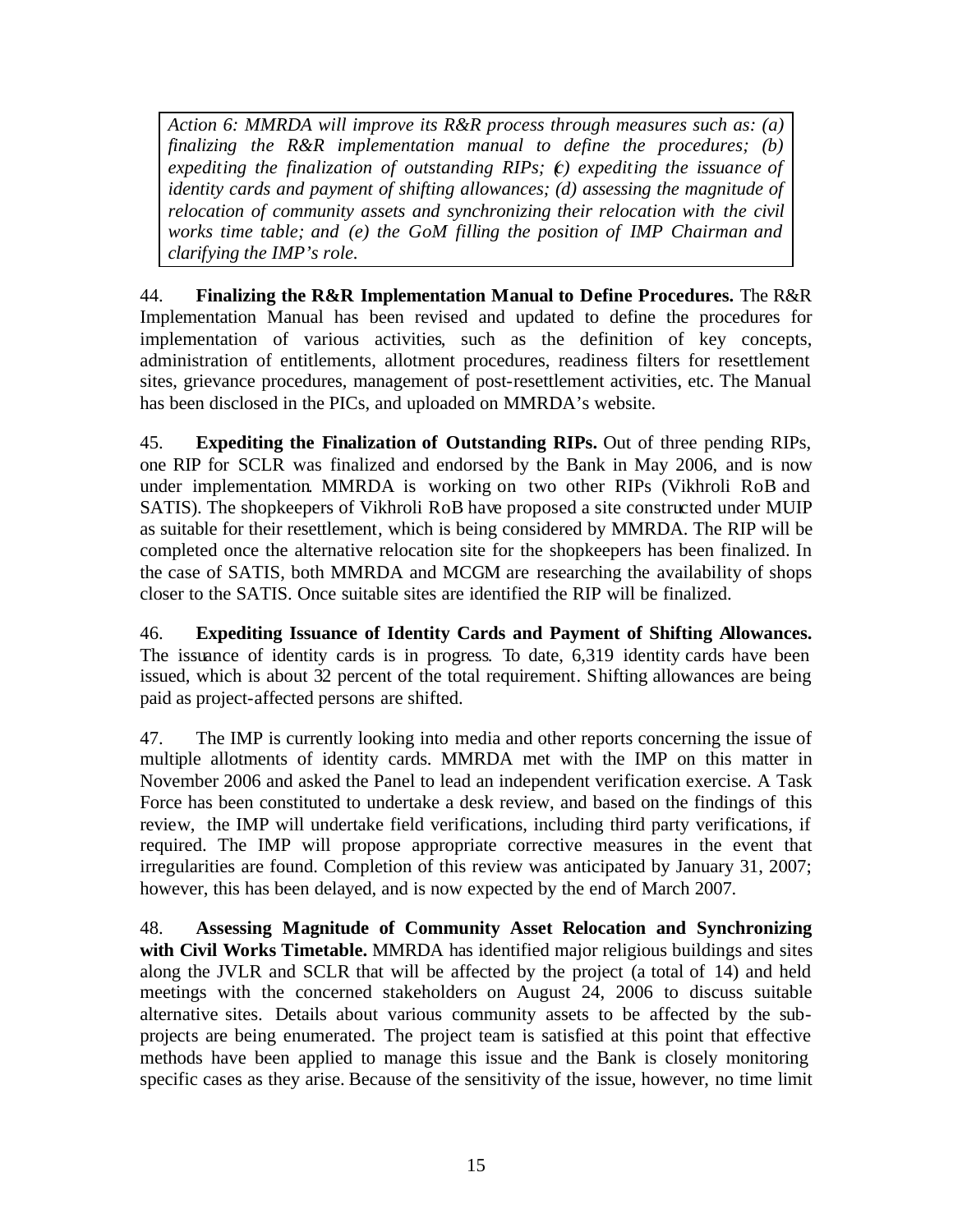can be set for the negotiations and it is expected that this action will take several months more to be resolved.

49. **Position of IMP Chairman Filled by GoM and Clarification of IMP's Role.** A new IMP was constituted in mid-March 2006 under the chairmanship of the former MMRDA and MCGM commissioner. The new IMP is actively involved in following up key aspects of resettlement implementation. To date, nine meetings have been held, and the Chairman and other members have also undertaken field visits to Mankhurd, Majas, Anik, Antop Hill, Asgaonkar, Kanjur Marg, Ghatkopar, Wadala and Nahur, following which they provided feedback and suggestions for improvements in water supply, approach roads, social facilities, drain repairs, leakage problems, etc. It was noted that the situation in post-resettlement sites had considerably improved after follow-up action was taken by MMRDA on these issues. The key items identified by IMP on which follow up action has been taken are related to civil work defects (such as roof leakage); management of stormwater drainage and sewage systems; handing over of sites to MCGM for effective management of roads, solid waste, closing of open drains, construction of boundary walls around water tanks at Mankhurd etc.; payment of electricity and water bills; and promoting awareness among PAHs for sustainable self management of resettlement sites. The MMRDA's latest report indicates that, out of 70 actions points made by IMP, MMRDA has fully addressed 26 and partly addressed another 44 points. As explained above (paragraph 47), the IMP is also looking into the issue of multiple allotments.

*Action 7: Improving data base management.*

50. MMRDA has purchased Oracle software and installed it. A professional to manage the data base has also been appointed. The data base is operational to the extent that it is now possible to generate eligibility lists, issue identity cards, provide socioeconomic information and relocation status, produce reports based on simple queries, and it is systematically used for fresh allotments, per World Bank request and prior-review control. However, the data base cannot be used as yet to facilitate decision-making and will require further refinements to enable more sophisticated queries.

51. While MMRDA has essentially met the targets for data base improvements which were specified by Bank Management, a considerable amount of data is yet to be inputted, and programs need to be refined to respond to queries based on multiple variables. The lack of progress is due to several factors, such as staff turnover at MMRDA and at the consultant agency, difficulties in streamlining data collected by NGOs in different formats, system inadequacies, and lack of focused attention. The application is being made more user-friendly and will need further refinement to make it an effective tool for tracking R&R activities. It is expected that the data base will be fully operational by May 2007.

*Action 8: MMRDA will engage in communications with project-affected persons and improve documentation.*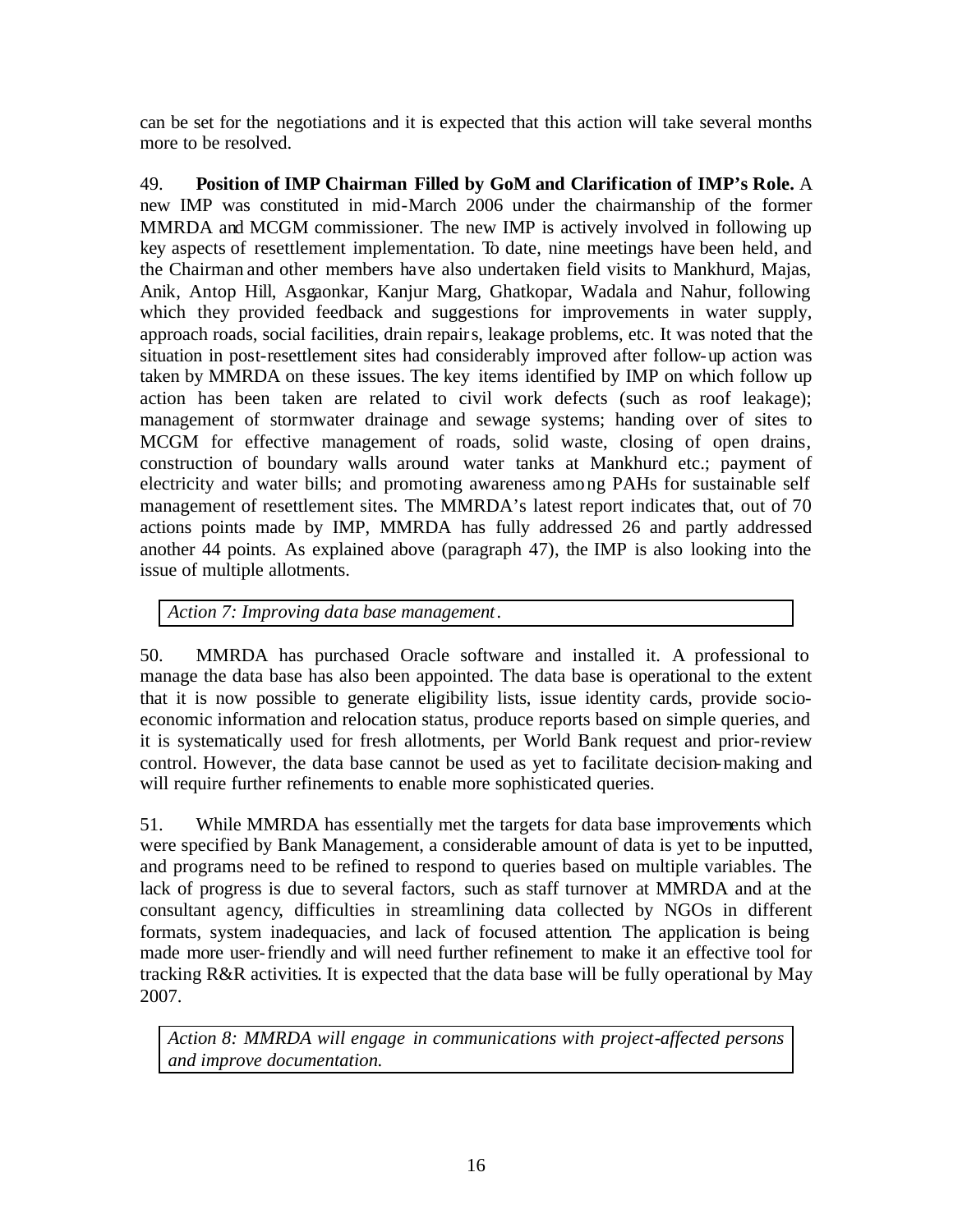52. MMRDA has improved communication with project-affected persons, which is evident from several meetings it held over the past several months. These include: meetings with USOA on June 6, 2006, and January 23, 2007; with the Powai Merchants Association along the JVLR on May 4, 2006 and July 26, 2006, and with the shopkeepers of Jogeshwari RoB on July 27, 2006. In addition, MMRDA also held meetings with representatives of affected religious places on August 24, 2006, and with affected private property owners living in Maharashtra Housing Area and Development Authority (MHADA) buildings along the SCLR on July 28, 2006. In most of these meetings, representatives of the World Bank and Inspection Panel attended as observers. MMRDA also held numerous informal meetings that were not recorded formally. The Chairman of the IMP has undertaken several field visits and interacted with the project-affected persons, as noted above. The various issues discussed during these consultations included options available for resettlement of shopkeepers, land ownership issues, the allotment process, post-resettlement issues, and possible in-situ resettlement for those living in MHADA building, etc.

53. A new PIC with a separate room and arrangements for seating of visitors has been established at MMRDA (1st Floor), and the relevant documents and brochures are now available there. Furthermore, several documents, such as the Implementation Manual, the RIPs, grievance redress process, list of eligible project-affected persons and those who are already resettled, are disclosed on MMRDA's website.

#### *Action 9: Improve grievance redress process.*

54. Agreement has been reached between MMRDA and the Bank on a strengthened grievance process, and the revised process has been incorporated into the Implementation Manual. The main improvement in the process is the specification of a clear timeframe for registering a grievance and confirmation that the resettlement of a petitioner will not be carried out before the grievance process is completed. A brochure describing details of the new grievance process has been finalized and disclosed on MMRDA's website. A revised format for allotment letters, to include summary information on the grievance redress process, has also been completed. The brochure on the grievance process has been translated and is being attached to allotment letters. MMRDA has provided support staff and a computer to the GRCs to strengthen record-keeping and documentation.

55. MMRDA has submitted the status report on the grievance redress cases to date. A total of 2,068 cases were redressed out of 2,501 cases (83 percent) by the field level GRC. Out of this, 963 cases (46 percent) have benefited from favorable decisions. Similarly, out of 138 cases, 74 cases (54 percent) have been redressed by the senior level GRC, of which 38 cases (52 percent) have benefited from favorable decisions. The process is now streamlined and slowly improving. The number of cases disposed of by the field level GRC increased from 1,594 as of June 30, 2006 to 2,068 as of December 2006, while the proportion of pending cases decreased from 27 percent to 17 percent in the same period. The process to dispose of grievances takes longer than originally expected because it may require submission of follow-up evidence by the project-affected persons, field verification, cross examination, etc.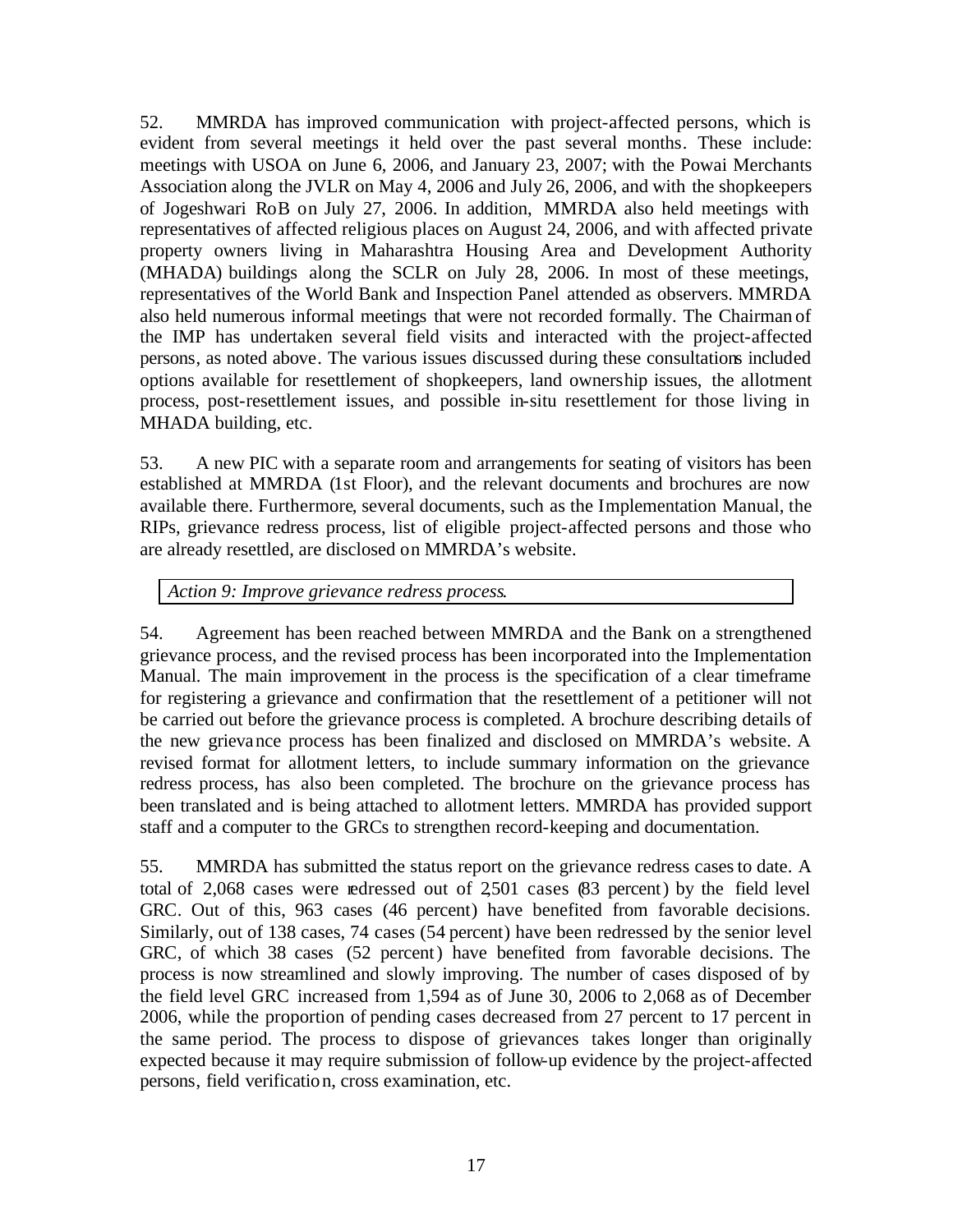56. The pending grievance cases in transit camps have also been resolved. Out of 104 pending cases, 24 were found to be eligible. However, while the grievances have been processed for those project-affected persons residing in transit camps, the allotment of housing units to eligible project-affected persons and issuance of notices to ineligible people is yet to be completed. The action plan for future use of transit camps, including removal of portions of transit camps that are not in compliance with Coastal Regulation Zone (CRZ) regulations, is yet to be prepared. The Government has committed to complete this action by February 28, 2007.

*Action 10: Operationalization of the Implementation Manual.*

57. The Implementation Manual has been finalized, taking into account the Bank's comments, and is now available in the PICs and has been uploaded on the MMRDA website. The manual is being used to administer the entitlements and apply relevant procedures.

## **IV. OTHER ISSUES**

58. Since the Board discussion in March 2006, a number of challenges affecting the project have arisen. These include the provision of temporary school services for projectaffected children and the resettlement of street sellers ("hawkers") and residents of the Lake Powai area due to construction activities.

59. **Temporary School Services.** The need for temporary school services has emerged recently as it appeared that children were dropping out of school for reasons unrelated to access to public or private transport services for commuting to schools. At the suggestion of the Bank and the IMP, MMRDA, with the help of a local NGO, has prepared a needs assessment report on schoolchildren in eight resettlement sites, including Anik and Mankhurd, with information on the number of children going to school, schools available around R&R sites, and gaps between needs and existing facilities. The data indicate that about 3,964 children (74 percent) out of 5,364 children surveyed have received admission in schools in and around the new resettlement sites, while 1,169 (22 percent) children continue to go to schools at the old resettlement sites because of the quality of education, type of institution, continuity, and a non-refundable one-time fee for registration. The remaining 231 (about 4 percent) dildren can be considered as having dropped out due to various reasons such as unaffordability and nonavailability of nearby schools of their choice. MMRDA has offered 48 housing units to MCGM for commencement of temporary schools when the next academic year starts in June 2007. MMRDA also commenced construction of a secondary school at Mankhurd and identified a site at Anik for construction of another.

60. **Hawkers.** A requester on behalf of Urban Street Vendors Lok Seva Kendra (also known as "hawkers") wrote to the Inspection Panel in March 2006, alleging that the vendors were being removed from their street sites without any assistance from the local government. The Bank has investigated the issue and verified that these hawkers are not affected by MUTP. MUTP, for its part, does not consider that it needs to resettle the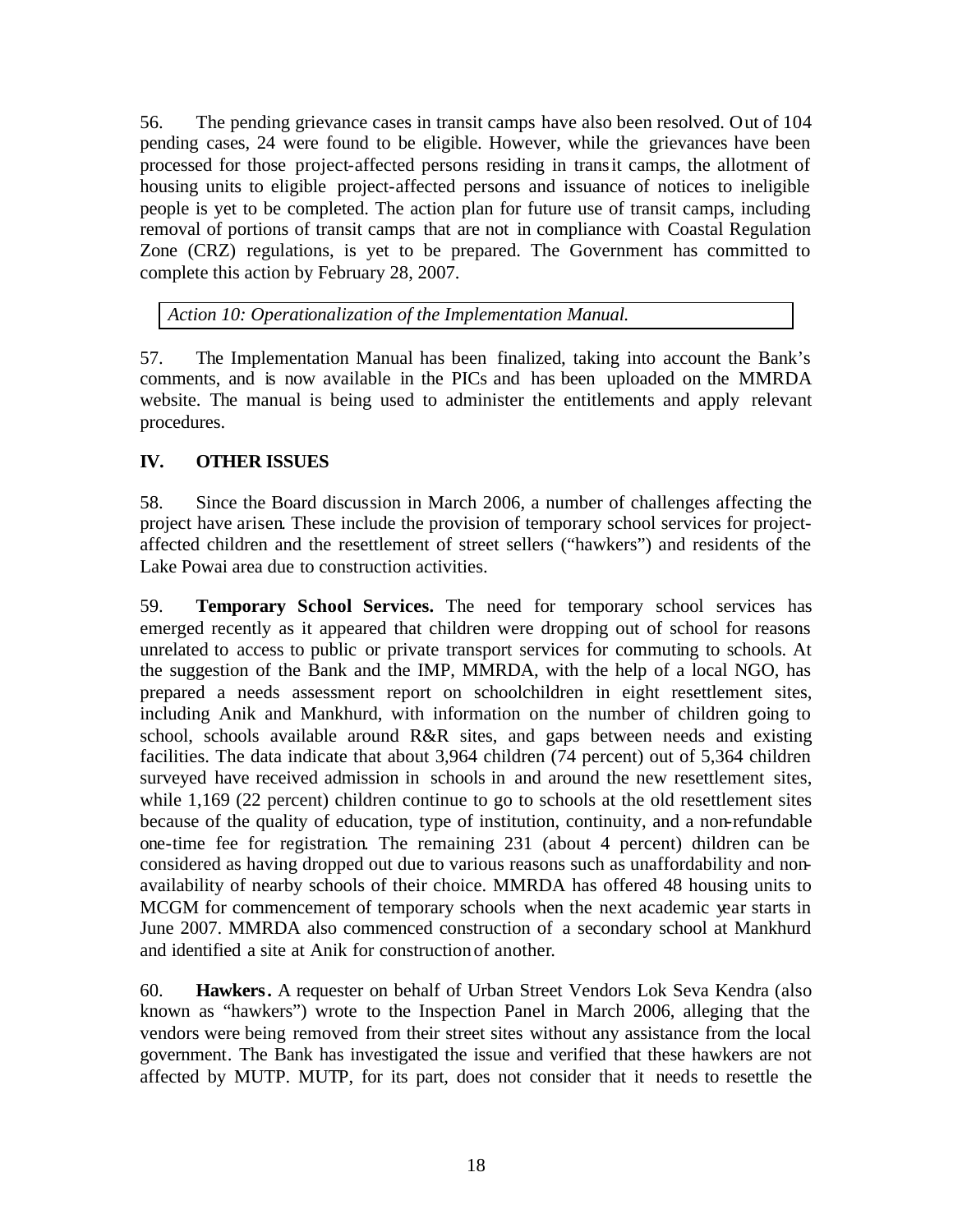hawkers at present. Once the proposed SATIS take place, however, there may be some local impacts to the hawkers.

61. There are no explicit provisions in the MUTP R&R policy to deal with hawkers who are by definition mobile and do not occupy a permanent place. The Supreme Court of India, in an interim order on hawker issues, has directed that areas within 150 meters of railways stations should be declared as "no hawking" zones. Therefore, MCGM has started a drive to clear away hawkers from the suburban railway stations. Any impacts to the hawkers due to the proposed SATIS will be addressed as part of the RIPs, which will include adequate provisions to facilitate sustainable reinstatement of their businesses opportunities.

62. **Lake Powai Residents.** The local residents and NGOs near Lake Powai have expressed concerns about the impacts to the lake due to the widening of JVLR. The main concerns include: (a) demarcation and disclosure of the lake boundary in order to rule out future encroachments on the lake; (b) prevention of silting and contamination of the lake; (c) obstruction of the lake view due to the construction of the retaining wall; (d) the possible construction of flyovers in lieu of widening to avoid impacts; and, (e) representation of local residents on the Citizens' Committee that is monitoring the construction of JVLR**.**

63. In order to respond to the concerns of the NGOs and local residents, MMRDA held public consultations on April 25, 2006 and clarified the measures taken to protect the lake which include: (a) MMRDA's disclosure of the lake demarcation map on its website; (b) explaining that the protection wall under construction is, in fact, aimed at preventing silting in the lake, and that the reason for the proposed low height of the retaining walls (0.75 to 0.9 meters above the road level) is to maintain the lake view; (c) MMRDA's reconstitution of the Citizens' Committee for JVLR, including two local residents, which has been meeting at regular intervals; and (d) MMRDA's explanation to stakeholders that the techno-economic feasibility study that was done at the time of design finalization had considered the possibility of a flyover, but that the current design (i.e., road-widening) is the most feasible option.

# **V. CONCLUSION**

64. **Progress.** MMRDA and GoM have made good progress on many of the abovecited ten actions, especially with respect to resettlement services, and consultation and grievance resolution. Some progress has also been made in strengthening MMRDA's management capacity and processes, including efforts to improve inter-agency planning and coordination on projects dealing with land acquisition, resettlement and rehabilitation, and utility relocation. Further progress on these issues is still important – including registration of cooperative societies and related post-resettlement actions to assure sustainability of the new living environment for affected households. The Chief Secretary has taken a personal role in monitoring the implementation of the Action Plan and met several times over the past months with Bank teams on these issues. MMRDA, with the help of a reinvigorated IMP, has sought innovative solutions to new problems that have arisen, such as deciding to organize temporary schools on site where needed.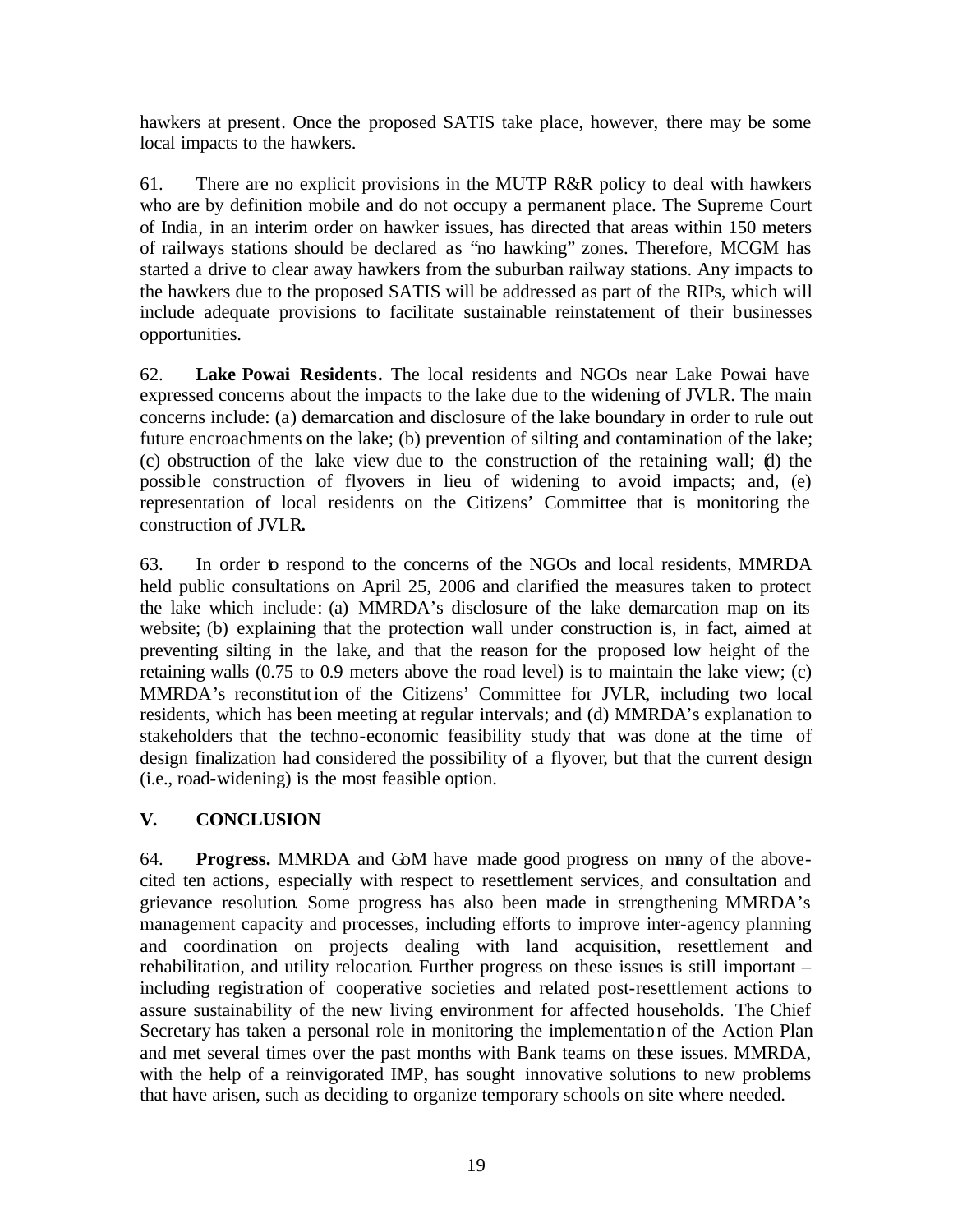65. **Income Restoration for Large- and Medium-size Shopkeepers.** The central issue of income restoration for medium- and large-size shopkeepers has yet to produce significant numbers of resolved cases. Nevertheless, negotiations are ongoing, and notwithstanding the complexities and past difficulties with resolution of this issue, Management will continue to pay particular attention to progress in achieving closure with the shopkeepers. The implementation of new and clearer procedures for resolution of shopkeeper issues, complemented by strengthened management at MMRDA, will be critical in resolving outstanding issues.

66. Management assessment is that the complex R&R process required by MUTP continues to be an extremely difficult challenge for MMRDA (in particular in the area of data base management and documentation) in spite of reinforcements made in its management structure.

67. **Management will remain actively engaged in supervising the project and in assisting the Borrower to resolve outstanding issues**. A full supervision mission is scheduled for June 2007. In addition, the Mumbai-based social scientist hired by the Bank in March 2006 will continue to monitor closely project implementation on R&R, and to assist MMRDA in completing the Action Plan. Additional missions will be fielded as required.

68. There remains a risk that MMRDA will, in the end, not fully adhere to the policies and procedures agreed upon for implementation of the R&R. The Government is aware that in such a case the Bank reserves the right to apply remedies, including suspending disbursement on the balance of the loan.

69. There is also a risk that MMRDA will not reach closure on resettlement of shopkeepers in a reasonable amount of time, thereby delaying the whole project, which would have a serious negative impact on Mumbai as well as the GoI. In this case as well, the Bank reserves the right to apply remedies.

70. Intensive supervision will be continued over the next six months, and the situation will be reassessed during the next full supervision mission in June 2007. If insufficient progress is assessed at that time, the Bank will consider restructuring the project, including a possible reduction in scope.

71. Management will report again to the Board on further progress in implementation of the Action Plan and other issues as needed, in September 2007.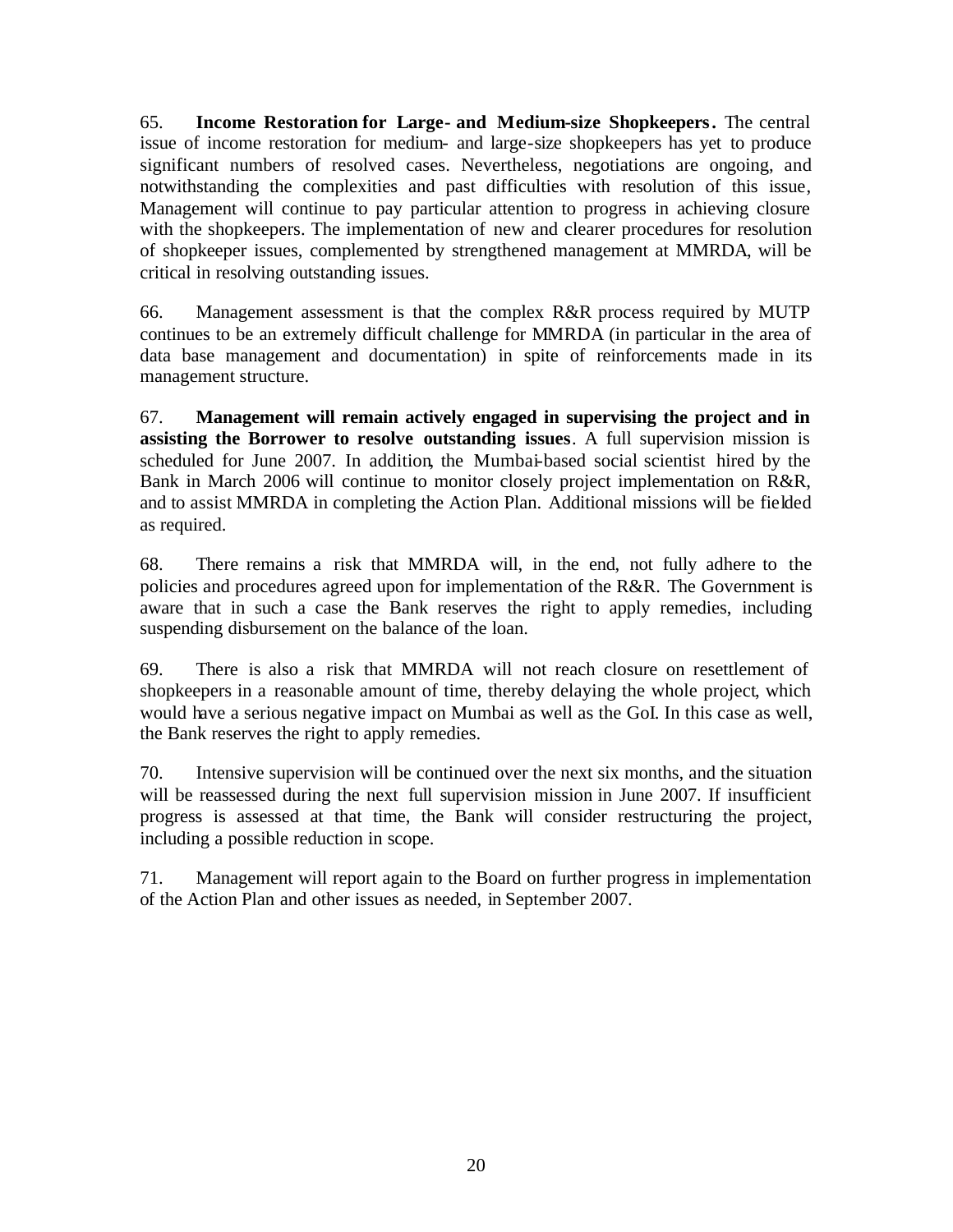# **ANNEX 1: BANK LETTER TO GOVERNMENT OF MAHARASHTRA, APRIL 7, 2006**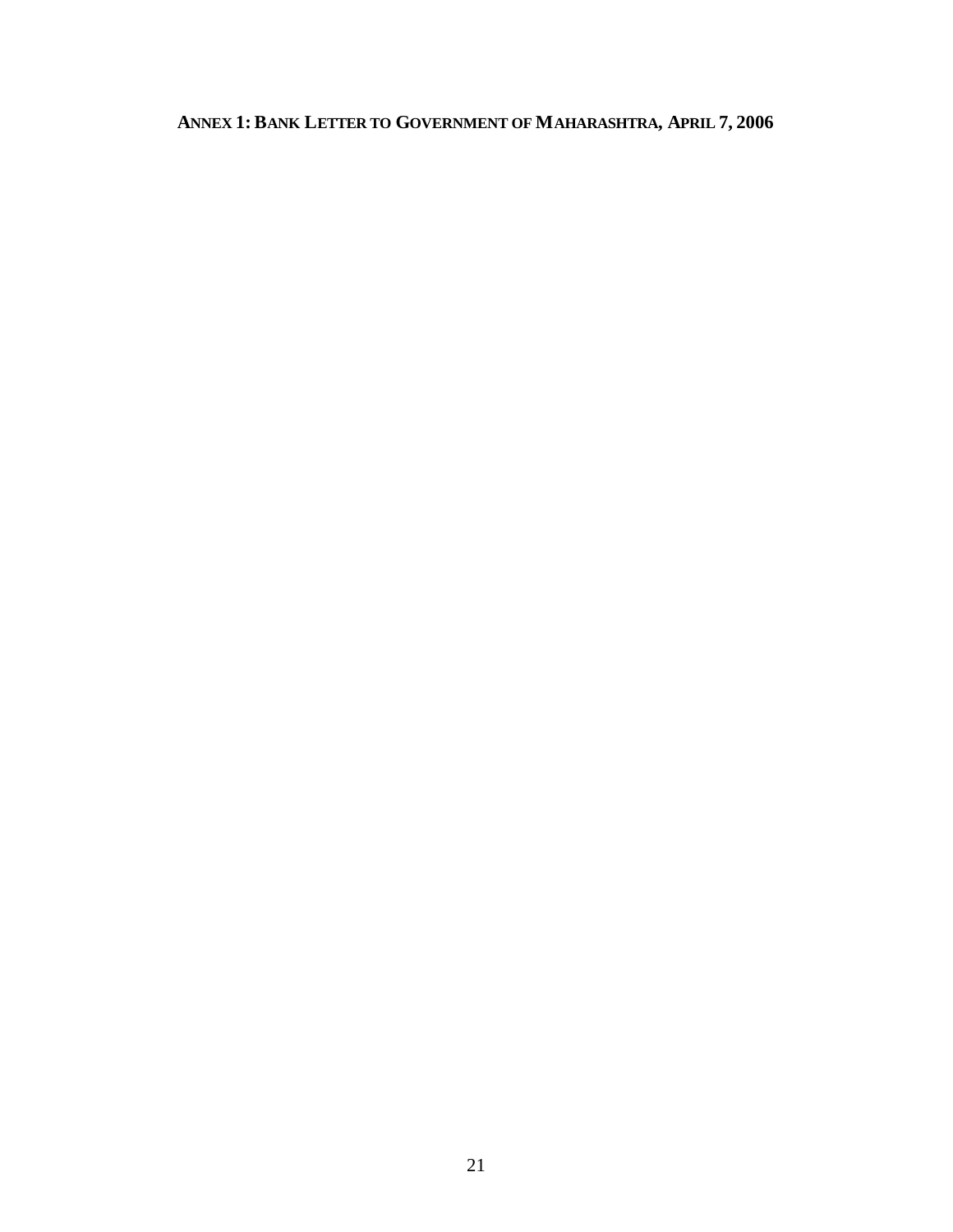# **ANNEX 2: BANK LETTER TO GOVERNMENT OF MAHARASHTRA, FEBRUARY 23, 2007**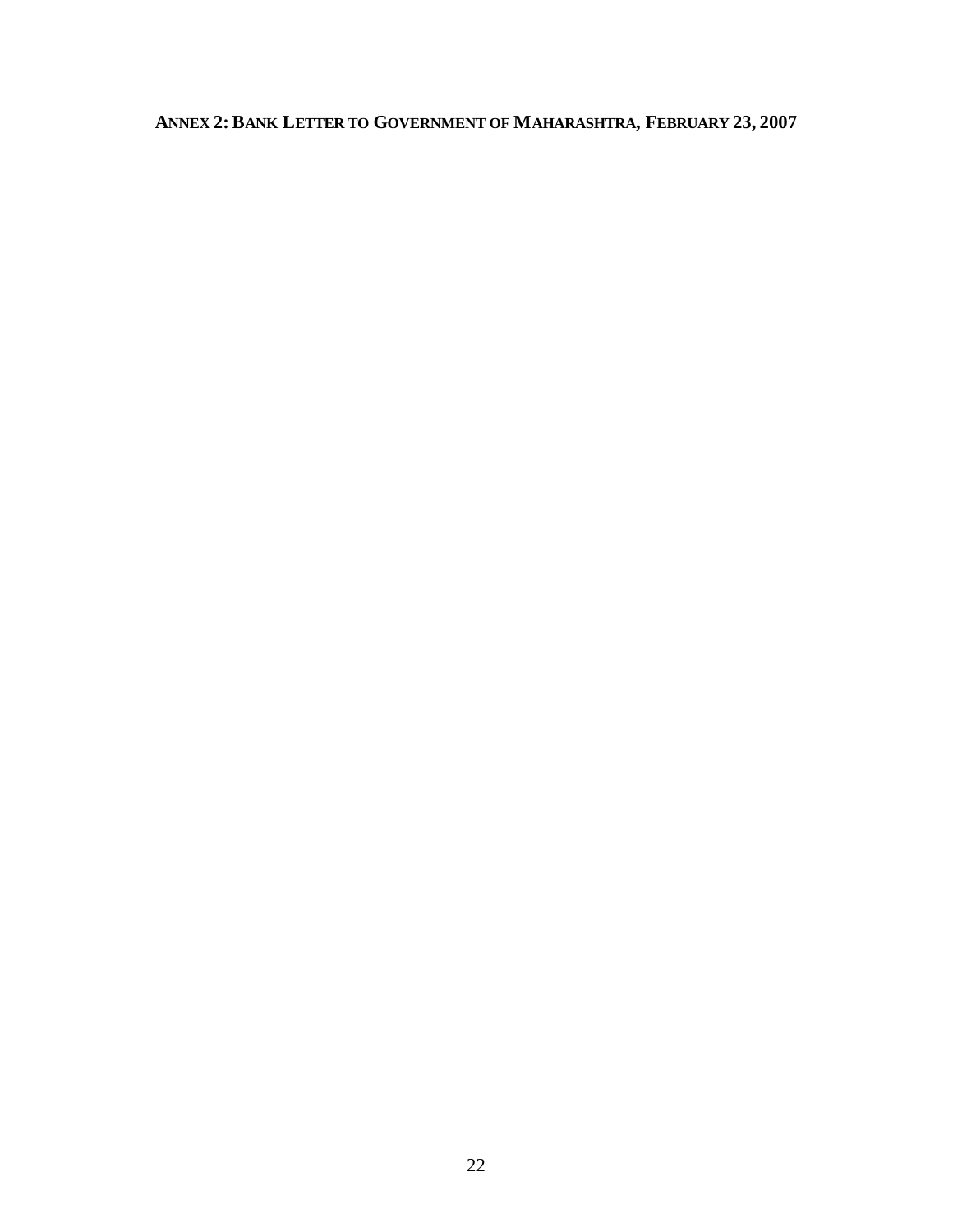| $\overline{No}$ | <b>Action</b>                                                                                                    | <b>Target</b>    | April-May,<br>2005<br>(at the time of<br><b>Inspection</b><br>Panel visit) | <b>February 2006</b><br>(at the time of<br>submission of<br>Management<br><b>Response to</b><br><b>Inspection</b><br><b>Panel Report</b> | <b>December 31, 2006</b><br>(at the time of<br>preparation of<br>progress report on<br><b>Action Plan)</b> |
|-----------------|------------------------------------------------------------------------------------------------------------------|------------------|----------------------------------------------------------------------------|------------------------------------------------------------------------------------------------------------------------------------------|------------------------------------------------------------------------------------------------------------|
| $\mathbf{1}$    | No. of households shifted to<br>permanent houses                                                                 | 17,378           | 12,396<br>(71%)                                                            | 13,877<br>(80%)                                                                                                                          | 15,315<br>(88%)                                                                                            |
| $\overline{2}$  | No. of affected shopkeepers<br>provided permanent alternative<br>shops                                           | 2,569            | 249<br>(10%)                                                               | 369<br>(14%)                                                                                                                             | 752<br>(29%)                                                                                               |
| $\overline{3}$  | No. of households issued identity<br>cards                                                                       | 19,947           | 1,685<br>(8%)                                                              | 5,616<br>(28%)                                                                                                                           | 6,319<br>(32%)                                                                                             |
| $\overline{4}$  | Disclosure of beneficiaries list on<br>the website                                                               | 19,947           | $\overline{\text{Nil}}$                                                    | 10,910<br>(55%)                                                                                                                          | 15,627<br>(78%)                                                                                            |
| 5               | No. of cooperative societies<br>registered (approximate)                                                         | $200*$           | 47<br>(23%)                                                                | 48<br>(24%)                                                                                                                              | 58<br>(29%)                                                                                                |
| 6               | No. of maintenance funds<br>(Interest) transferred to the joint<br>accounts of cooperative societies             | $200*$           | 23<br>(12%)                                                                | 23<br>(12%)                                                                                                                              | $\overline{46}$<br>(23%)                                                                                   |
| $\overline{7}$  | No. of cooperative societies that<br>received Community Revolving<br>Funds (CRF)                                 | $\frac{200*}{ }$ | 47<br>(23%)                                                                | $\overline{47}$<br>(23%)                                                                                                                 | 47<br>(23%)                                                                                                |
| 8               | No. of PAPs who received<br>assistance under CRFs                                                                | 2000             | $\overline{NA}$                                                            | 244<br>(12%)                                                                                                                             | 244<br>(12%)                                                                                               |
| 9               | Transfer of common facilities<br>(pre-school, society office and<br>welfare centre) to cooperative<br>societies) | 620              | Nil                                                                        | Nil                                                                                                                                      | 114 (18%)                                                                                                  |
| 10              | Issue of building maintenance<br>manuals to cooperative societies                                                | 152              | Nil                                                                        | Nil                                                                                                                                      | 100<br>(66%)                                                                                               |
| 11              | No., of community assets<br>reconstructed                                                                        | 65               | NA                                                                         | 16<br>(25%)                                                                                                                              | 18<br>(28%)                                                                                                |
| 12              | Water supply - Mankhurd<br>(sample buildings)- lpcd                                                              | 90               | 69                                                                         | 60-65                                                                                                                                    | 70-125**                                                                                                   |
| 13              | Water supply - Anik (sample)<br>buildings) lpcd**                                                                | 90               | 25                                                                         | 30                                                                                                                                       | $70 - 125**$                                                                                               |

#### **ANNEX 3: KEY RESETTLEMENT IMPLEMENTATION PROGRESS**

The figures in parentheses indicate percentages

# Building maintenance manuals are not prepared for initial 48 buildings which were purchased directly from

Maharashtra Housing Board

\* Revised target

\*\*Based on the meter readings taken during middle of January, 2007 by MMRDA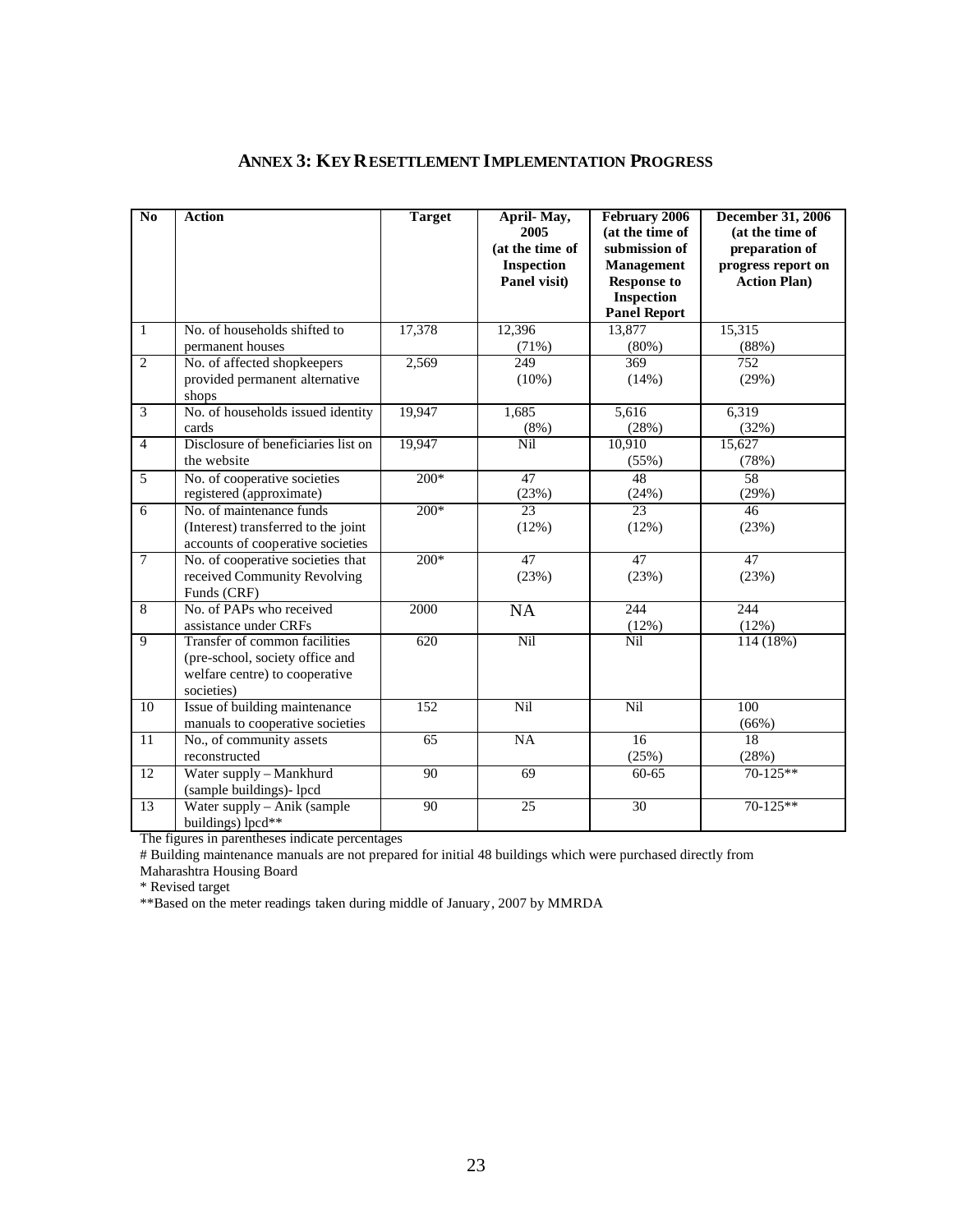#### **ANNEX 4: WORLD BANK SUPERVISION MISSIONS FROM MARCH 2006 - FEBRUARY 2007**

|                       | $11.441$ CH $2 - 17$ , 2000            |
|-----------------------|----------------------------------------|
| Robert J. Saum        | Manager, Financial Management, SAR     |
| Els Hinderdael        | Manager, Procurement, SAR              |
| Hubert Nove-Josserand | Task Team leader                       |
| Warren Waters         | Lead Social Development Specialist     |
| <b>IUB</b> Reddy      | Senior Social Development Specialist   |
| Manoj Jain            | Senior Financial Management Specialist |
| Manmohan Singh Bajaj  | Senior Procurement Specialist          |
| Rajat Narula          | Senior Finance Officer                 |
| Priya Goel            | <b>Financial Management Specialist</b> |

**March 9 – 14, 2006**

#### **April 12 – 21, 2006**

| Fayez Omar              | Senior Country Program Manager |
|-------------------------|--------------------------------|
| Hubert Nove-Josserand   | Task Team Leader               |
| Frederick Brusberg      | Regional Safeguards Advisor    |
| I.U.B. Reddy            | Senior Social Specialist       |
| <b>Richard Clifford</b> | Lead Urban Specialist          |
| Sameer Akbar            | Senior Environment Specialist  |
| Satya Mishra            | Social Development Consultant  |
| Mr. Apte                | Architect                      |

#### **May 2 – 5, 2006**

| <b>Hubert Nove-Josserand</b> |                     | Task Team Leader                     |
|------------------------------|---------------------|--------------------------------------|
|                              | Arnab Bandyopadyhay | <b>Transport Specialist</b>          |
|                              | <b>Sujit Das</b>    | <b>Transport Specialist</b>          |
|                              | Setty Pendakur      | <b>Traffic Management Specialist</b> |

#### **June 5 – 6, 2006**

| Hubert Nove-Josserand | Task Team Leader              |
|-----------------------|-------------------------------|
| Frederic Brusberg     | Safeguards Advisor            |
| I.U.B. Reddy          | Senior Social Specialist      |
| Michael Carter        | <b>Country Director</b>       |
| Satva Mishra          | Social Development Consultant |

#### **June 28, 2006**

| <b>Hubert Nove-Josserand</b> | Task Team Leader              |
|------------------------------|-------------------------------|
| Satya Mishra                 | Social Development Consultant |

#### **July 25 – 28, 2006**

| Hubert Nove-Josserand | Task Team Leader                |
|-----------------------|---------------------------------|
| Arnab Bandyopadhyay   | <b>Transport Specialist</b>     |
| Sujit Das             | <b>Transport Specialist</b>     |
| I.U.B. Reddy          | Senior Social Specialist        |
| Satya Mishra          | Social Development Consultant   |
| Sameer Akbar          | <b>Environment Specialist</b>   |
| Sonia Sandhu          | <b>Environmental Specialist</b> |
| Sankaran Vaideeswaran | <b>Environmental Specialist</b> |

#### **August 14, 2006**

| Favez Omar           | <b>Acting Country Director</b> |
|----------------------|--------------------------------|
| $\vert$ I.U.B. Reddy | Senior Social Specialist       |
| Satya Mishra         | Social Development Consultant  |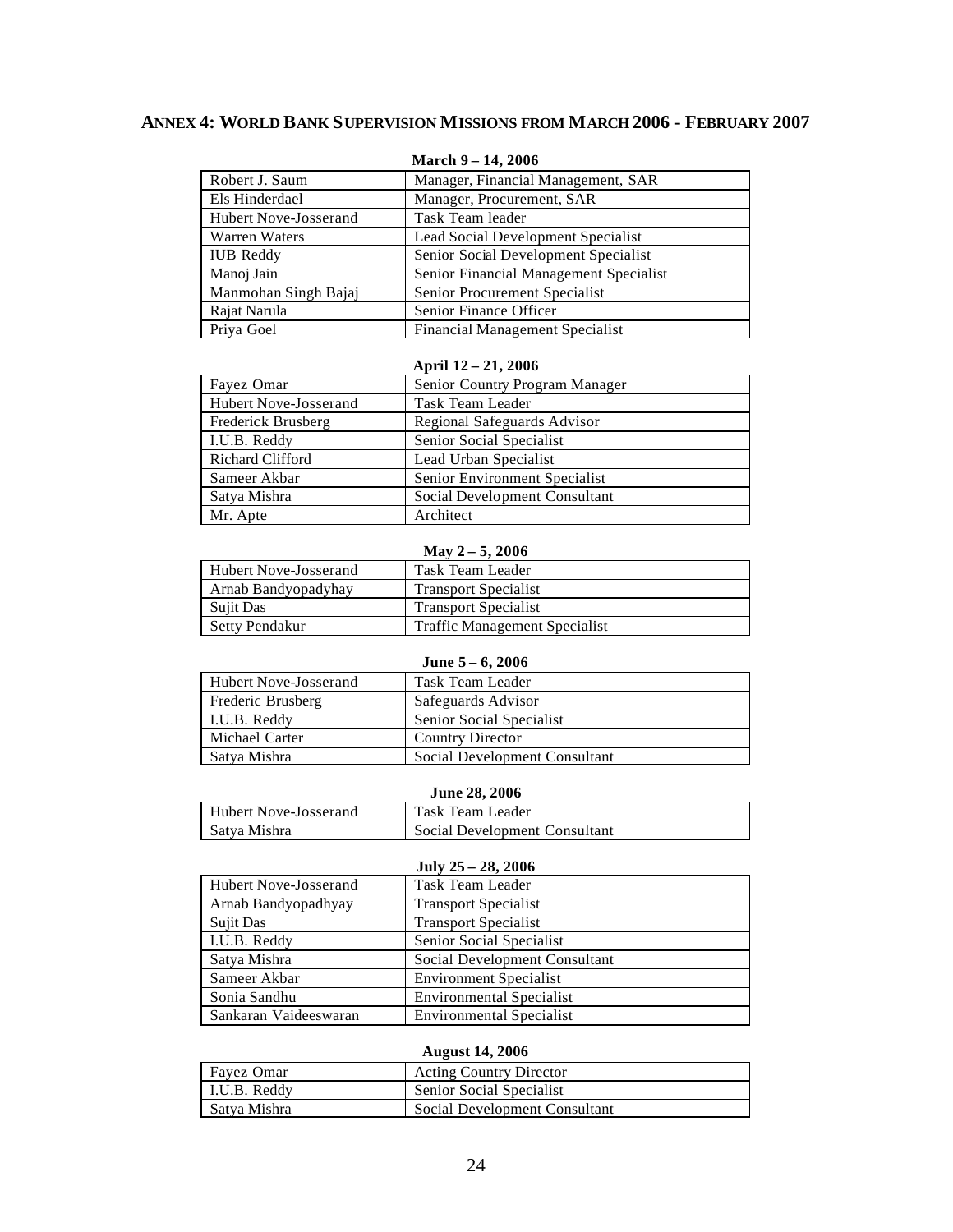| August $17 - 25$ , 2006 |                                        |  |  |
|-------------------------|----------------------------------------|--|--|
| Hubert Nove-Josserand   | Task Team Leader                       |  |  |
| Arnab Bandyopadhyay     | <b>Transport Specialist</b>            |  |  |
| Sujit Das               | <b>Transport Specialist</b>            |  |  |
| Ke Fang                 | <b>Transport Specialist</b>            |  |  |
| Setty Pendakur          | <b>Traffic Management Specialist</b>   |  |  |
| Jitendra Sondhi         | <b>Rail Transport Specialist</b>       |  |  |
| Satya Mishra            | Social Development Consultant          |  |  |
| Sonia Chandu            | <b>Environmental Specialist</b>        |  |  |
| Sankaran Vaideeswaran   | <b>Environmental Specialist</b>        |  |  |
| Manmohan Singh Bajaj    | Senior Procurement Specialist          |  |  |
| Priya Goel              | <b>Financial Management Specialist</b> |  |  |
| Sona Thakur             | <b>Public Relations Specialist</b>     |  |  |

#### **September 25 – 26, 2006**

| I.U.B. Reddy | <b>Senior Social Specialist</b> |
|--------------|---------------------------------|
| Satya Mishra | Social Development Consultant   |

#### **November 22-24 and 26- 29, 2006**

| Hubert Nove-Josserand | Task Team Leader                       |  |  |
|-----------------------|----------------------------------------|--|--|
| Frederick Brusberg    | Regional Safeguards Advisor            |  |  |
| Shyamal Sarkar        | Senior Water and Sanitation Specialist |  |  |
| LU.B. Reddy           | Senior Social Specialist               |  |  |
| Satya Mishra          | Social Development Consultant          |  |  |

#### **January 16-25, 2007**

| Hubert Nove-Josserand   | Task Team Leader                              |  |
|-------------------------|-----------------------------------------------|--|
| Stephen Lintner         | Senior Technical Advisor for Safeguards, OPCS |  |
| Frederick Brusberg      | Regional Safeguards Advisor                   |  |
| I.U.B. Reddy            | Senior Social Specialist                      |  |
| Satya Mishra            | Social Development Consultant                 |  |
| Sujit Das               | <b>Transport Specialist</b>                   |  |
| Sonia Sandhu            | Senior Environmental Specialist               |  |
| S. Vaideeswran          | <b>Environment Consultant</b>                 |  |
| <b>Richard Clifford</b> | Lead Urban Specialist                         |  |
| Shyamal Sarkar          | Senior Water and Sanitation Specialist        |  |
| Priya Goel              | <b>Financial Specialist</b>                   |  |
| Jitendra Sondhi         | Railway Specialist (consultant)               |  |
| Sudip Mozumdar          | <b>External Relations</b>                     |  |
| K. Srinivasan           | <b>Financial Analyst</b>                      |  |

#### **February 2, 2007**

| <b>Hubert Nove-Josserand</b> | Task Team Leader                |
|------------------------------|---------------------------------|
| l Jitendra Sondhi            | Railway Specialist (consultant) |
| Rajesh Rohatgi               | Civil Engineer                  |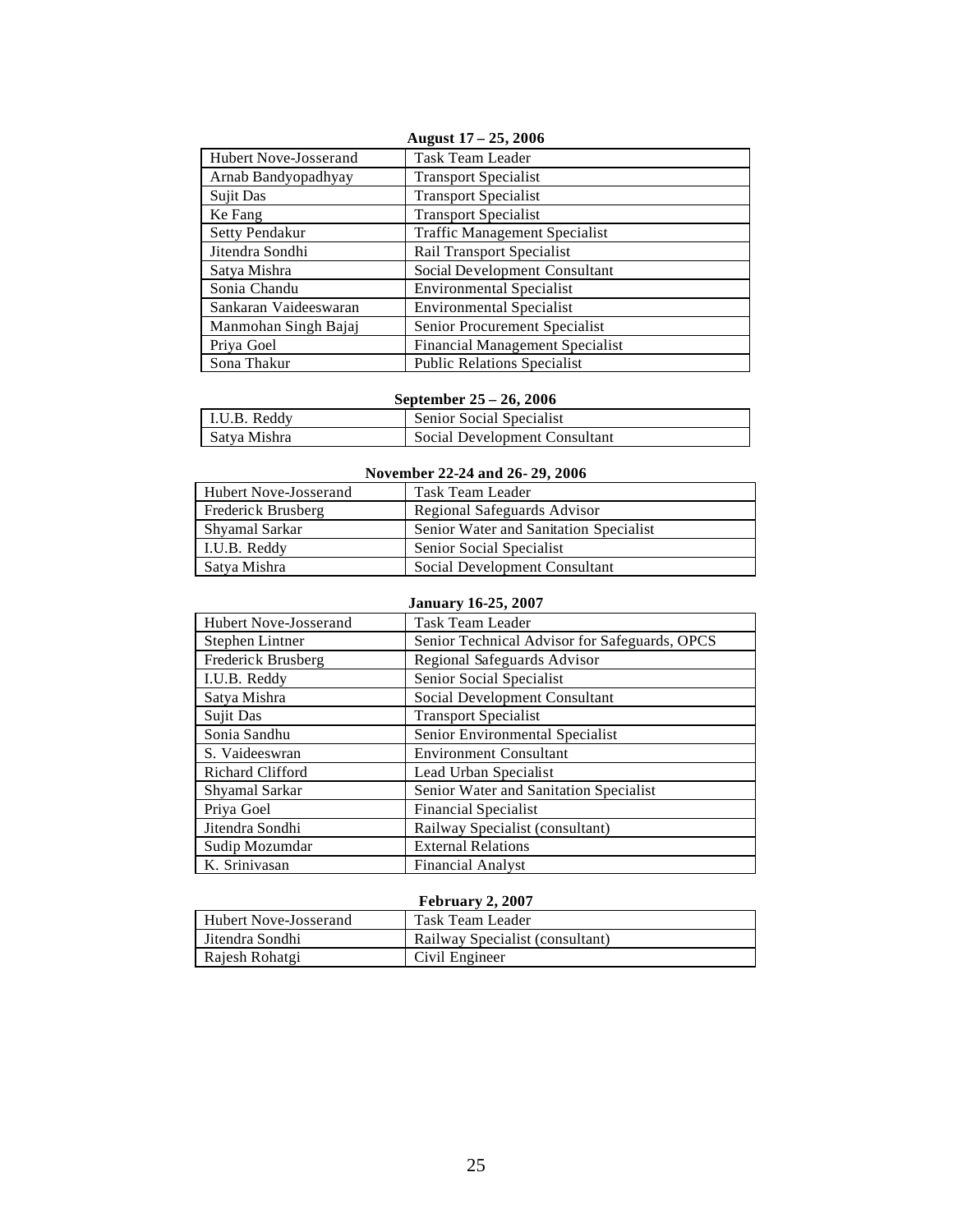| <b>Issue</b>                                                                                                                                                                                                                                                                       | <b>Status as of December 31,</b><br>2006                                                                                 | <b>Comments</b>                                                                                                                                                                                                                                                                                                                                                                                                                                                                                                                                                                                                                                                                                                                                                                                                                                                                                                                                                                                                             |
|------------------------------------------------------------------------------------------------------------------------------------------------------------------------------------------------------------------------------------------------------------------------------------|--------------------------------------------------------------------------------------------------------------------------|-----------------------------------------------------------------------------------------------------------------------------------------------------------------------------------------------------------------------------------------------------------------------------------------------------------------------------------------------------------------------------------------------------------------------------------------------------------------------------------------------------------------------------------------------------------------------------------------------------------------------------------------------------------------------------------------------------------------------------------------------------------------------------------------------------------------------------------------------------------------------------------------------------------------------------------------------------------------------------------------------------------------------------|
|                                                                                                                                                                                                                                                                                    | <b>Resettlement of Shopkeepers</b>                                                                                       |                                                                                                                                                                                                                                                                                                                                                                                                                                                                                                                                                                                                                                                                                                                                                                                                                                                                                                                                                                                                                             |
| 1. Shopkeeper Resettlement Options                                                                                                                                                                                                                                                 |                                                                                                                          |                                                                                                                                                                                                                                                                                                                                                                                                                                                                                                                                                                                                                                                                                                                                                                                                                                                                                                                                                                                                                             |
| 1.1 Complete negotiations /<br>resettlement with all affected<br>shopkeepers of SCLR.                                                                                                                                                                                              | <b>Status:</b> In progress<br>Target Date: May 2006<br>Revised: September 2007                                           | Out of 745 SCLR shopkeepers, 229 (31%) have either<br>resettled or received keys, including 48 medium or large-<br>size shops. Negotiations have been completed with another<br>40 shopkeepers. A detailed procedure on how MMRDA<br>would deal with shopkeepers who refuse to negotiate was<br>approved by Bank Management and disclosed on MMRDA's<br>website. MMRDA issued a letter in December 2006 to over<br>300 eligible shopkeepers of SCLR, initiating the process of<br>resettlement in case of failure of negotiation. MMRDA has<br>responded to USOA's in situ proposal that it is not feasible<br>due to reservations for cemeteries and recreation as well as<br>CRZ-2 zoning and Mithi river development. IMP will<br>facilitate a last meeting in February 2007 before the offer of<br>the MMRDA-determined most suitable option is made to<br>those who fail to come forward for negotiations.<br>The Bank will continue to monitor, advise and assist<br>MMRDA to expedite negotiations with shopkeepers. |
| 1.2 Complete negotiations /<br>resettlement of affected<br>shopkeepers of other sub-projects<br>(non-SCLR).                                                                                                                                                                        | <b>Status:</b> In progress<br>Target Date: October 2006<br>Revised: March 2007 for<br>JVLR; March 2008 for<br>SATIS/RoBs | Thus far, 523 (29%) out of 1,824 shopkeepers have been<br>resettled, of whom 36 have medium or large-size shops.<br>MMRDA is in consultations and negotiations with<br>shopkeepers of different sub-projects for their resettlement.<br>MMRDA and land owners of shopkeepers along JVLR-II<br>have reached an agreement to provide an equivalent area in<br>lieu of compensation and resettlement is expected to be<br>substantially completed by March 2007. With regard to<br>SATIS and RoBs, design issues in the former case, and<br>readiness of relocation sites for PAPs in the latter have led to<br>a revised estimated date of March 2008 for completion of<br>resettlement of shopkeepers in these areas.                                                                                                                                                                                                                                                                                                        |
| 2. Affected Employees                                                                                                                                                                                                                                                              |                                                                                                                          |                                                                                                                                                                                                                                                                                                                                                                                                                                                                                                                                                                                                                                                                                                                                                                                                                                                                                                                                                                                                                             |
| 2.1 MMRDA will publicize the R&R<br>policy, which provides one year's<br>income on a one-time basis to those<br>employees who are not re-<br>employed as a result of Project<br>resettlement.                                                                                      | <b>Status: Completed</b><br>Target Date: March 2006                                                                      | The provisions of assistance to affected employees are<br>described in the Implementation Manual which is disclosed<br>in the PICs and uploaded on the MMRDA's website.<br>No further action is envisaged.                                                                                                                                                                                                                                                                                                                                                                                                                                                                                                                                                                                                                                                                                                                                                                                                                  |
| 2.2 MMRDA will process such cases of<br>assistance as and when formal<br>requests are received. The amount<br>of income will be determined by a<br>valuation committee, per the R&R<br>policy. Funding for this assistance<br>will come from the Bank-financed<br>portion of MUTP. | <b>Status:</b> In progress<br>Target Date: Ongoing                                                                       | MMRDA is yet to receive any requests from the affected<br>employees for assistance.<br>The Bank will continue to monitor this issue.                                                                                                                                                                                                                                                                                                                                                                                                                                                                                                                                                                                                                                                                                                                                                                                                                                                                                        |

# **ANNEX 5: MUTP: STATUS OF ISSUES AS OF DECEMBER 31, 2006**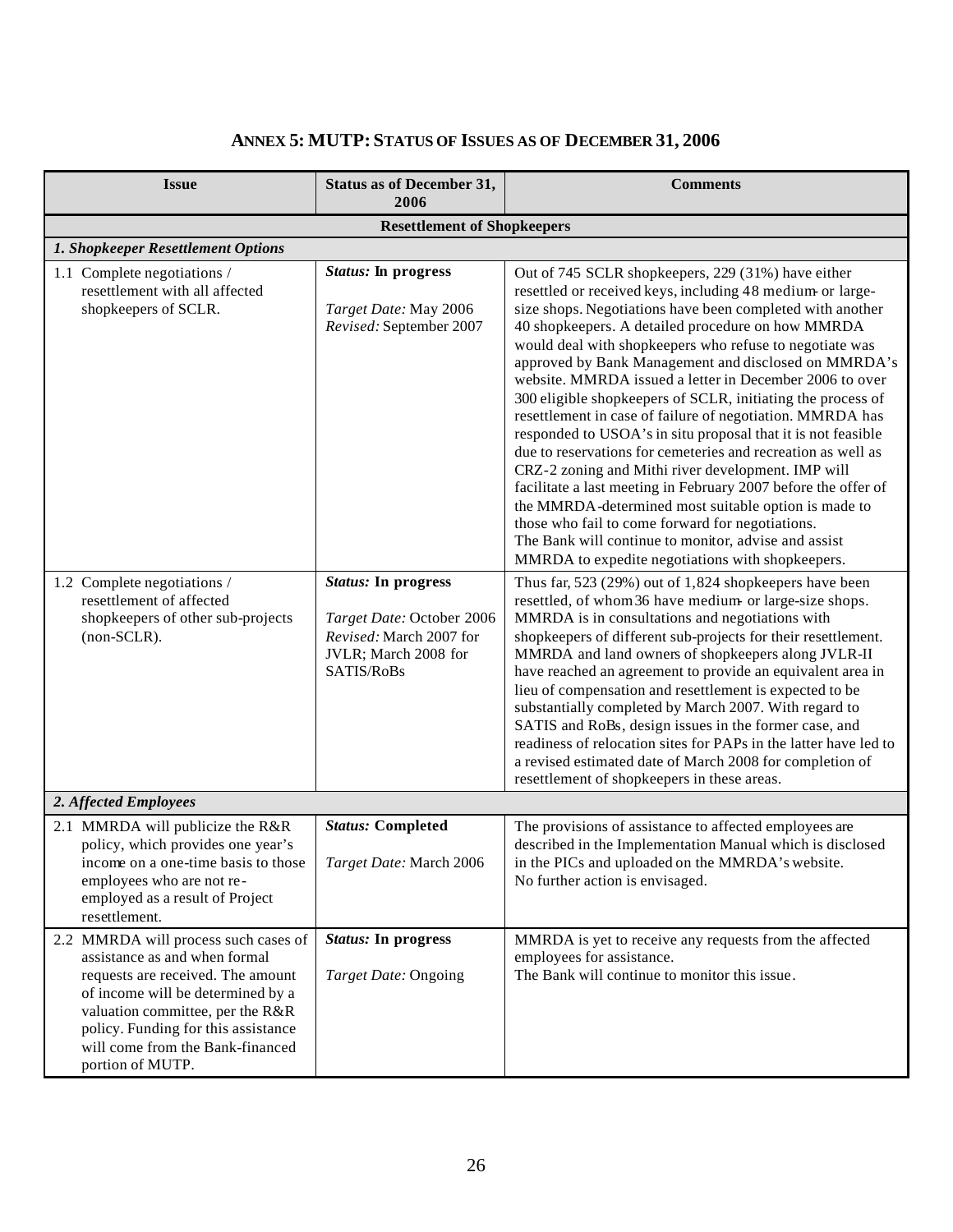| <b>Issue</b>                                                                                                                                                                        | <b>Status as of December 31,</b><br>2006                                                                                                                                   | <b>Comments</b>                                                                                                                                                                                                                                                                                                                                                                                                                                                                                                                                                                                                                                                                                                                                                                                                                                                  |
|-------------------------------------------------------------------------------------------------------------------------------------------------------------------------------------|----------------------------------------------------------------------------------------------------------------------------------------------------------------------------|------------------------------------------------------------------------------------------------------------------------------------------------------------------------------------------------------------------------------------------------------------------------------------------------------------------------------------------------------------------------------------------------------------------------------------------------------------------------------------------------------------------------------------------------------------------------------------------------------------------------------------------------------------------------------------------------------------------------------------------------------------------------------------------------------------------------------------------------------------------|
| 2.3 Employees will be issued identity<br>cards prior to displacement of the<br>business unit.                                                                                       | <b>Status:</b> In progress<br>Target Date: Ongoing                                                                                                                         | Issuance of Identity Cards to employees has been initiated.<br>The Bank will monitor the issue of identity cards to the<br>employees prior to their displacement.                                                                                                                                                                                                                                                                                                                                                                                                                                                                                                                                                                                                                                                                                                |
|                                                                                                                                                                                     | <b>Post-Resettlement</b>                                                                                                                                                   |                                                                                                                                                                                                                                                                                                                                                                                                                                                                                                                                                                                                                                                                                                                                                                                                                                                                  |
| 3. Implementation                                                                                                                                                                   |                                                                                                                                                                            |                                                                                                                                                                                                                                                                                                                                                                                                                                                                                                                                                                                                                                                                                                                                                                                                                                                                  |
| 3.1 MMRDA will strengthen the R&R<br>management system and engage<br>additional staff for the timely<br>completion of the registration<br>process of the co-operative<br>societies. |                                                                                                                                                                            |                                                                                                                                                                                                                                                                                                                                                                                                                                                                                                                                                                                                                                                                                                                                                                                                                                                                  |
| 3.1.1.<br>Complete registration of<br>80 housing cooperative<br>societies                                                                                                           | <b>Status:</b> In progress<br>Target Date: May 2006 for<br>80 societies<br>Revised: June 2007 for 130<br>societies; March 2008 for<br>full registration (200<br>societies) | To date, 58 cooperative societies have been registered (about<br>29 percent) and proposals for another 30 societies are in an<br>advanced stage of registration. Some PAPs have come to<br>believe that they may get more support from the Government<br>if they are not yet members of a registered society and this<br>has made the process of registration more complex. The<br>process is expected to advance since the GoM has seconded a<br>Deputy Registrar to MMRDA; about 130 societies in total<br>are anticipated to be registered by June 2007.<br>The project team and Bank senior management will continue<br>to monitor closely this action with the aim of achieving full<br>registration by March 2008.                                                                                                                                         |
| Implementation of co-<br>3.1.2<br>operative management<br>action plan.                                                                                                              | <b>Status:</b> In progress<br>Target Date: June 2006<br>Revised: June 2008                                                                                                 | MMRDA completed the process for selection of consultants<br>to manage post-resettlement activities and obtained its<br>Executive Committee's approval for the appointment of the<br>first-ranked agency and accordingly offered the contract.<br>However, the consultants delayed giving their consent to<br>MMRDA's offer for some time. The Bank team met with a<br>representative of the first-ranked agency, who informed that<br>his company was unable to put together a team and that it is<br>highly unlikely that it will accept the offer. MMRDA will<br>approach its management to obtain approval for appointment<br>of the agency that came in second, whose proposal is about<br>three times the cost of the first.<br>The Bank will continue to monitor the progress on this issue.                                                               |
| 3.2 Consultations, preparation and<br>substantial completion of action for<br>construction of social services at<br>R&R sites.                                                      | <b>Status:</b> In progress<br>Target Date: July 2007<br>Revised: June 2008                                                                                                 | MMRDA is working to improve the educational facilities in<br>the resettlement sites. The construction of a secondary school<br>in a 3,500 sq.ft. plot has commenced in Mankhurd and<br>another site has been identified at Anik. In addition,<br>MMRDA handed over 48 housing units (10,800 sq.ft) at<br>Mankhurd and Anik to MCGM in December 2006 to house<br>temporary schools until new school buildings are built. It is<br>expected that these schools will commence at the start of the<br>next academic session in June 2007. MMRDA is yet to<br>undertake the assessment of need for other services.<br>The Bank is willing to support financing under the IDA<br>credit for construction of any additional social services in the<br>R&R sites, if proposals are received from MMRDA. The<br>Bank will continue to monitor the progress on this issue. |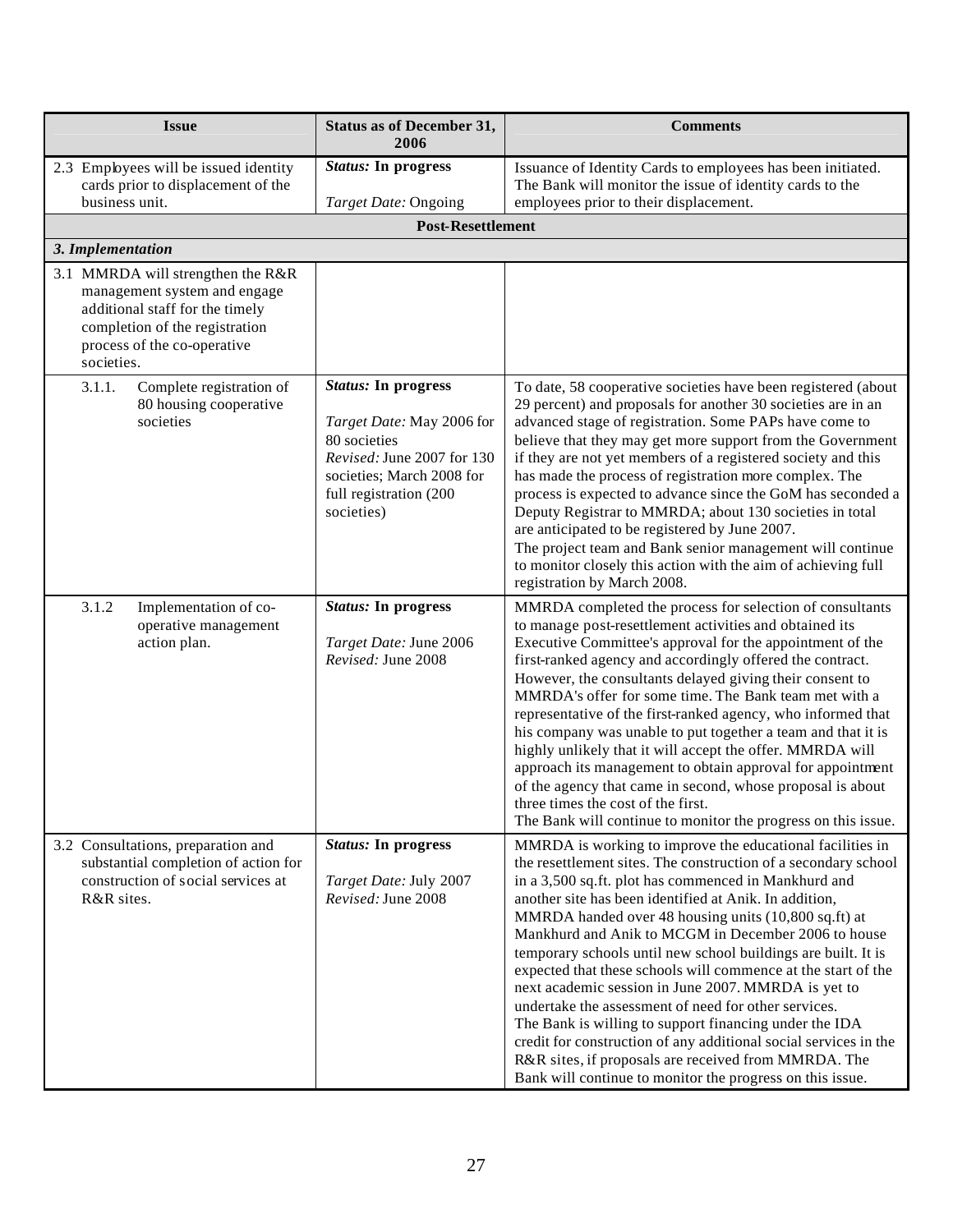| <b>Issue</b>                                                                                                                                                                                                                                                                                                                                                                                                                                                                                    | <b>Status as of December 31,</b><br>2006                                                                                                           | <b>Comments</b>                                                                                                                                                                                                                                                                                                                                                                                                                                                                                                                                                                                                                                                |
|-------------------------------------------------------------------------------------------------------------------------------------------------------------------------------------------------------------------------------------------------------------------------------------------------------------------------------------------------------------------------------------------------------------------------------------------------------------------------------------------------|----------------------------------------------------------------------------------------------------------------------------------------------------|----------------------------------------------------------------------------------------------------------------------------------------------------------------------------------------------------------------------------------------------------------------------------------------------------------------------------------------------------------------------------------------------------------------------------------------------------------------------------------------------------------------------------------------------------------------------------------------------------------------------------------------------------------------|
| 3.3 MMRDA will facilitate, through the<br>GoM, the transfer of maintenance<br>funds to the cooperative societies<br>that have been established. If there<br>is a delay, interest on the<br>maintenance funds will be<br>transferred within 3 months of the<br>end of the financial year.                                                                                                                                                                                                        | <b>Status: Completed</b><br>Target Date: April 2006<br>(first 48 societies)<br>Status: Not yet due<br>Target Date: July 2007<br>(for 80 societies) | For the initial 48 societies, transfer of interest on<br>maintenance funds* is now up to date for 46 cooperative<br>societies. Two have organizational difficulties and are not yet<br>ready to receive the funds.<br>No further action is envisaged.<br>For the additional 80 societies, the process for this action will<br>be in initiated after completion of society registration.<br>The Bank will continue to monitor the progress on this issue.<br>* MMRDA decided, with the Bank's concurrence, to<br>maintain the maintenance funds in escrow for a certain<br>number of years and to pay out the interest only during that<br>time.                |
| 3.4 Transfer of conveyance deeds to<br>first 48 co-operative societies.<br>3.5 Transfer of conveyance deeds to                                                                                                                                                                                                                                                                                                                                                                                  | <b>Status:</b> No action taken<br>Target Date: July 2006<br>Revised: December 2007<br>Status: Not yet due                                          | MMRDA has not initiated action towards transferring the<br>title to the cooperative societies. This issue involves many<br>buildings in Mumbai, not just those affected by the project.<br>MMRDA's focus has been on higher priority issues for the<br>time being, which the Bank finds appropriate.<br>The Bank will continue to mo nitor the progress on this issue.                                                                                                                                                                                                                                                                                         |
| next 80 co-operative societies.                                                                                                                                                                                                                                                                                                                                                                                                                                                                 | Target Date: December<br>2007                                                                                                                      |                                                                                                                                                                                                                                                                                                                                                                                                                                                                                                                                                                                                                                                                |
| 3.6 Training and building facilities<br>maintenance manuals and brochures<br>will be provided to co-operative<br>societies' committee members to<br>support proper management of the<br>societies, maintenance of lifts and<br>provision of services, such as water<br>supply, sewerage, solid waste<br>management, etc. The Bank is<br>following up with MMRDA on<br>specific additional measures to<br>assure sustainable self-management<br>of co-operative societies in the<br>longer term. | <b>Status: Substantially</b><br>completed<br>Target Date: June 2006                                                                                | The maintenance manuals have been distributed to 100<br>cooperative society management committees in Mankhurd,<br>Ajgaonkar, Anik, Kanjur Marg and Majas sites.<br>A brochure on the society guidelines outlining the<br>management of society premises and internal works of the<br>apartment, and key messages on how to deal with emergency<br>situations, child safety, respect for all residents,<br>responsibility for maintenance of the property, etc. was<br>printed and is being distributed widely among the PAPs.<br>MMRDA is finalizing procurement of services for assisting<br>the PAPs in the self-management of the cooperative<br>societies. |
| 3.7 MMRDA will work with the GoM<br>to engage with MCGM on steps<br>required to improve water supply at<br>the resettlement sites.                                                                                                                                                                                                                                                                                                                                                              | <b>Status: Substantially</b><br>completed<br>Target Date: Ongoing                                                                                  | Water supply situation has considerably improved in the<br>resettlement sites. Progress has been made on measures such<br>as looping of the main supply to increase water pressure and<br>removing obstructions in pipelines. All buildings occupied<br>by PAHs in the resettlement colonies have been connected<br>with the piped distribution network of MCGM. Supply<br>ranges from 70 to 125 lpcd (compared to 25 lpcd in Anik and<br>69 lpcd in Mankhurd in May, 2005 when the Inspection<br>Panel visited the site), and supply through tankers was<br>discontinued in September 2006. No complaints on water<br>shortage have been registered of late.  |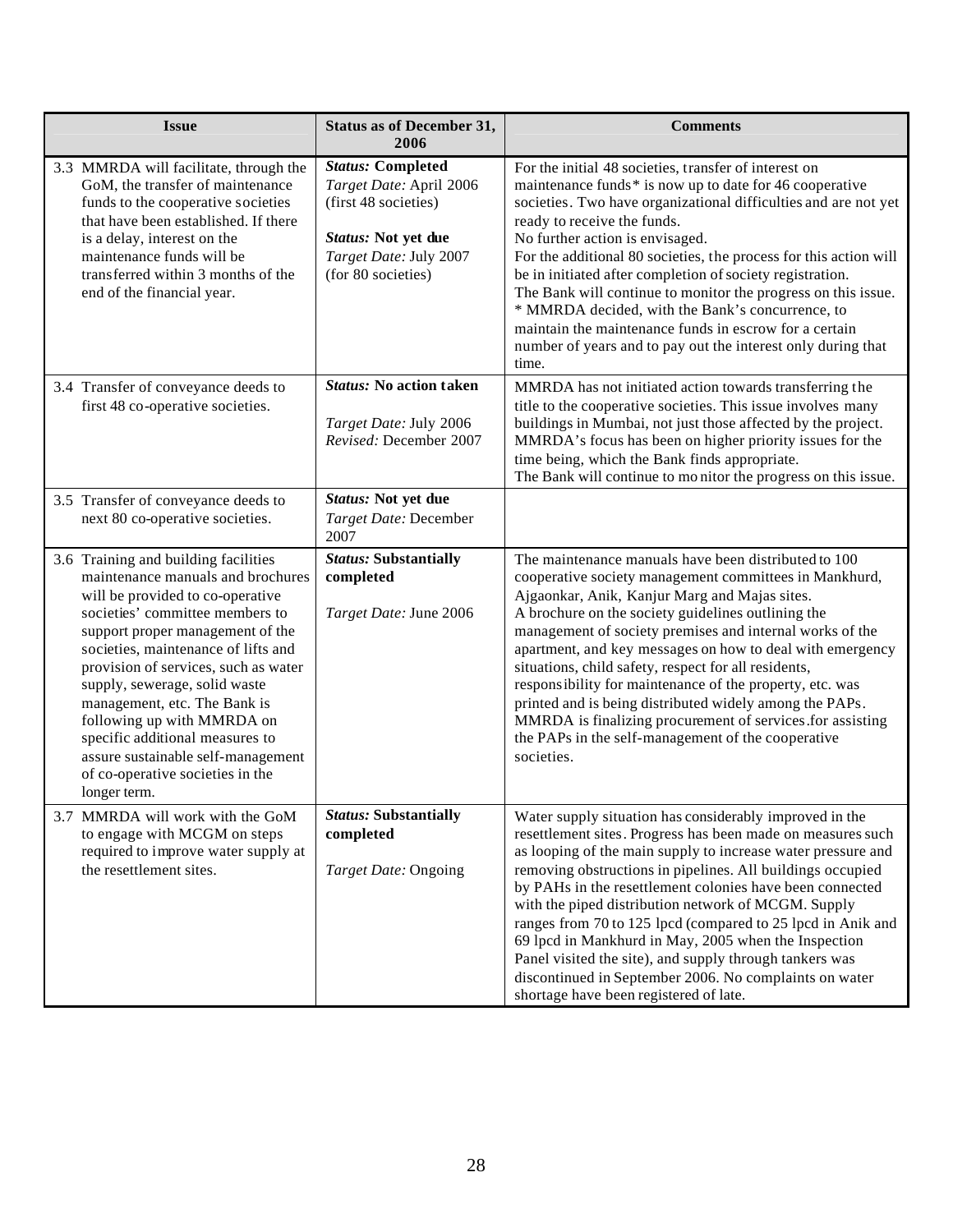| <b>Issue</b>                                                                                                                                                                                                                                                       | <b>Status as of December 31,</b><br>2006                                      | <b>Comments</b>                                                                                                                                                                                                                                                                                                                                                                                                                                                                                                                                                                                                                                                                                                                                                                                                                                                                      |
|--------------------------------------------------------------------------------------------------------------------------------------------------------------------------------------------------------------------------------------------------------------------|-------------------------------------------------------------------------------|--------------------------------------------------------------------------------------------------------------------------------------------------------------------------------------------------------------------------------------------------------------------------------------------------------------------------------------------------------------------------------------------------------------------------------------------------------------------------------------------------------------------------------------------------------------------------------------------------------------------------------------------------------------------------------------------------------------------------------------------------------------------------------------------------------------------------------------------------------------------------------------|
| 3.8 The Bank is pursuing measures<br>with GoM and MMRDA to<br>improve transport connectivity to<br>resettlement colonies.                                                                                                                                          | <b>Status: Substantially</b><br>completed<br>Target Date: Ongoing             | Accessibility and availability of bus service from the<br>resettlement colonies is comparable to that of other areas of<br>Mumbai. BEST has added 43 buses to MUTP/MUIP sites in<br>the last year and is now operating 293 routes to 20 MUIP and<br>MUTP sites, using about 3,400 buses and covering just fewer<br>than 20,000 trips a day. Two new bus routes, one each in<br>Mankhurd (with 3 buses) and Anik (4 buses) were introduced<br>in July, which ply inside the resettlement colonies at 15-20<br>minute intervals.                                                                                                                                                                                                                                                                                                                                                       |
| 3.9 Independent resettlement impact<br>assessments will be carried out as<br>and when due for each resettlement<br>site. Remedial measures, if<br>required, will be implemented.                                                                                   | <b>Status:</b> In progress<br>Target Date: August 2006<br>Revised: March 2007 | MMRDA signed a contract with Tata Institute of Social<br>Sciences recently for carrying out impact assessments in<br>Mankhurd, Majas and Anik resettlement sites. An inception<br>report has been submitted.<br>The Bank will review the study findings and subsequent<br>remedial measures proposed by MMRDA based on the study<br>findings.                                                                                                                                                                                                                                                                                                                                                                                                                                                                                                                                        |
|                                                                                                                                                                                                                                                                    | <b>Environmental Management of Resettlement Sites</b>                         |                                                                                                                                                                                                                                                                                                                                                                                                                                                                                                                                                                                                                                                                                                                                                                                                                                                                                      |
| 4. Maintenance of Public Assets; Waste Management                                                                                                                                                                                                                  |                                                                               |                                                                                                                                                                                                                                                                                                                                                                                                                                                                                                                                                                                                                                                                                                                                                                                                                                                                                      |
| 4.1 MMRDA will assist the ad hoc co-<br>operative housing societies to<br>survey repairs needed to rectify<br>construction defects, such as water<br>and sewerage networks, plumbing<br>and civil works before expiration of<br>the contractors' liability period. | <b>Status:</b> In progress<br>Target Date: Ongoing                            | Defects were reported to MMRDA by the cooperatives that<br>replied to a request to do so. These are being attended to by<br>MMRDA. Complaint registers are being kept in each<br>building. The IMP is following up closely with regular<br>reviews during its periodic meetings. Compliance with IMP<br>suggestions for improvement of asset management at R&R<br>sites is being monitored with the help of an "Action Taken<br>Matrix," which is regularly provided by MMRDA to the<br>Bank project team for review and shared with the Inspection<br>Panel consultant based in Mumbai.<br>MMRDA has completed a comprehensive survey of all<br>buildings at resettlement sites, which shows leakage defects<br>in 5-10 percent of the buildings, and these are being attended<br>to by MMRDA on a priority basis.<br>The Bank will continue to monitor the progress on this issue. |
| 4.2 MMRDA has prepared maintenance<br>manuals which will be handed over<br>to each registered co-operative<br>society.                                                                                                                                             |                                                                               | See Item 3.6                                                                                                                                                                                                                                                                                                                                                                                                                                                                                                                                                                                                                                                                                                                                                                                                                                                                         |
| 4.3 MMRDA is liaising with MCGM to<br>provide necessary community<br>facilities, including tree plantation.                                                                                                                                                        | <b>Status:</b> In progress<br>Target Date: Ongoing                            | MMRDA is in the process of appointing Environment<br>Management Capacity Building consultants for training of<br>NGOs on environment issues such as solid waste<br>management and other activities which have implications for<br>community health and tree plantation in resettlement sites.<br>This procurement has been considerably delayed but<br>MMRDA is in the process of finalizing consultant selection<br>and expects to finalize the procurement by end of February<br>2007, after receiving approval from its Executive Committee.<br>The Bank will continue to monitor the progress on this issue.                                                                                                                                                                                                                                                                     |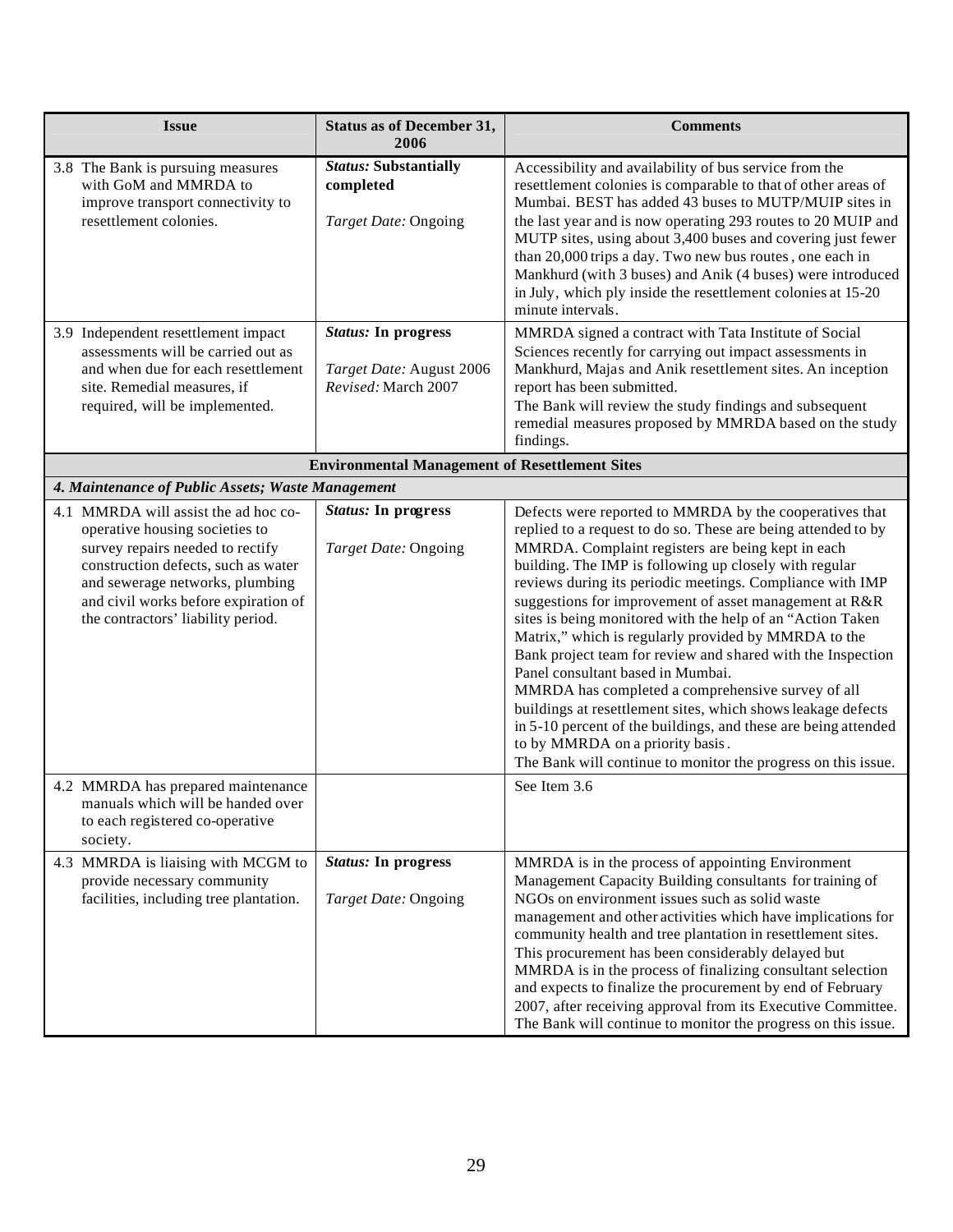| <b>Issue</b>                                                                                                                                                                                                                                                                                                                                                                                                                                                                                                                                                                                                                                                                                                                                                                         | <b>Status as of December 31,</b><br>2006                                                                               | <b>Comments</b>                                                                                                                                                                                                                                                                                                                                                                                                                                                                                                                                                                                                                                                                                                                                                                                                                                                                                                                                                                    |
|--------------------------------------------------------------------------------------------------------------------------------------------------------------------------------------------------------------------------------------------------------------------------------------------------------------------------------------------------------------------------------------------------------------------------------------------------------------------------------------------------------------------------------------------------------------------------------------------------------------------------------------------------------------------------------------------------------------------------------------------------------------------------------------|------------------------------------------------------------------------------------------------------------------------|------------------------------------------------------------------------------------------------------------------------------------------------------------------------------------------------------------------------------------------------------------------------------------------------------------------------------------------------------------------------------------------------------------------------------------------------------------------------------------------------------------------------------------------------------------------------------------------------------------------------------------------------------------------------------------------------------------------------------------------------------------------------------------------------------------------------------------------------------------------------------------------------------------------------------------------------------------------------------------|
| 4.4 Concerned Ward Offices will be<br>asked to route solid waste collection<br>vehicles to the resettlement sites for<br>the timely collection and disposal of<br>waste.                                                                                                                                                                                                                                                                                                                                                                                                                                                                                                                                                                                                             | <b>Status:</b> In progress<br>Target Date: Ongoing                                                                     | Further to MMRDA's dialogue with MCGM, the latter has<br>drawn up a transport plan for regular pick up of waste from<br>R&R sites; MMRDA has prepared a waste disposal needs<br>assessment report, based on which it will put in place<br>garbage bins and ensure waste segregation at source in order<br>to address solid waste collection and disposal. MMRDA has<br>submitted a proposal to the Bank for procurement of dust<br>bins.<br>The Bank will continue to monitor the progress on this issue.                                                                                                                                                                                                                                                                                                                                                                                                                                                                          |
|                                                                                                                                                                                                                                                                                                                                                                                                                                                                                                                                                                                                                                                                                                                                                                                      | <b>Overall Management of R&amp;R Implementation</b>                                                                    |                                                                                                                                                                                                                                                                                                                                                                                                                                                                                                                                                                                                                                                                                                                                                                                                                                                                                                                                                                                    |
| 5. Strengthening Institutional Arrangements for R&R                                                                                                                                                                                                                                                                                                                                                                                                                                                                                                                                                                                                                                                                                                                                  |                                                                                                                        |                                                                                                                                                                                                                                                                                                                                                                                                                                                                                                                                                                                                                                                                                                                                                                                                                                                                                                                                                                                    |
| 5.1 Day-to-day R&R management<br>(with delegated administrative and<br>financial authority) will be<br>undertaken by a Chief Officer<br>(R&R) reporting to the Project<br>Director. The R&R Chief will be<br>supported by 12 officers with<br>backgrounds in R&R management<br>and community development,<br>database management, land<br>acquisition, environmental<br>management, estate management,<br>public relations, registration of<br>societies, legal, etc. Functions and<br>responsibilities of key officers will<br>be documented soon. Requirements<br>for other support staff will be<br>assessed and provided accordingly.<br>The Bank Task Team will work<br>closely with MMRDA to ensure<br>that effective and efficient<br>management systems are put in<br>place. | <b>Status: Substantially</b><br>completed<br>Target Date: April 2006                                                   | MMRDA has strengthened its R&R capacity with a new<br>Project Director and five additional staff, all of whom have<br>experience in R&R implementation. A detailed<br>organizational chart for the R&R cell has been prepared. The<br>Chief of R&R is supported by five community development<br>assistants and staff with backgrounds in R&R management,<br>data base management, land acquisition, environmental<br>management, and public relations. The GoM has seconded a<br>Deputy Register-Cooperatives to MMRDA to speed up the<br>process of registration of cooperatives. In spite of advertising<br>the position of Social Scientist on at least two occasions,<br>MMRDA has not yet received suitable applications and<br>recently re-advertised this position in the national<br>newspapers.<br>The Bank has a social development consultant based in<br>Mumbai who is working closely with MMRDA to ensure<br>efficient systems are in place for R&R implementation. |
| 5.2 MMRDA will review and assess the<br>NGOs' capacity and future role.                                                                                                                                                                                                                                                                                                                                                                                                                                                                                                                                                                                                                                                                                                              | <b>Status: Substantially</b><br>completed<br>Target Date: To be<br>determined with Bank                                | MMRDA has identified the activities that: (a) will continue<br>to be carried out by NGOs (i.e., consultations with PAPs,<br>management of PICs, facilitating the transfer of ration cards<br>and electoral rolls, and baseline surveys); or (b) will be<br>phased out and/or managed by MMRDA or another<br>professional agency (i.e., management of post-resettlement<br>activities).<br>The Bank will monitor the role of NGOs in the light of<br>agreements reached.                                                                                                                                                                                                                                                                                                                                                                                                                                                                                                            |
| 5.3 MMRDA will prepare and<br>implement a training program for<br>the sensitization and skills<br>improvement of R&R staff, NGOs,<br>and others concerned with R&R<br>implementation.                                                                                                                                                                                                                                                                                                                                                                                                                                                                                                                                                                                                | <b>Status:</b> In progress<br>Target Date: May 2006<br>Revised: Remainder of<br>training to be provided<br>during 2007 | A training program schedule has been prepared by MMRDA.<br>Three training programs related to data base management,<br>the documentation process, and resettlement implementation<br>have been conducted with MMRDA staff, other<br>implementing agencies and NGOs to upgrade their skills in<br>these areas. The remaining programs are expected to be<br>conducted as part of the training schedule during 2007.<br>The Bank will continue to monitor the progress in<br>completing the remaining training programs.                                                                                                                                                                                                                                                                                                                                                                                                                                                             |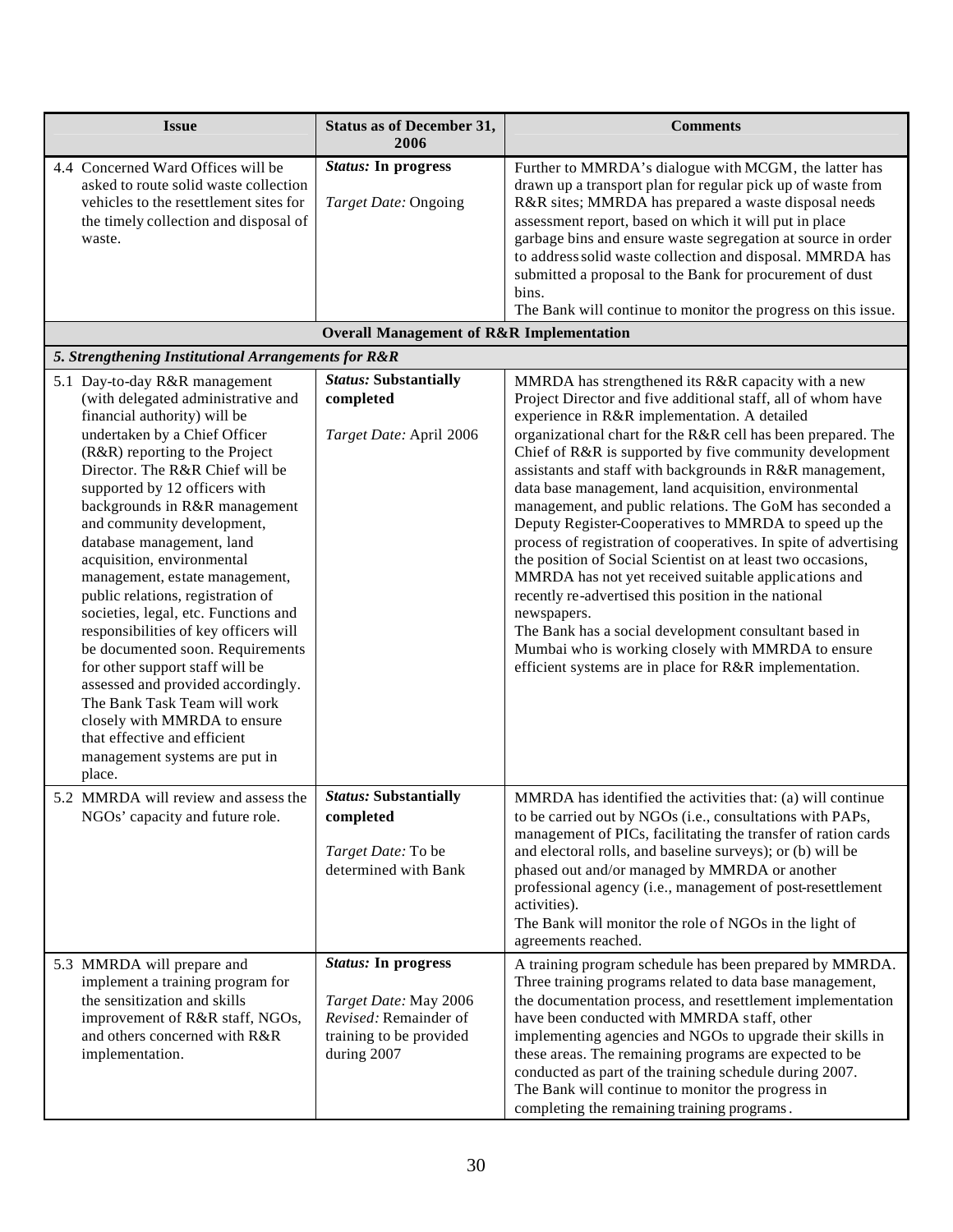| <b>Issue</b>                                                                                                                                                            | <b>Status as of December 31,</b><br>2006                                              | <b>Comments</b>                                                                                                                                                                                                                                                                                                                                                                    |
|-------------------------------------------------------------------------------------------------------------------------------------------------------------------------|---------------------------------------------------------------------------------------|------------------------------------------------------------------------------------------------------------------------------------------------------------------------------------------------------------------------------------------------------------------------------------------------------------------------------------------------------------------------------------|
| <b>6. Improving the R&amp;R Process</b>                                                                                                                                 |                                                                                       |                                                                                                                                                                                                                                                                                                                                                                                    |
| 6.1 MMRDA will further define<br>procedures in R&R Implementation<br>Manual.                                                                                            | <b>Status: Completed</b><br>Target Date: May 2006                                     | The R&R Implementation Manual has been revised and<br>updated to define the procedures for implementation of<br>various R&R activities. The Implementation Manual has<br>been disclosed in the PICs, and uploaded on MMRDA's<br>website.<br>No further action is required.                                                                                                         |
| 6.2 Strengthen database capability for<br>effective management of<br>resettlement and post-resettlement.                                                                |                                                                                       | See Items 7.1 and 7.2 below.                                                                                                                                                                                                                                                                                                                                                       |
| 6.3 MMRDA will expedite:<br>Finalizing the draft RIP for<br>6.3.1<br>SCLR up to 45.7 meters<br>with flexibility to proceed<br>on a section-by-section<br>basis.         | <b>Status: Completed</b><br>Target Date: April 2006                                   | The revised RIP for SCLR has been finalized and endorsed<br>by the Bank. This was disclosed in MMRDA's website and<br>local PICs. This RIP was also disclosed in the Bank's Info<br>Shop.<br>No further action is envisaged.                                                                                                                                                       |
| 6.3.2<br>Finalizing the draft RIP for<br>SATIS, to be submitted to<br>the Bank when railway<br>clearances are obtained for<br>the sub-project.                          | <b>Status:</b> In progress<br>Target Date: April 2006<br>Revised: June 2007           | Railway clearances were obtained in October 2006.<br>MMRDA and MCGM are researching availability of shops<br>closer to SATIS. Once these are identified, the RIP will be<br>finalized and sent to the Bank for clearance prior to issue of<br>bid documents.<br>The Bank will review the draft, which if found consistent<br>with the policy provisions, shall be given clearance. |
| 6.4 Finalizing the Vikhroli ROB draft<br>RIP.                                                                                                                           | <b>Status:</b> In progress<br>Target Date: April 2006<br>Revised: March 2007          | MMRDA is working on the draft RIP for Vikhroli RoB. The<br>shopkeepers have proposed a site under MUIP for<br>resettlement, which is being reviewed by MMRDA. The RIP<br>will be completed once the site is finalized<br>The Bank will review the draft, which if found consistent<br>with the policy provisions, shall be given clearance.                                        |
| 6.5 Updating the baseline socio-<br>economic survey data for JVLR and<br>Jogeshwari ROBs.                                                                               | <b>Status: Completed.</b><br>Target Date: April 2006                                  | MMRDA has completed the updating of baseline survey and<br>the copies were submitted to the Bank.<br>No further action is envisaged.                                                                                                                                                                                                                                               |
| 6.6 MMRDA will improve on timely<br>reporting and the submission of<br>progress reports. The Bank Task<br>Team will work with MMRDA on<br>report content and frequency. | <b>Status: Ongoing</b><br>Target Date: March 2006<br>(1 <sup>st</sup> monthly report) | The Bank team has provided a format and the monthly<br>progress reports are being received regularly.<br>The Bank will continue to monitor the timely receipt of the<br>progress report on implementation of the Action Plan.                                                                                                                                                      |
| 6.7 MMRDA will expedite timely<br>issuance of identity cards and<br>payments of shifting allo wances for<br>PAPs shifting to new resettlement<br>sites.                 | <b>Status:</b> In progress<br>Target Date: Ongoing                                    | The issuance of identity cards is in progress. To date, 6,319<br>identity cards have been issued, which is about 32 percent of<br>the total requirement. Shifting allowances are being paid as<br>PAPs are shifted.<br>The Bank will continue to monitor the progress on this issue.                                                                                               |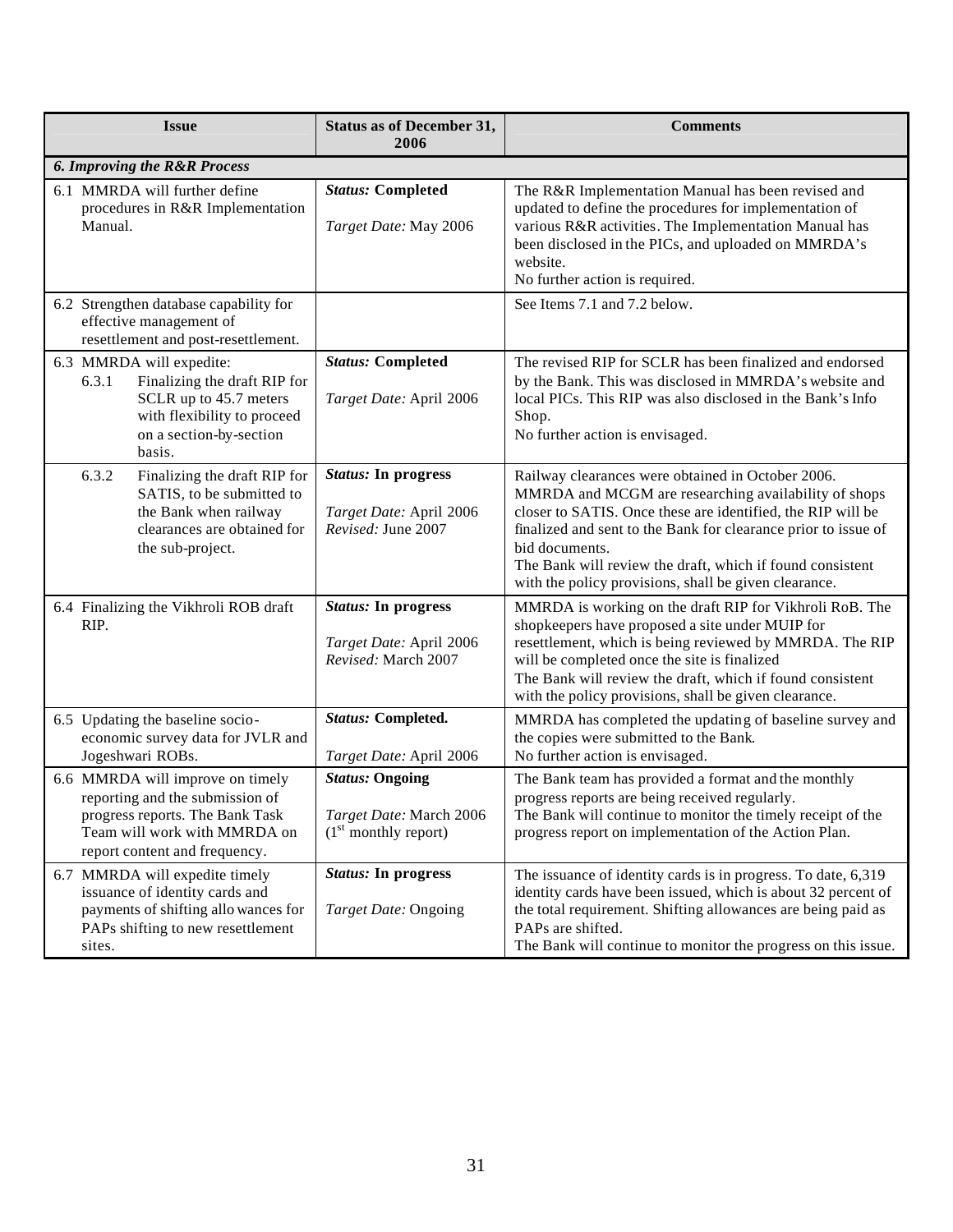| <b>Issue</b>                                                                                                                                                                                                                                                                                                                                                                                       | <b>Status as of December 31,</b><br>2006                                                 | <b>Comments</b>                                                                                                                                                                                                                                                                                                                                                                                                                                                                                                                                                                                                                                                                                                                                                                                                                                                                                                                                                                     |
|----------------------------------------------------------------------------------------------------------------------------------------------------------------------------------------------------------------------------------------------------------------------------------------------------------------------------------------------------------------------------------------------------|------------------------------------------------------------------------------------------|-------------------------------------------------------------------------------------------------------------------------------------------------------------------------------------------------------------------------------------------------------------------------------------------------------------------------------------------------------------------------------------------------------------------------------------------------------------------------------------------------------------------------------------------------------------------------------------------------------------------------------------------------------------------------------------------------------------------------------------------------------------------------------------------------------------------------------------------------------------------------------------------------------------------------------------------------------------------------------------|
| 6.8 Road project impacts on<br>community assets will be assessed<br>and their relocation and<br>reconstruction will be synchronized<br>with the timetable for civil works.                                                                                                                                                                                                                         | <b>Status:</b> In progress<br>Target Date: Ongoing                                       | MMRDA has identified major religious buildings and sites<br>along the JVLR and SCLR that will be affected by the<br>project and held meetings with the concerned stakeholders to<br>discuss suitable alternative sites. Details about various<br>community assets to be affected by the sub-projects are being<br>enumerated. The project team is satisfied at this point that<br>adequate resettlement methods have been applied to manage<br>this issue and the Bank is closely monitoring specific cases<br>as they arise. Because of the sensitivity of the issue in view<br>of religious and linguistic minorities involved, no time limit<br>can be set for the negotiations and it is expected that this<br>action will take several months more to be resolved.<br>An indicative action plan with a tentative time frame for<br>relocation of community assets is expected from MMRDA<br>by February 2007.<br>The Bank will continue to monitor the progress on this issue. |
| 6.9 The GoM will fill the post of<br>Chairman, IMP and will elaborate<br>on and clarify the IMP's role.<br>Secretarial assistance will be<br>provided to the IMP.                                                                                                                                                                                                                                  | <b>Status: Completed</b><br>Target Date: April 2006                                      | A new IMP was constituted in mid-March 2006 under the<br>chairmanship of former MMRDA and MCGM<br>commissioner. The new IMP is actively involved in<br>following up key resettlement implementation aspects.<br>No further action is required. However, the Bank will follow<br>up on the implementation of IMP decisions.                                                                                                                                                                                                                                                                                                                                                                                                                                                                                                                                                                                                                                                          |
| 7. Improving Database Management                                                                                                                                                                                                                                                                                                                                                                   |                                                                                          |                                                                                                                                                                                                                                                                                                                                                                                                                                                                                                                                                                                                                                                                                                                                                                                                                                                                                                                                                                                     |
| 7.1 MMRDA is in the process of<br>procuring state-of-the-art software<br>for the management of all the R&R-<br>related data.                                                                                                                                                                                                                                                                       | <b>Status: Completed</b><br>Target Date: May 2006                                        | MMRDA has procured and installed the Oracle software to<br>establish full coordination between grievance management<br>and resettlement.<br>No further action is required.                                                                                                                                                                                                                                                                                                                                                                                                                                                                                                                                                                                                                                                                                                                                                                                                          |
| 7.2 Systems will be put in place for<br>providing inputs, updating, using<br>and retrieving various types of<br>information related to R&R and<br>post-resettlement implementation.<br>The database will be linked with<br>family photo IDs to facilitate<br>tracking and management of the<br>process. The resettlement support<br>consultants will conduct hands-on<br>training for MMRDA staff. | <b>Status: Substantially</b><br>completed<br>Target Date: June 2006<br>Revised: May 2007 | Data entry has been completed in part and the User Manual<br>has been prepared. To date, the system can generate<br>eligibility lists, identity cards, baseline socio-economic<br>information, allotment letters, and relocation status for one<br>sub-project, JVLR-II. It is systematically used for fresh<br>allotments. Limited reports on simple queries can be<br>prepared, but reports on queries involving multiple variables<br>cannot yet be generated. The application is being made more<br>user-friendly and will need further refinement to make it an<br>effective tool for tracking R&R activities. A new staff<br>person, satisfactory to the Bank, has been appointed as Data<br>Base Manager. More time is needed to complete the process<br>of entering all PAP-related data and make use of the data<br>base for decision making.<br>The Bank will continue to monitor this issue.                                                                             |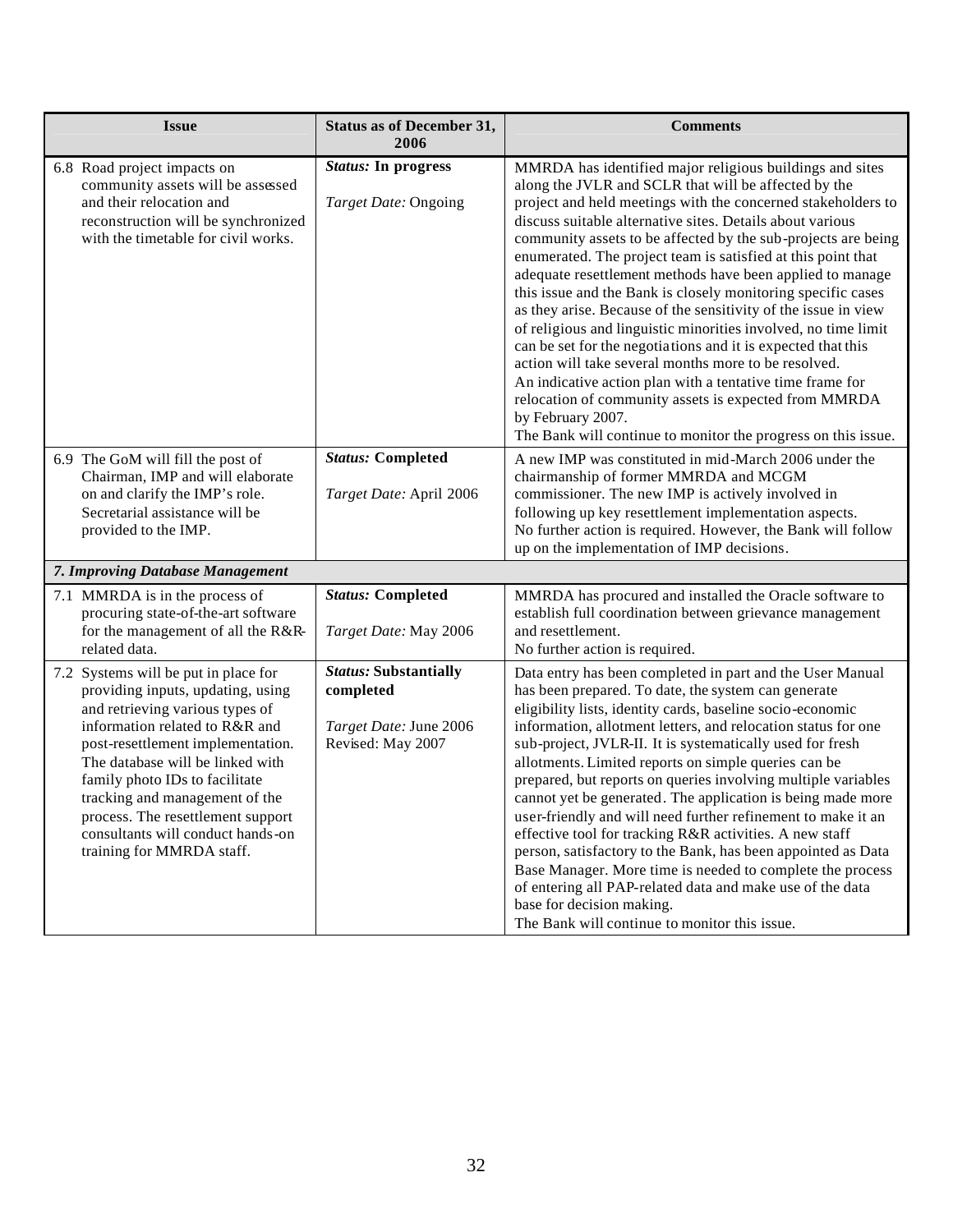| <b>Issue</b>                                                                                                                                                               | <b>Status as of December 31,</b><br>2006                             | <b>Comments</b>                                                                                                                                                                                                                                                                                                                                                                                                                                                                                                                                                                                                                                                |  |
|----------------------------------------------------------------------------------------------------------------------------------------------------------------------------|----------------------------------------------------------------------|----------------------------------------------------------------------------------------------------------------------------------------------------------------------------------------------------------------------------------------------------------------------------------------------------------------------------------------------------------------------------------------------------------------------------------------------------------------------------------------------------------------------------------------------------------------------------------------------------------------------------------------------------------------|--|
| 8. Improving Communications and Consultation                                                                                                                               |                                                                      |                                                                                                                                                                                                                                                                                                                                                                                                                                                                                                                                                                                                                                                                |  |
| 8.1 MMRDA will enhance<br>communication with PAPs and<br>improve documentation.                                                                                            | <b>Status:</b> In progress<br>Target Date: Ongoing                   | MMRDA has improved communication and recently held<br>meeting with shopkeepers of SCLR, JVLR, and Jogeswari<br>(RoBs), and residents of MHADA buildings at SCLR. The<br>key project related documents are now available in PICs and<br>also uploaded in MMRDA's website.<br>There have also been recent reports in the media about the<br>issuance of multiple identification cards to PAPs. MMRDA<br>asked the IMP to lead an independent verification exercise to<br>clarify issues surrounding the issuance of the identification<br>cards. The IMP is expected to complete the review in March<br>2007.<br>The Bank will continue to monitor the progress. |  |
| 8.2 MMRDA will make separate space<br>arrangements for a PIC at<br>MMRDA. It will also ensure the<br>timely availability of relevant<br>documents and brochures.           | <b>Status: Completed</b><br>Target Date: March 2006                  | A new PIC with separate room and arrangements for seating<br>of visitors has been created at MMRDA (1 <sup>st</sup> Floor), where all<br>the relevant documents and brochures are now available.<br>No further action is required.                                                                                                                                                                                                                                                                                                                                                                                                                             |  |
| 8.3 The Bank Task Team will work<br>with MMRDA to assess and<br>implement training needs in public<br>consultation and communications.                                     | <b>Status: Substantially</b><br>completed<br>Target Date: March 2006 | The Bank organized a one day session on public consultation<br>and communications for the staff of MMRDA and NGOs in<br>February 2006. The Bank's local consultant is providing<br>orientation in consultations and communications on a day-to-<br>day basis.<br>The Bank will continue to work with MMRDA in improving<br>skills in consultations and communications.                                                                                                                                                                                                                                                                                         |  |
| 9. Grievance Redress                                                                                                                                                       |                                                                      |                                                                                                                                                                                                                                                                                                                                                                                                                                                                                                                                                                                                                                                                |  |
| 9.1 MMRDA will provide support staff<br>to the Field Level GRC to expedite<br>the hearing and disposal of cases<br>and to improve recording and<br>reporting of decisions. | <b>Status: Completed</b><br>Target Date: April 2006                  | MMRDA has provided secretarial assistance and computers<br>to the field level GRC to improve the hearing and disposal of<br>cases.<br>No further action is envisaged.                                                                                                                                                                                                                                                                                                                                                                                                                                                                                          |  |
| 9.2 A separate one-page brochure on<br>the updated grievance redress<br>process will be prepared, circulated,<br>and posted on the Project website.                        | <b>Status: Completed</b><br>Target Date: March 2006                  | The updated grievance redress process has been incorporated<br>in the Implementation Manual (Chapter 29) and disclosed in<br>PICs and uploaded on the website. The main improvement in<br>the process is the specification of a clear timeframe for<br>registering a grievance and confirmation that the resettlement<br>of a petitioner will not be carried out before the grievance<br>process is completed. Brochures in English and Marathi have<br>been printed and are being attached to the allotment letters<br>/eviction notices.<br>No further action is envisaged.                                                                                  |  |